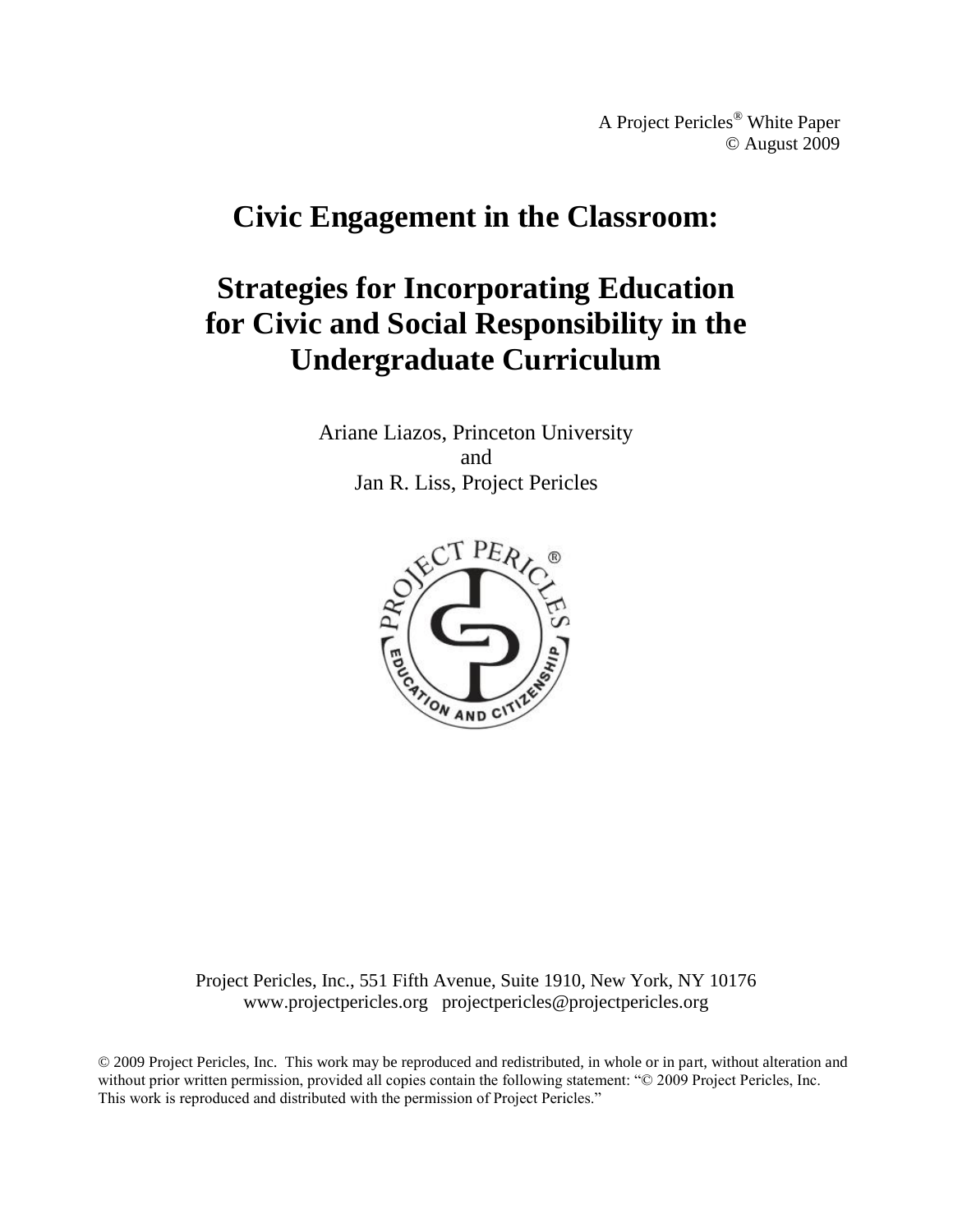# **About Project Pericles**

Project Pericles is a not-for-profit organization that encourages and facilitates commitments by colleges and universities to include and encourage social responsibility and participatory citizenship as essential elements of their educational programs and student learning experiences. Founded in 1999 by philanthropist Eugene M. Lang, Project Pericles works directly with its member institutions that, as Pericleans, individually and collaboratively foster the civic engagement and related learning experiences of students in the classroom, on the campus, and in the community.

Currently, Periclean colleges and universities across the country are implementing curricular and co-curricular activities that promote student understanding of civic problems and responsibilities and their capacity to "make a difference." Particularly significant in this regard have been two signature Periclean programs -- Civic Engagement Course (CEC) Program<sup>TM</sup> and Debating for Democracy  $(D4D)^{TM}$  -- that constructively involve not only students but faculty, administrators, staff, trustees, alumni, and community members in a growing range of socially-oriented enterprises and collaborations. By hosting annual meetings of presidents, faculty, and students, Project Pericles helps Pericleans share ideas and best practices to advance civic engagement in higher education.

# **Pericleans and Their Programs**

Each Periclean college and university develops a comprehensive civic engagement program. Building on existing activities, the program reflects its institution's characteristics and traditions – curricula, resources, student body, faculty interests, location, social concerns, alumni, and community relationships. Pericleans seek to harness the strengths and resources of the entire academic community in responding to the needs of society. A campus-appointed Periclean Program Director, who reports to the President, oversees each program. Programs include curricular and co-curricular activities in the classroom, on the campus, and in the community. Together, these programs provide students with a foundation for civic and social involvement.

## **The Periclean Commitment**

Periclean Programs share these fundamental characteristics:

\* *Formal Institutional Commitment*

Each Periclean Board of Trustees commits its institution to prepare students for socially responsible and participatory citizenship as an essential part of its educational agenda. To oversee implementation of this commitment, each Board establishes a standing board committee. \* *Constituency Involvement*

Periclean Programs invite the participation and contribution of all constituencies, recognizing that each—students, faculty, staff, administrators, trustees, alumni, and the community—has equity in the fulfillment of the institution's commitment.

\* *Collaboration/Cooperation*

Project Pericles facilitates collaboration and cooperation among Pericleans. It encourages Pericleans to build relationships with other educational service organizations and invites the exchange of information.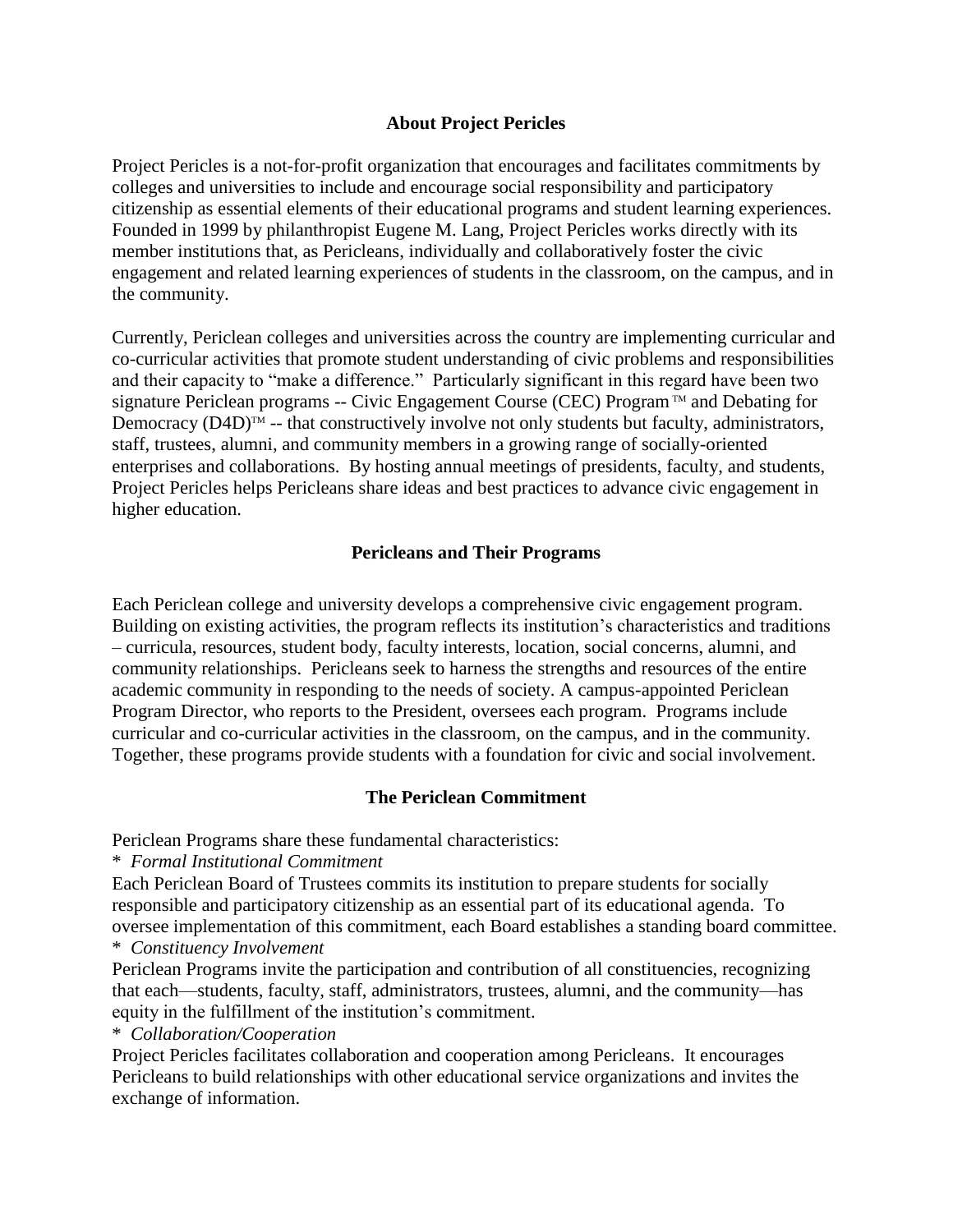## **Acknowledgments**

Project Pericles and its Periclean colleagues are most grateful to the Christian A. Johnson Endeavor Foundation and its president Mrs. Julie J. Kidd, The Teagle Foundation, and the Eugene M. Lang Foundation for their generous support of our Civic Engagement Course (CEC) Program. We thank Cynthia Graae for her tireless commitment and contributions to the CEC Program, and we also thank our colleagues at Project Pericles: Liz Kaziunas, Lauren McGrail, David Rippon, Sarah Roberts, and Mary Sivak. We appreciate the guidance of our Presidents' Council, very notably its Chair, Brian C. Rosenberg, President of Macalester College, and its Vice-Chair, Richard Guarasci, President of Wagner College. We are grateful for the contributions of Board Member David A. Caputo and for the input of our Provost Working Group, with special thanks to Linda C. DeMeritt of Allegheny College and Devorah Lieberman of Wagner College.

We appreciate the support of the presidents, provosts, faculty members, students, and community partners of our member institutions. Without their participation the CEC Program would not have been possible.

Finally, we thank the Periclean Program Directors, who, on their respective campuses, have helped create, facilitate, and oversee Periclean Programs.

## **Periclean Colleges and Universities**

Allegheny College \* Bates College \* Berea College\* Bethune-Cookman University Chatham University \* Dillard University\* Drew University \* Elon University Hampshire College \* Hendrix College \* Macalester College\* New England College The New School \* Occidental College\* Pace University Pitzer College \* Rensselaer Polytechnic Institute\* Rhodes College St. Mary's College of Maryland \* Spelman College \* Swarthmore College Ursinus College \* Wagner College \* Widener University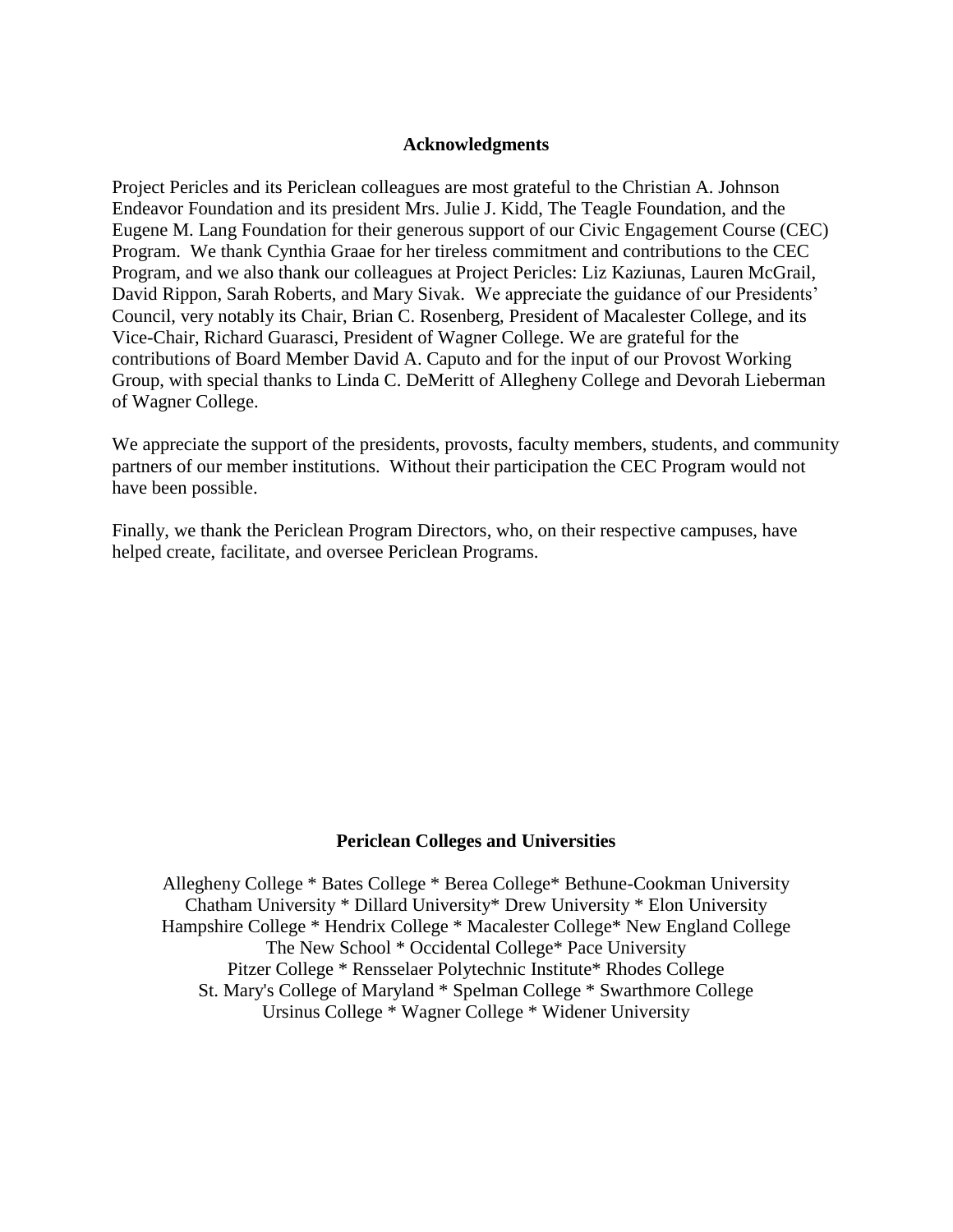# **Table of Contents**

| I.   | <b>Executive Summary</b>                                                                                                                                                                                                                                                     | $\mathbf{1}$                                       |
|------|------------------------------------------------------------------------------------------------------------------------------------------------------------------------------------------------------------------------------------------------------------------------------|----------------------------------------------------|
| II.  | Program Overview                                                                                                                                                                                                                                                             | $\overline{2}$                                     |
|      | Background<br><b>Program Goals and Objectives</b><br>Data and Methods                                                                                                                                                                                                        | $\overline{2}$<br>$\overline{4}$<br>$\overline{4}$ |
| III. | Overview of Program Outcomes and Findings                                                                                                                                                                                                                                    | 6                                                  |
| IV.  | Strategies for the Incorporation of Civic Education in the Classroom                                                                                                                                                                                                         | 9                                                  |
|      | Novel Approaches to Research Papers and Projects: Enabling Students to Relate<br>Their Coursework to Real World Problems and Increasing Student Accountability<br>Exercises that Enable Students to Empathize with Individuals Working for Social and                        | 10                                                 |
|      | <b>Political Change</b><br>Opportunities for Private and Public Reflection that Connect Coursework with Civic                                                                                                                                                                | 12                                                 |
|      | <b>Engagement Experiences</b><br>Collaborative and Student-Led Projects that Help Students Learn to Work with                                                                                                                                                                | 14                                                 |
|      | Diverse Opinions and Groups<br>Exposing Students to Differing Opinions and Approaches to Help Them View Issues<br>from Multiple Perspectives and Relate Coursework to Multiple Contexts                                                                                      | 16<br>18                                           |
| V.   | Managing Expectations: Challenges and Solutions to Some of the Unique Demands<br>of Civic Education                                                                                                                                                                          | 20                                                 |
|      | The Expectations of Colleagues<br>The Expectations of CEC Faculty<br>The Expectations of and Needs of Community Partners<br>The Expectations of Students: The Additional Requirements of CECs<br>The Expectations of Students: Challenges in Dealing with Community Partners | 21<br>22<br>23<br>24<br>25                         |
| VI.  | Conclusions: The Benefits of Civic Education                                                                                                                                                                                                                                 | 26                                                 |
| VII. | Bibliography                                                                                                                                                                                                                                                                 | 33                                                 |
| VII. | Appendices                                                                                                                                                                                                                                                                   | 38                                                 |
|      | Appendix A: Civic Engagement Course Grants Request for Proposals<br>Appendix B: Civic Engagement Courses (CEC) 2007-2009 by Discipline<br>Appendix C: Civic Engagement Course (CEC) Evaluation Requirements                                                                  | 38<br>41<br>49                                     |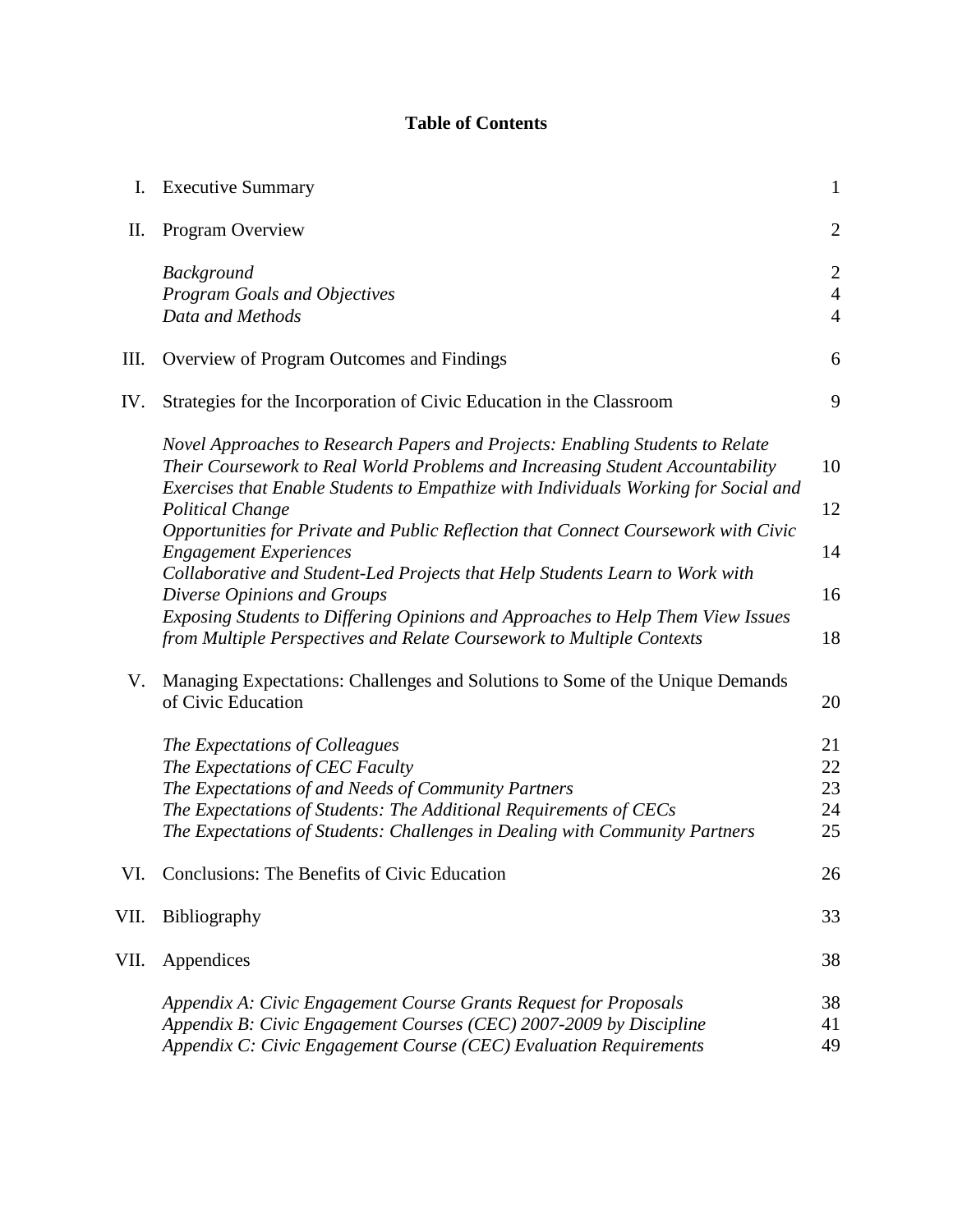# **I. Executive Summary**

Project Pericles is an expanding national consortium of colleges and universities that encourages and facilitates commitments by institutions of higher education to include social responsibility and participatory citizenship as essential elements of their educational programs, in the classroom, on the campus, and in the community. Since its founding in 2001, Project Pericles has witnessed the transformative effect that academic-focused civic engagement initiatives have on its constituent members throughout the institution – Periclean faculty, students, administrators, staff and even alumni. To further encourage and help its members to bring issues of civic and social responsibility into the classroom, from 2004 to 2006, Project Pericles engaged the cooperation and support of faculty to conduct a pilot study on incorporating civic education into undergraduate courses. The theory was that every academic discipline is associated with such issues. The results from this first phase of the Civic Engagement Course (CEC) Program™ indicated that incorporating civic engagement is feasible, can add value to the curriculum, can enhance student involvement with courses, and requires clear standards for course design and evaluation.

In 2007 Project Pericles initiated the second phase of its CEC Program in order to investigate these propositions in greater depth. With generous support from the Christian A. Johnson Endeavor Foundation, the Eugene M. Lang Foundation, and The Teagle Foundation, course proposals were solicited on a competitive basis from Periclean institutions in order to fund their development, testing (teaching), and evaluation. Project Pericles selected 44 liberal arts and sciences courses in a wide range of disciplines, each including issues associated with civic understanding and engagement. The CEC Program provided matching grants to Periclean colleges and universities to create or revise courses in ways that would enhance civic education. The selection of the CECs was a collaborative process that involved evaluation by faculty and staff on member campuses, the national office of Project Pericles, and external academic experts. The selection criteria included connection to civic responsibility, academic rigor, significance, creativity, feasibility, articulation and measurability of concrete goals, likelihood of encouraging the development of student opinion, transferability to future years and other campuses, and the institution's plan for evaluating the courses.

The primary goals of this second phase of the CEC Program were 1) to test the feasibility of incorporating civic education into the curriculum in a variety of disciplines; 2) to determine common learning outcomes among the CECs; and 3) to discuss teaching methods used by participating faculty that can be transferred across disciplines and institutions. Many faculty members report that the strategies they employed in the CECs significantly promoted classroom interest and participation.Moreover, the successful integration of civic themes into a wide variety of courses on diverse campuses demonstrated that *there are multiple possible approaches to civic education*. Despite this diversity of approaches, our analysis finds that most CECs shared three learning outcomes: *the ability to recognize and view issues of social concern from multiple perspectives and to formulate and express an informed opinion on these issues; the ability to relate academic materials to their practical applications regarding issues of social concern; the motivation and capacity to utilize these abilities to take action in the community*. Project Pericles believes that these three learning outcomes benefit students as they consider their personal places in the wider world.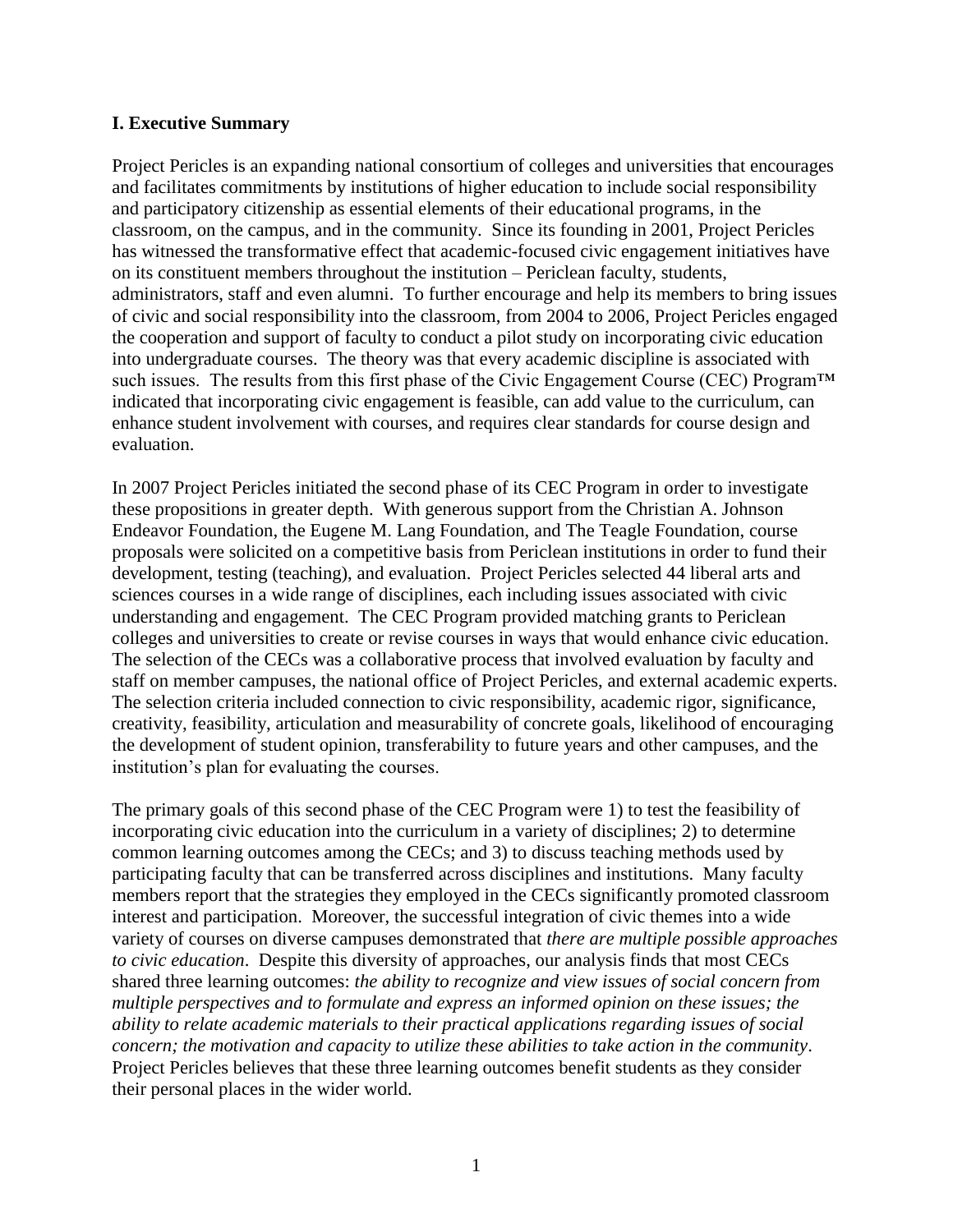In this paper we aim to help Pericleans and others continue to strengthen their commitment and ability to bring civic engagement into their academic programs. In our analysis of the CECs, we discuss 1) specific pedagogical strategies employed by the faculty to integrate education for civic and social responsibility into their courses and 2) the unique challenges of civic education. In order to explain these strategies and challenges, we have used syllabi and faculty and student evaluations as our primary sources. The two phases of the CEC Program have helped Periclean colleges and universities expand course offerings that encourage civic responsibility and have increased the range of courses in which social issues are considered. Periclean institutions now have a body of more than 100 CECs in a wide range of fields, and many faculty have already developed additional courses.

Although we recognize that faculty at Periclean institutions possess a level of assistance that is often not available at other institutions, we believe that many of the specific strategies discussed in this paper can be employed by faculty at colleges and universities without similar levels of institutional support. The diversity of our membership suggests that the courses Pericleans developed should have wide applicability to colleges and universities motivated to incorporate civic engagement issues in their curricula. The courses in this study – and the fact that they were developed and taught – should be inspiring to those who aim to provide civic education for their students. To educate students for participatory citizenship, colleges and universities must encourage, train, and support faculty as they build issues of civic engagement directly into coursework. Faculty will need to expand their curricula, adopt new academic courses, and revise old ones. Our goal in this paper is to provide practical advice that will help them to do so.

# **II. Program Overview**

# *Background*

While American institutions of higher education have historically viewed preparing students for citizenship as a central purpose, this goal became progressively less important over the course of the twentieth century.<sup>1</sup> Additionally, the work of several social scientists demonstrates that civic engagement in American society declined in the latter half of the twentieth century.<sup>2</sup> In the same years, many observers noticed growing political cynicism and civic disengagement among college students.<sup>3</sup>

The founder of Project Pericles, philanthropist and retired businessman Eugene M. Lang, urges colleges and universities to take responsibility for preparing students for lives of civic engagement. He wrote:

America's future as a just, compassionate democracy depends upon the awareness and sensitivity of its youth to the needs of society and the issues of social change, together with understanding and recognition of our political institutions as agencies for civic action. … [C]olleges and universities … are uniquely situated to provide this understanding and should do so as a regular part of their educational programs, curricular and cocurricular. They should seek to stimulate an active and abiding sense of social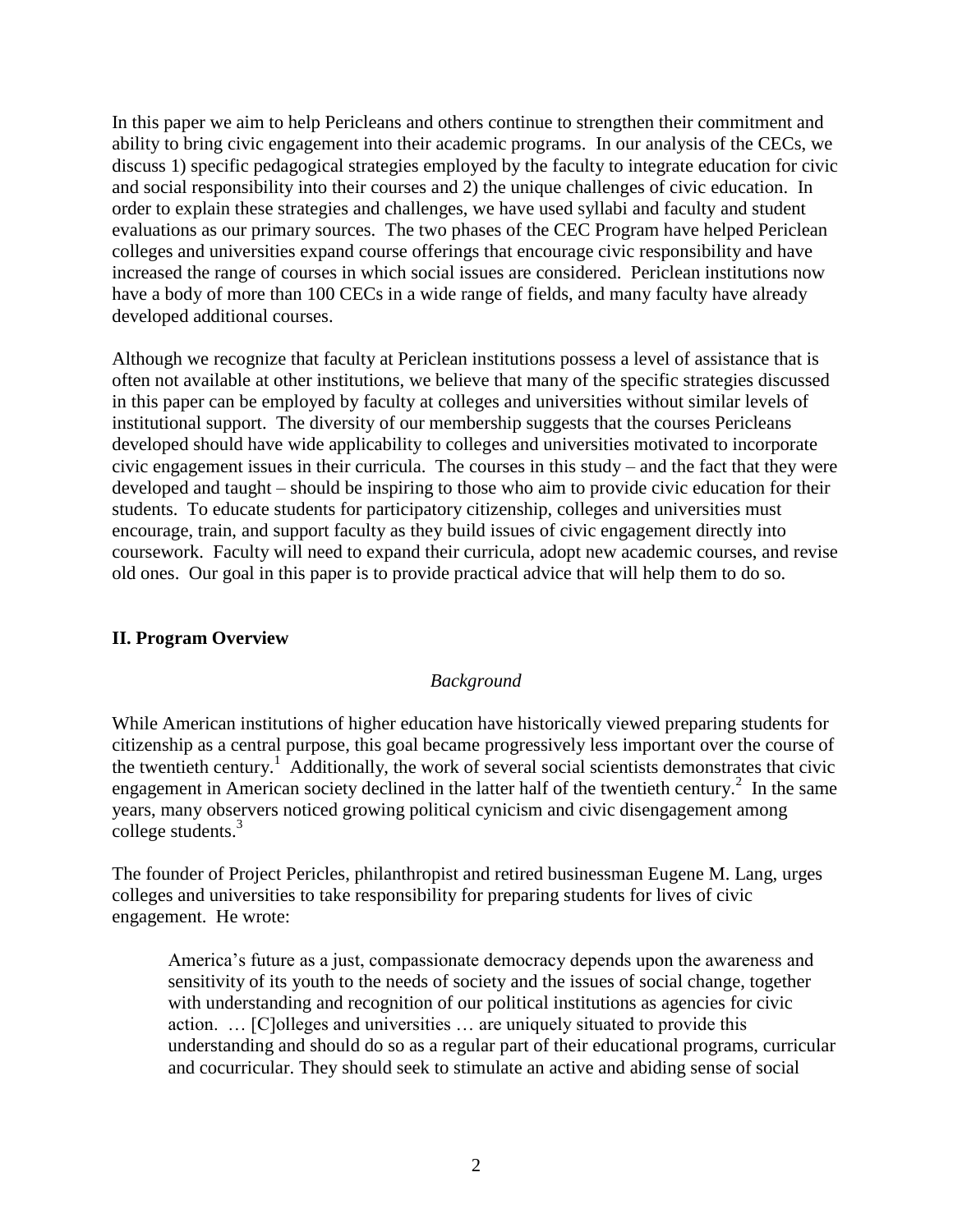responsibility, and a conviction that the processes and institutions of our democracy offer each person an opportunity to make a difference.<sup>4</sup>

In a promising trend, a recent higher-education survey found that college freshmen evidenced more civic responsibility than freshmen in previous years.<sup>5</sup> With a rising interest in civic engagement, opportunities to volunteer are increasing, and many colleges and universities now offer campus lectures, films, and discussion groups on issues of social concern. Nevertheless, these efforts are often unsupported by or coordinated with academic curricula. Students who serve hot meals in soup kitchens are not often taking courses that address root causes of hunger or theories to combat it. As a consequence, the benefits of participating in campus programs and volunteer work are often short-lived.

In spite of the growing consensus that civic education needs to be integrated more fully into higher learning, many educators are less sure about exactly *how* this goal can be accomplished. According to Caryn McTighe Musil, senior vice president of the Association of American Colleges and Universities, despite widespread agreement that a sense of "[p]ersonal and social responsibility" built in part on "[c]ivic knowledge and engagement" should be one of the four fundamental learning outcomes of higher education, the challenge of "how to translate ... these outcomes into the academic and cocurricular life of students and into the practices and policies of a tradition bound academy" remains.<sup>6</sup> Project Pericles initiated the Civic Engagement Course (CEC) Program in order to facilitate the development of specific pedagogical techniques that faculty can employ to "translate" these outcomes into the curriculum when integrating civic education into their courses.<sup>7</sup>

Project Pericles is a national consortium, currently composed of 22 colleges and universities, that encourages and facilitates institutional commitments for the inclusion of social responsibility and participatory citizenship as essentials elements of educational programs. Pericleans are a diverse group of colleges and universities spread across the United States. Pericleans are rural and urban, large and small. Two are all-women's institutions, and three are historically black colleges and universities. Pericleans share a dedication to civic engagement. Each Periclean college and university seeks to involve its entire institution in cultivating the students' social awareness. The boards of trustees of all Pericleans formally resolve to make the preparation of students for socially responsible and participatory citizenship an essential part of their educational agendas. They pledge to adopt a comprehensive program of socially related activities and projects that involves all constituencies – faculty, administration, staff, students, alumni, and trustees – in the classroom, on the campus, and in the community.

To help Pericleans foster civic education in the classroom, from 2004 to 2006, Project Pericles conducted the first phase of the CEC Program, a matching grant program that encouraged faculty to design, teach, and evaluate courses that incorporated civic engagement. The results indicated that incorporating civic engagement into academic courses is feasible, can add value to the curriculum, can enhance student involvement with courses, and requires clear standards for course design and evaluation.

In 2007 Project Pericles initiated the second phase of its CEC Program. With generous support from the Christian A. Johnson Endeavor Foundation, the Eugene M. Lang Foundation, and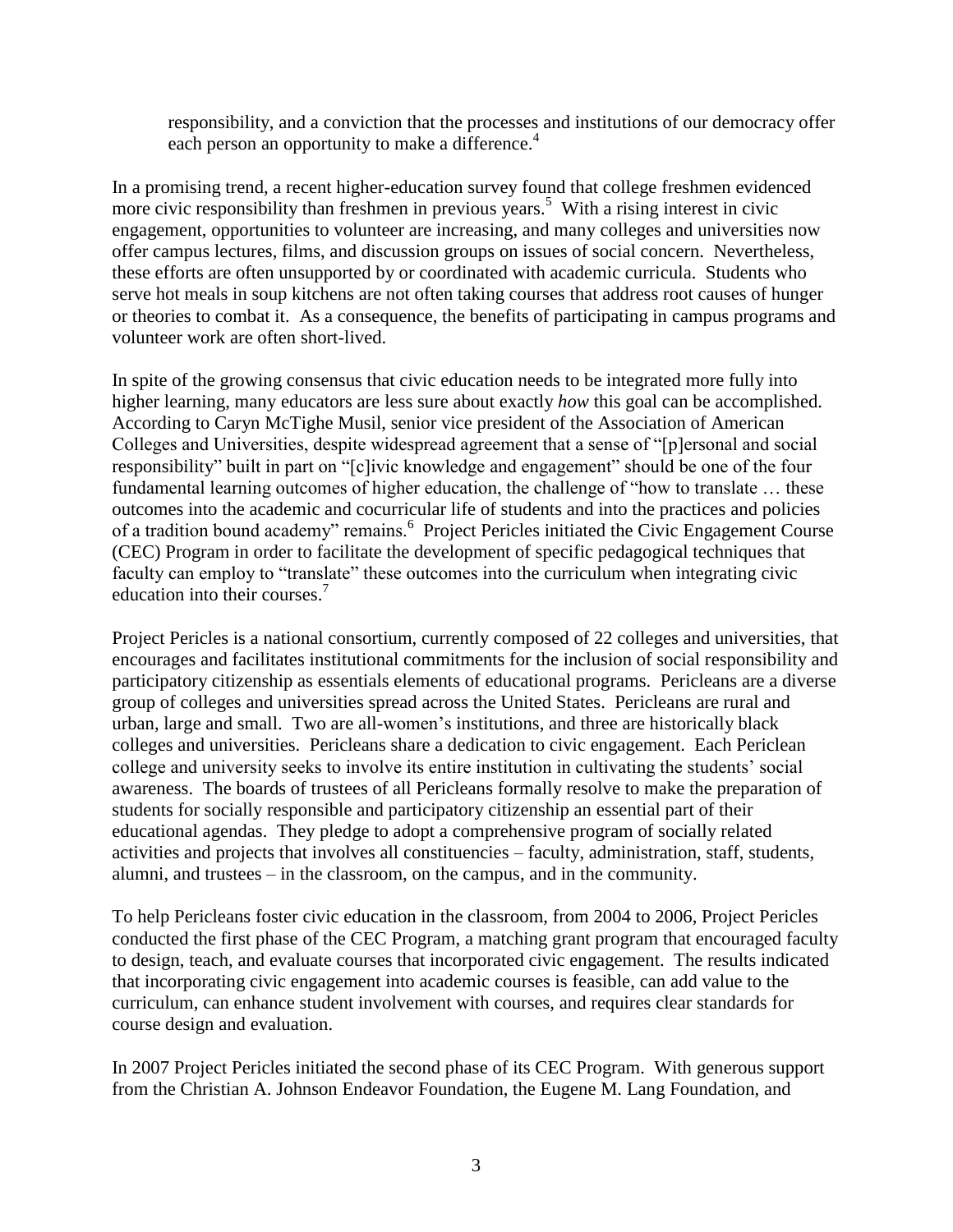The Teagle Foundation, Project Pericles competitively solicited course proposals from Periclean institutions in order to fund the development, testing (teaching), and evaluation of liberal arts and science courses that include issues pertaining to civic engagement.

# *Program Goals and Objectives*

Civic engagement has been defined in many ways, but the definition that most closely reflects the philosophy of Project Pericles and its member institutions<sup>8</sup> is set forth by our Advisory Board member, Thomas Ehrlich, and his colleagues in the introduction to *Civic Responsibility and Higher Education*:

… civic engagement means working to make a difference in the civic life of our communities and developing the combination of knowledge, skills, values and motivation to make that difference. It means promoting the quality of life in a community, through both political and non-political processes.<sup>9</sup>

…a morally and civically responsible individual recognizes himself or herself as a member of a larger social fabric and therefore considers social problems to be at least partly his or her own; such an individual is willing to see the moral and civic dimensions of issues, to make and justify informed moral and civic judgments, and to take action when appropriate. $10$ 

Following Ehrlich, we characterize civic engagement courses (CECs) as those in which faculty help students develop the "knowledge, skills, values and motivation" to become more responsible citizens. To aid in the development, testing (teaching), and evaluation of such courses and thus facilitate the incorporation of civic education in the curricula, the primary goals of the CEC program were

1) to test the feasibility of incorporating civic education into the curriculum in a variety of disciplines

2) to determine common learning outcomes among the CECs

3) to discuss teaching methods used by participating faculty that can be transferred across disciplines and institutions

## *Data and Methods*

The CEC Program provided matching grants to faculty members at Periclean colleges and universities to create or revise courses in ways that enhance civic education. The selection of the CECs was a collaborative process that involved input and evaluation from faculty and staff on member campuses, by the national office of Project Pericles, and by external academic experts. When Project Pericles contacted the presidents, provosts, and Periclean Program Directors on each campus in March 2007 to announce the competitive Program, faculty responded enthusiastically. Faculty submitted course proposals to the program directors and provosts on their campuses, who selected a maximum of five courses to forward to the National Office of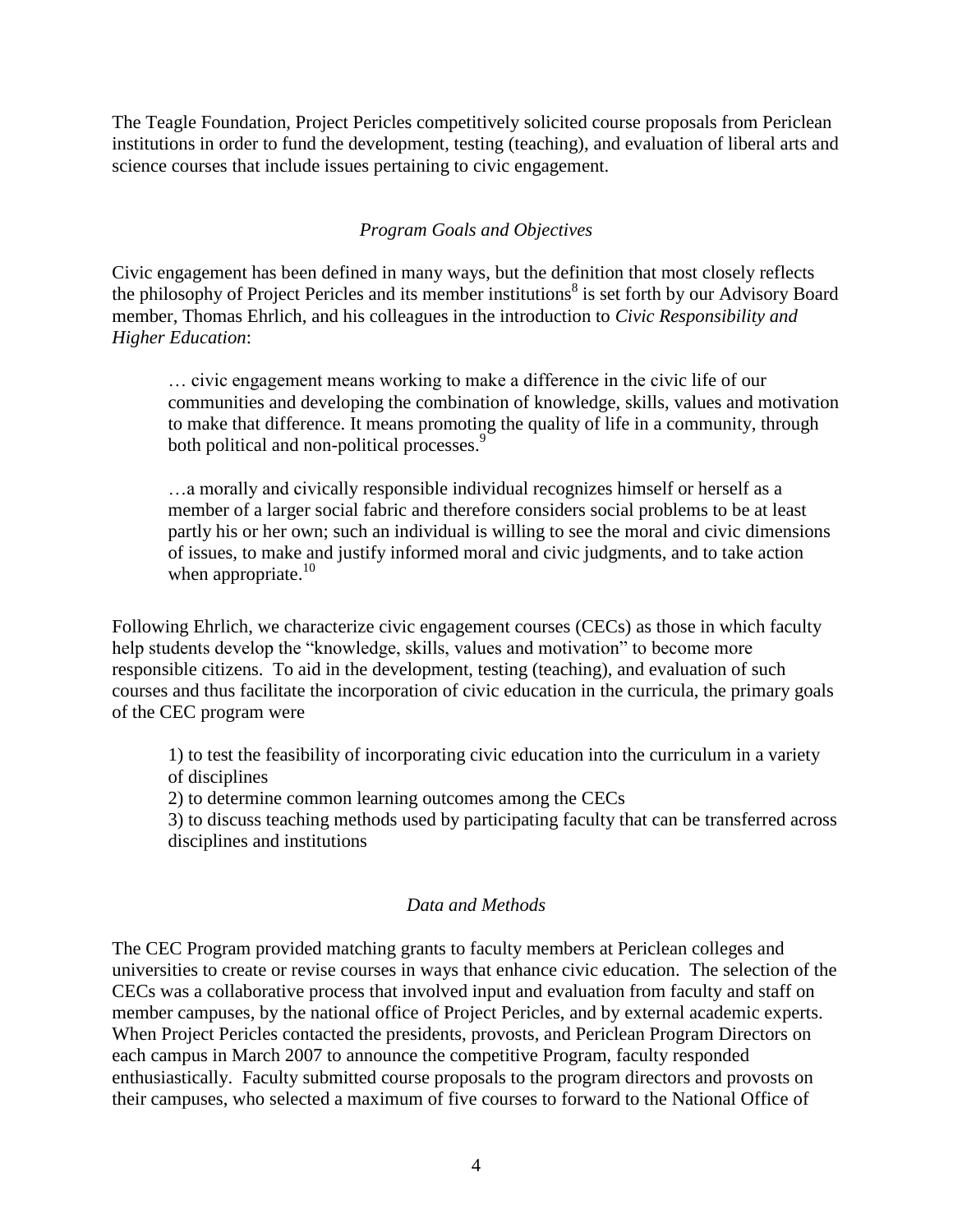Project Pericles. With the aid of the Woodrow Wilson National Fellowship Foundation, Project Pericles selected 44 of these courses to receive grants. (See Appendix B for a full list of course descriptions and [www.projectpericles.org/?q=ceccourses](http://www.projectpericles.org/?q=ceccourses) for links to syllabi.) The selection criteria included connection to civic responsibility, academic rigor, significance, creativity, feasibility, articulation and measurability of concrete goals, likelihood of encouraging the development of student opinion, transferability to future years and other campuses, and the institution's plan for evaluating the courses.

The 44 CECs included a wide range of courses in the humanities, social sciences, and natural sciences: American studies, anthropology, art, art history, biology, business law, communication studies, criminal justice, ecology, economics, English, general studies, geography, history, interdisciplinary studies, Middle Eastern studies, philosophy, physics, political science, psychology, social work, sociology, theatre arts and dance, and urban studies. There were seminars, lectures, introductory classes, and capstone projects. Thirty included a required service learning component (which we define as service to the community that is directly related to the academic content of a course), three included an optional service learning component, and eleven had no service learning component. Nearly 1,000 students took these courses. All of the courses were taught between Fall 2007 and Fall 2008. More than two-thirds of faculty members are already offering or planning to offer their courses again. Funded faculty provided Project Pericles with syllabi, institutional evaluations, and additional faculty evaluations reflecting on their teaching experiences.<sup>11</sup> In addition, several faculty provided Project Pericles with additional student evaluations, including reflective essays, journals, exit interviews, and selfevaluations. Others provided Project Pericles with copies of student tests, papers, and projects.

In this analysis of the CECs, we highlight pedagogical strategies employed by the faculty to integrate education for civic and social responsibility into their courses and find common learning outcomes. In order to explain these strategies, we use the syllabi and faculty and student evaluations as our primary sources of analysis. Direct and indirect measures were used to gather and report data. In-depth evaluations by faculty members in particular are an essential source to appreciate and understand the challenges involved in the design, implementation, and outcome of courses involving civic education. These evaluations begin by describing the objectives outlined in the initial proposals. They also summarize the three most successful and three least successful aspects of the courses, suggest "lessons learned" that might assist other faculty interested in civic education, describe service learning components (if applicable), and discuss plans for teaching the course again (see Appendix C). Using the evaluations extensively, we create narrative descriptions of many of the courses in order to provide the context necessary to understand how the faculty employed a variety of teaching strategies. The courses and faculty that we cite serve as examples of larger trends observed in several CECs. We adopt a qualitative and interpretive approach to the study of civic education, because we believe that it allows for a fuller understanding of the values and perspectives of the faculty and courses.<sup>12</sup>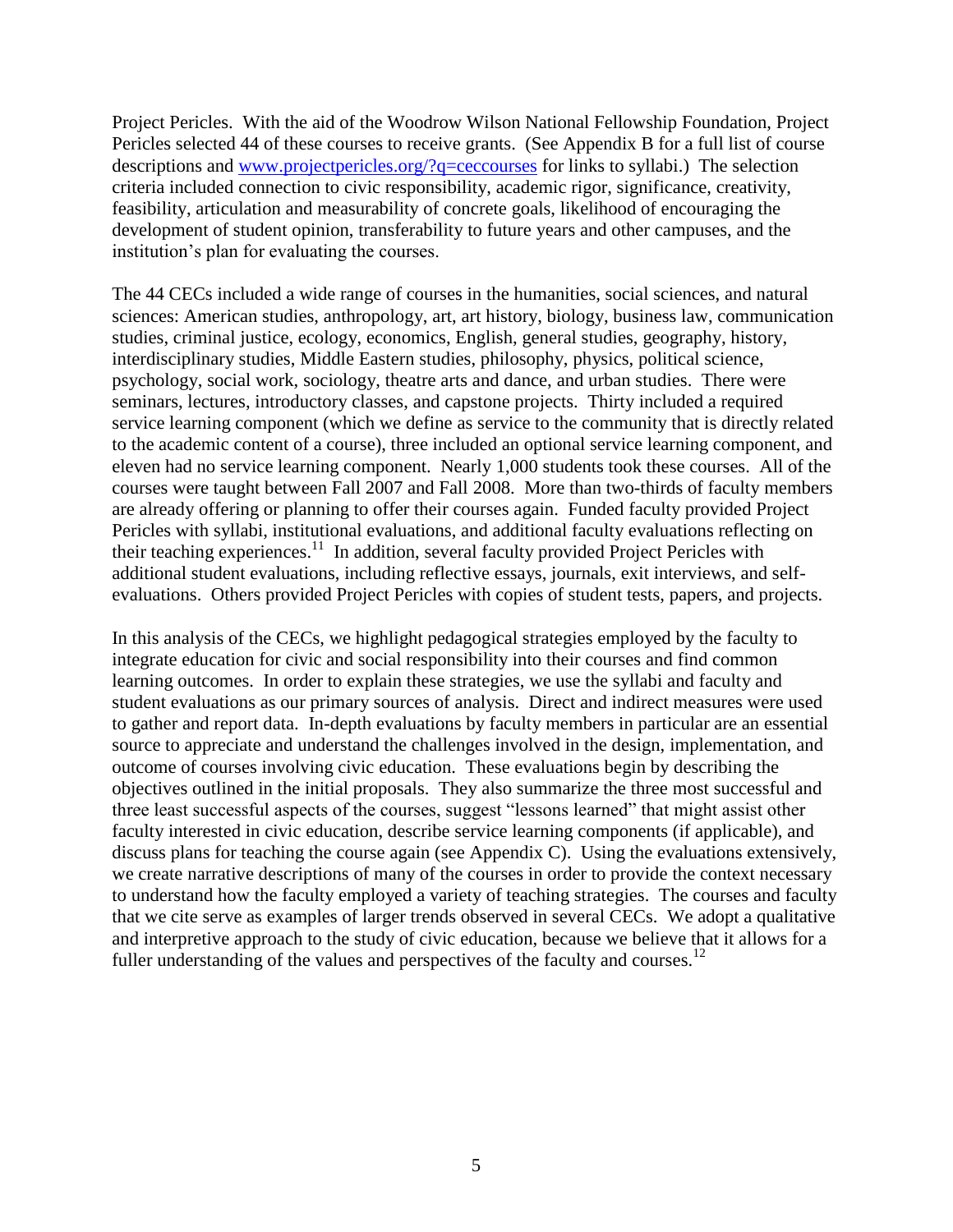# **III. Overview of Program Outcomes and Findings**

The 2007-2009 CEC Program supported the findings of the pilot study, confirming that civic education is feasible, can add value to the curriculum, can enhance student engagement with the subject matter of their courses, and requires clear standards for course design and evaluation. In addition, the successful integration of civic themes into a wide variety of courses on diverse campuses demonstrated that *there are multiple possible approaches to civic education*.

Civic education need not be confined to the traditional departments in the social sciences. Courses in the humanities and natural sciences successfully incorporated social and political concerns without sacrificing their academic content. In fact, many faculty noted that students were more engaged with the subject matter of their courses when a civic component was added. Embodying the sentiments expressed by many, one faculty member commented that ―[i]ncorporating civic engagement related topics appears to have increased overall classroom engagement in the regular classroom environment," while another noted that her students "felt" that they had a better understanding of the subject matter because of the work they did with community partners."<sup>13</sup>

Moreover, while most courses incorporated service learning, roughly one-fourth of the courses utilized teaching methods that did not. Service learning is a valuable form of civic education, but it is only one form of civic education. One of our key findings is that pairing course materials with service learning is only one of several ways to teach civic skills. Many of the innovative techniques employed by the faculty incorporated education for civic and social responsibility without community partnerships.

Finally, while many individual faculty offered successful courses on their own, our findings suggest that interdisciplinary and/or team-taught courses were often extremely effective in helping students to view issues from multiple perspectives and consider ways of applying knowledge and conceptual frameworks in multiple contexts. Faculty who engaged in such collaborations felt that doing so deepened both faculty and student interest and engagement in their courses.

Despite this diversity of approaches, our analysis of the syllabi and evaluations finds that almost all of the CECs shared three learning outcomes:

1) the ability to recognize and view issues of social concern from multiple perspectives and to formulate and express an informed opinion on these issues

When discussing the major accomplishments of their courses, many faculty mentioned students "rethinking their own stereotypes," "breaking down assumptions," and becoming "more aware of some of their own biases and prejudices."<sup>14</sup> To achieve these goals, several faculty believed that the creation of an "open atmosphere" in the classroom "where all views could be heard and respected" was crucial.<sup>15</sup> Some stressed the value of interdisciplinary coursework, noting that integrating the perspectives of multiple disciplines on an issue "helped ... students develop new tools, from another discipline, to analyze material from their home discipline."<sup>16</sup> Others emphasized cultural diversity in this context, highlighting "the recognition of different value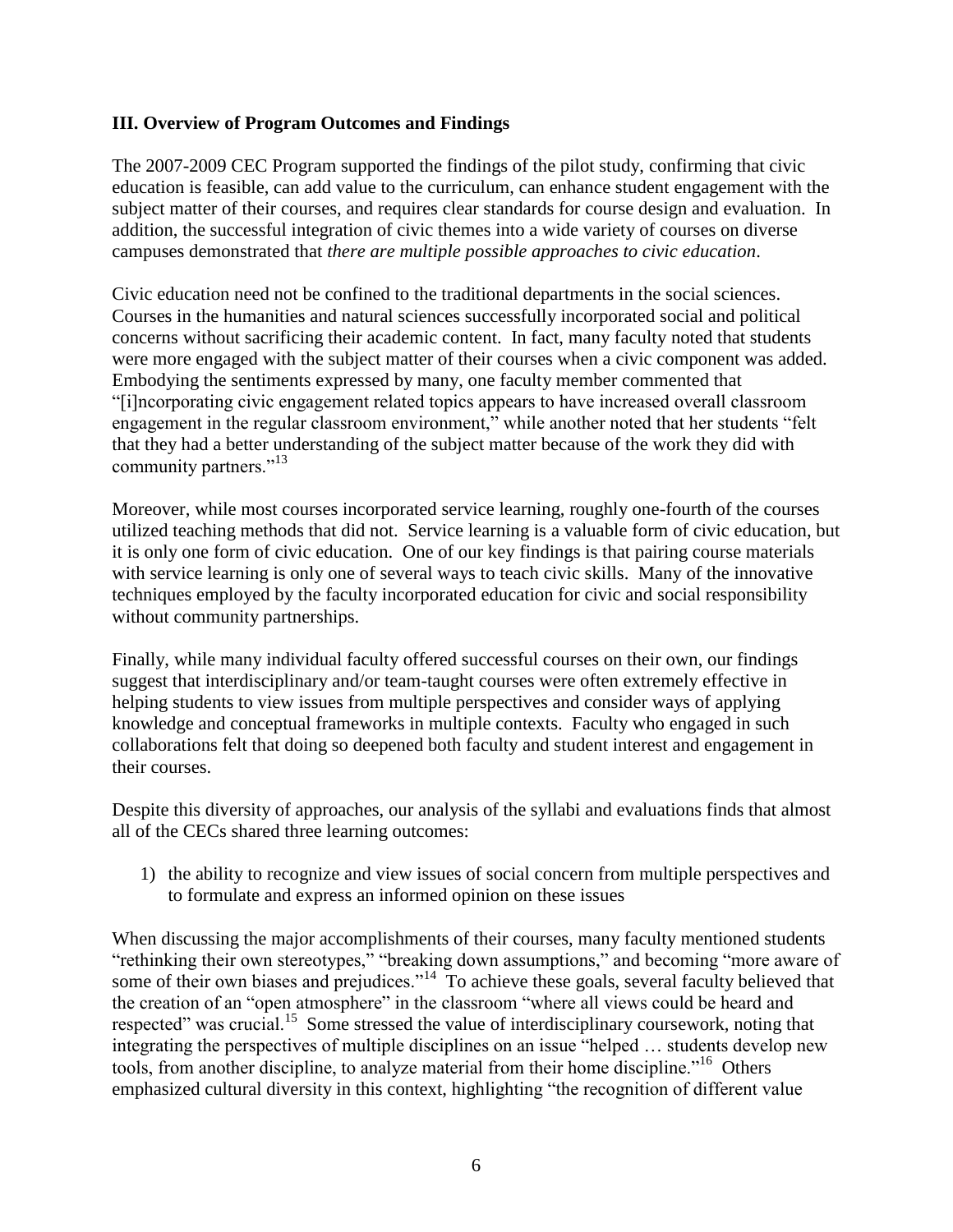systems" and the integration of "issues of racial and ethnic diversity in order to prepare students to be productive citizens" as major achievements.<sup>17</sup> After considering multiple perspectives, faculty often then asked students to "take a stand" or "recommend a policy."<sup>18</sup> In short, integrating diverse perspectives with regard to discipline, class, gender, race, ethnicity, and/or political persuasion helped students to understand and respect multiple points of view on issues of social concern, a crucial ability for citizens in a democratic society.

2) the ability to relate academic materials to their practical applications regarding issues of social concern

Bridging "theory and practice" was another central achievement highlighted by CEC faculty in their course evaluations. Relating academic texts and theories to real world problems is a key outcome for civic education. Whether by helping students to connect "the act of writing with civic engagement" or by "introducting] the sociological theories applicable to the analysis of social issues and problems in the local community," numerous CEC faculty worked to achieve "the successful integration of theory and practice."<sup>19</sup> Moreover, many believed that doing so helped students to develop "a conceptual framework" or "intellectual foundation for engagement."<sup>20</sup> As one faculty participant noted, "recognizing that the concepts they were learning about ... have tremendous relevance to contemporary problems in our society" helped students to acquire both knowledge and skills necessary for socially responsible and participatory citizenship. $21$ 

3) the motivation and capacity to utilize these abilities to take action in the community

Many faculty commented that preparing and motivating students to apply what they learned in the classroom to real world problems was the most important outcome of their courses. They celebrated "transforming student idealism into action," "inspiring students to become active in their communities," and "inspiring students to think of community partnership, collaboration, and engagement as potential starting places in many diverse aspects of their lives" as major achievements.<sup>22</sup> As a result of their experiences in CECs, some students were motivated to take an active role in the lives of their communities.

As a result of their experiences in the CECs, we believe that students can benefit in other courses and in their professional lives after college. These three outcomes are invaluable in the classroom and beyond as students consider their places in the wider world. They are crucial for becoming what Ehrlich terms "a morally and civically responsible individual" who both believes he or she can make a difference and possesses the "knowledge, skills, values and motivation" to  $\log 23$ 

In Section IV, we detail five teaching strategies that help students achieve these learning outcomes. Some courses made use of existing pedagogies in imaginative ways, while others experimented with innovative techniques. These strategies were used in a variety of disciplines on Periclean campuses. As such, we believe that many are transferable across disciplines and institutions. In Section V, we turn to the challenges that faculty faced in teaching CECs. While the faculty almost universally found their experiences to be extremely rewarding, they also recognized the challenges posed by incorporating civic education into the undergraduate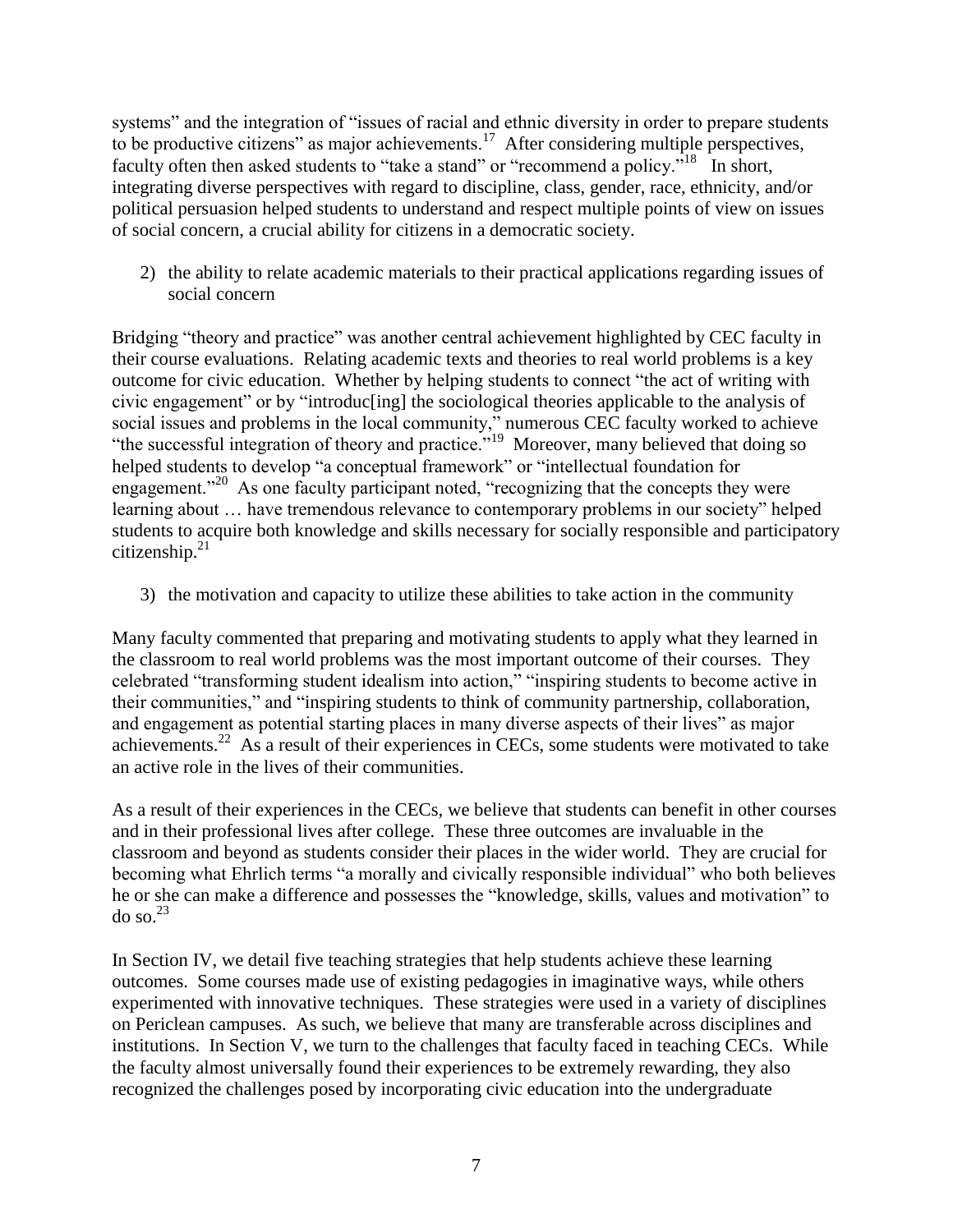curriculum. In the end, student comments on evaluations that described their course experiences as transformative strongly suggest that despite the difficulties involved, incorporating civic education is well worth the effort.

The two phases of the CEC Program have helped Periclean colleges and universities expand course offerings that encourage civic responsibility and increased the range of courses in which social issues are considered. Periclean institutions now have a body of more than 100 civic engagement courses in a wide range of fields. Many faculty members are already developing new courses. The discussions in this paper of pedagogical strategies and of challenges involved in these types of courses are intended to help colleges and universities continue to strengthen their commitment and ability to bring civic engagement into their academic programs.

Although we recognize that faculty at Periclean institutions possess a level of assistance and institutional support that is often not available at other institutions, we believe that many of the specific strategies discussed in this paper can be employed by faculty at colleges and universities without similar levels of support. The diversity of our membership suggests that the courses Pericleans developed should have wide applicability to colleges and universities motivated to incorporate civic engagement issues in their curricula. The courses in this study – and the fact that they were developed and taught – should be inspiring to those who aim to provide civic education for their students.

To educate students for participatory citizenship, colleges and universities must encourage and support faculty to build issues of civic engagement directly into coursework. Faculty will need to expand their curricula, adopt new academic courses, and revise old ones. Our goal in this paper is to provide practical advice that will help them to do so.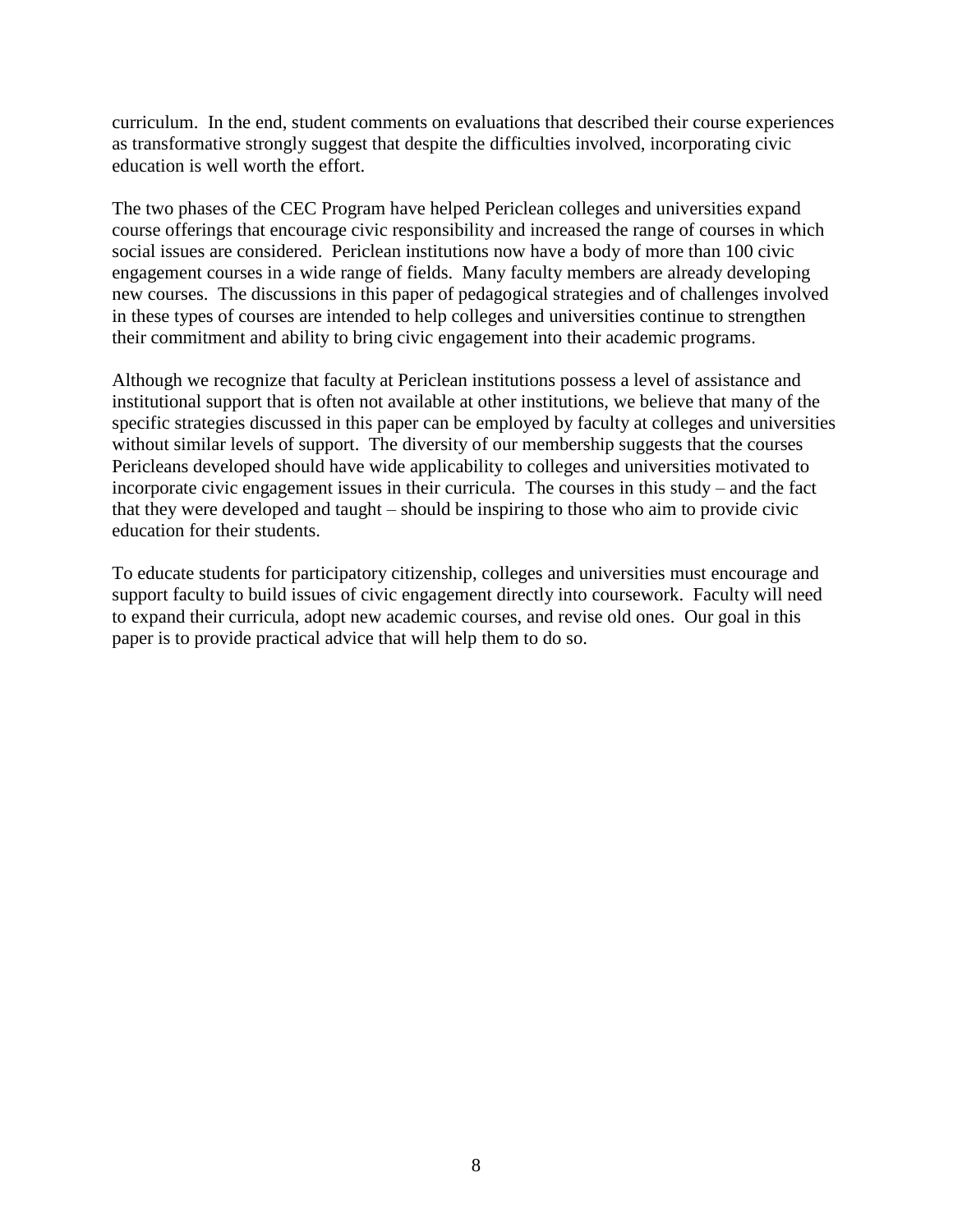# **IV. Strategies for the Incorporation of Civic Education in the Classroom**

# **Table 1: Strategies for Incorporating Civic Engagement**

**Develop novel approaches to research papers and projects that enable students to relate their coursework to real world problems and increase student accountability by**

- assigning projects and/or designing websites that provide resources for community partners
- requiring students to "take a stand" on policy issues in written and oral assignments
- requiring students to conduct research in the community

# **Use exercises that enable students to empathize with individuals working for social and political change by**

- conducting mock electoral debates and conventions
- asking students to adopt historical personas in role-playing exercises
- teaching past and present social and political issues from the perspectives of multiple groups or individuals working for change

# **Provide opportunities for private and public reflection that connect coursework with civic engagement experiences by**

- using journals and informal reflective essays
- assigning written assignments that combine reflection with a critical analysis and/or application of academic texts
- creating courses devoted to reflection after being away from campus for a semester or year-long civic experience
- making reflection public, especially by using the internet

# **Design collaborative and student-led projects that help students learn to work with diverse individuals and groups by**

- using students as facilitators when interacting with community partners
- designing service learning components in which students teach what they have learned in class to members of the community
- modeling democratic dialogue in class discussions

# **Expose students to differing opinions and approaches to help them view issues from multiple perspectives and relate coursework to multiple contexts by**

- offering team taught and/or interdisciplinary courses
- inviting guest speakers to class (faculty and members of the community)
- organizing interdisciplinary conferences on campus related to the subject matter of the course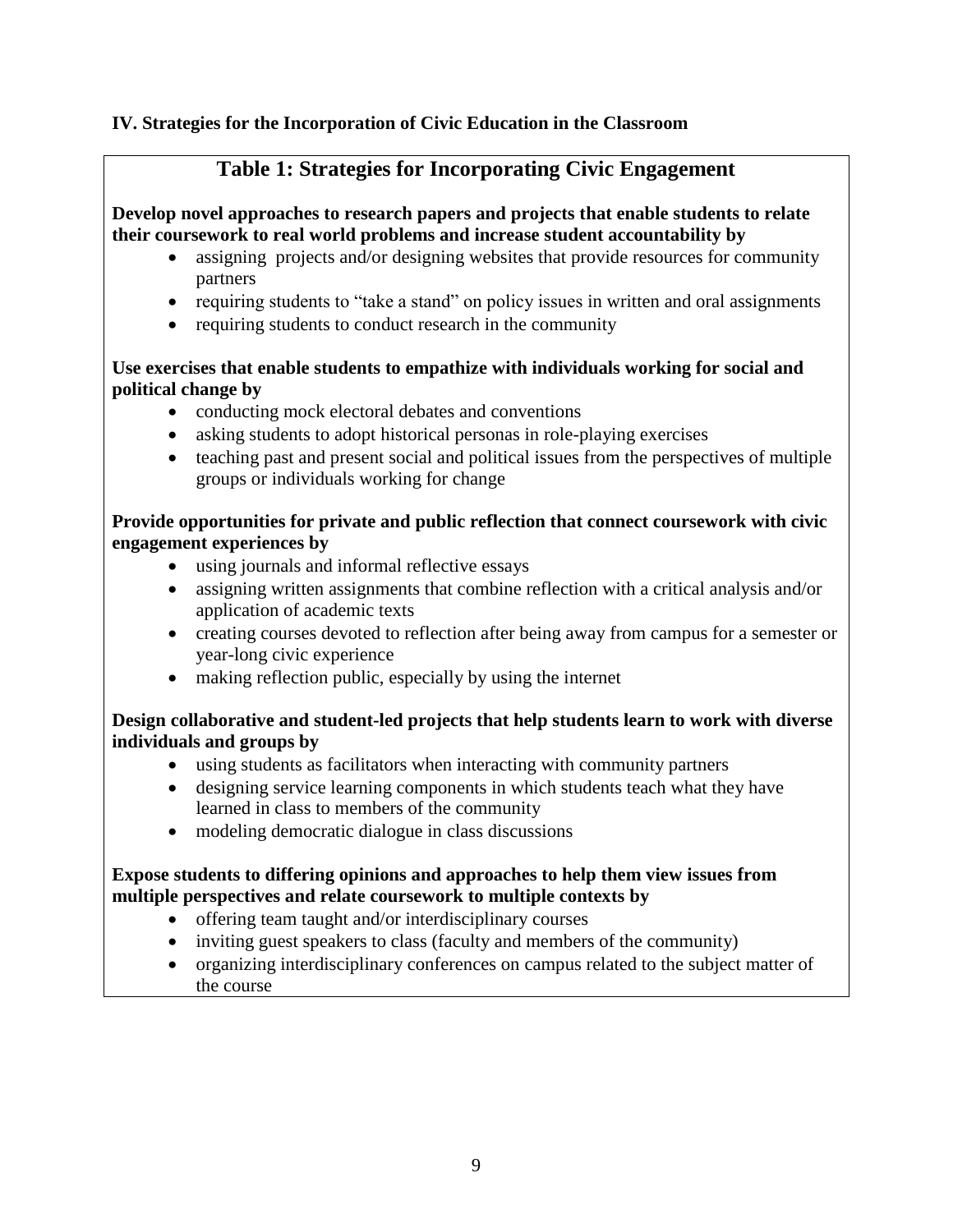In this section, we discuss five strategies for incorporating civic engagement into the classroom. Although these pedagogical tools are not unique to civic engagement courses, the CEC faculty found them especially effective for achieving the three learning outcomes previously discussed (see pages 11-12).

# *Novel Approaches to Research Papers and Projects: Enabling Students to Relate Their Coursework to Real World Problems and Increasing Student Accountability*

Several courses transformed traditional research assignments by incorporating projects that grew out of semester-long collaborations with community partners.<sup>24</sup> These projects helped students connect classroom content with problems facing their local communities. They inspired a deeper commitment and sense of accountability that, in turn, yielded higher quality work.

Transforming research projects in ways that enable students to connect "theory and practice" can deepen student engagement with materials in the humanities.In one example, in a course entitled "Museums and Their Communities" at Ursinus College, art historian Susan Shifrin's syllabus explained to students that they would apply what they learned in the course by "envisioning, planning, revising, implementing, and evaluating a museum- and communitybased partnership project." For this project, several students developed a public forum about the preservation, presentation, and sustainability of a historic site known as "The Speaker's House," the home of Frederick Muhlenberg, the first Speaker of the U.S. House, as well as a member of the Continental Congress and the first signer of the Bill of Rights.<sup>25</sup> Capturing a feeling expressed by many CEC faculty, Shifrin wrote that this kind of project not only achieved "the successful integration of theory and practice" but also fostered a deeper "sense of commitment" and engagement on the part of the students" to the course.

This strategy – assigning research projects that directly filled a need in the community – worked in the natural sciences as well.Adrian Hightower, a physicist at Occidental College, designed a course that incorporated an assignment for students to work with and contribute to local community organizations in the form of a written report. In his class, "Energy Conversions and Resources," students conducted energy audits with partners in the Los Angeles area, including the Audubon Center, for which students assessed the potential of purchasing an electric vehicle and connecting the Center to an electrical grid. Hightower's evaluation stressed "reciprocal" benefits" of this community partnership, noting that "the information produced by the physics students has enabled Audubon staff to hold a more informed conversation and more clearly articulate the Center's operational, financial and programmatic goals to their consultants contracted for [a] mechanical systems evaluation."

Faculty in the social sciences also found that projects that served a real purpose in the community deepened student enthusiasm and dedication to their courses. At Macalester College, geographers in three courses collaborated to have students write reports on local water conservation and present them at an undergraduate research conference. As David Lanegran, one of the three geographers, explained in his syllabus, "For this class we assume the structure of a consulting firm that has a contract to produce a report for a policy implementing organization."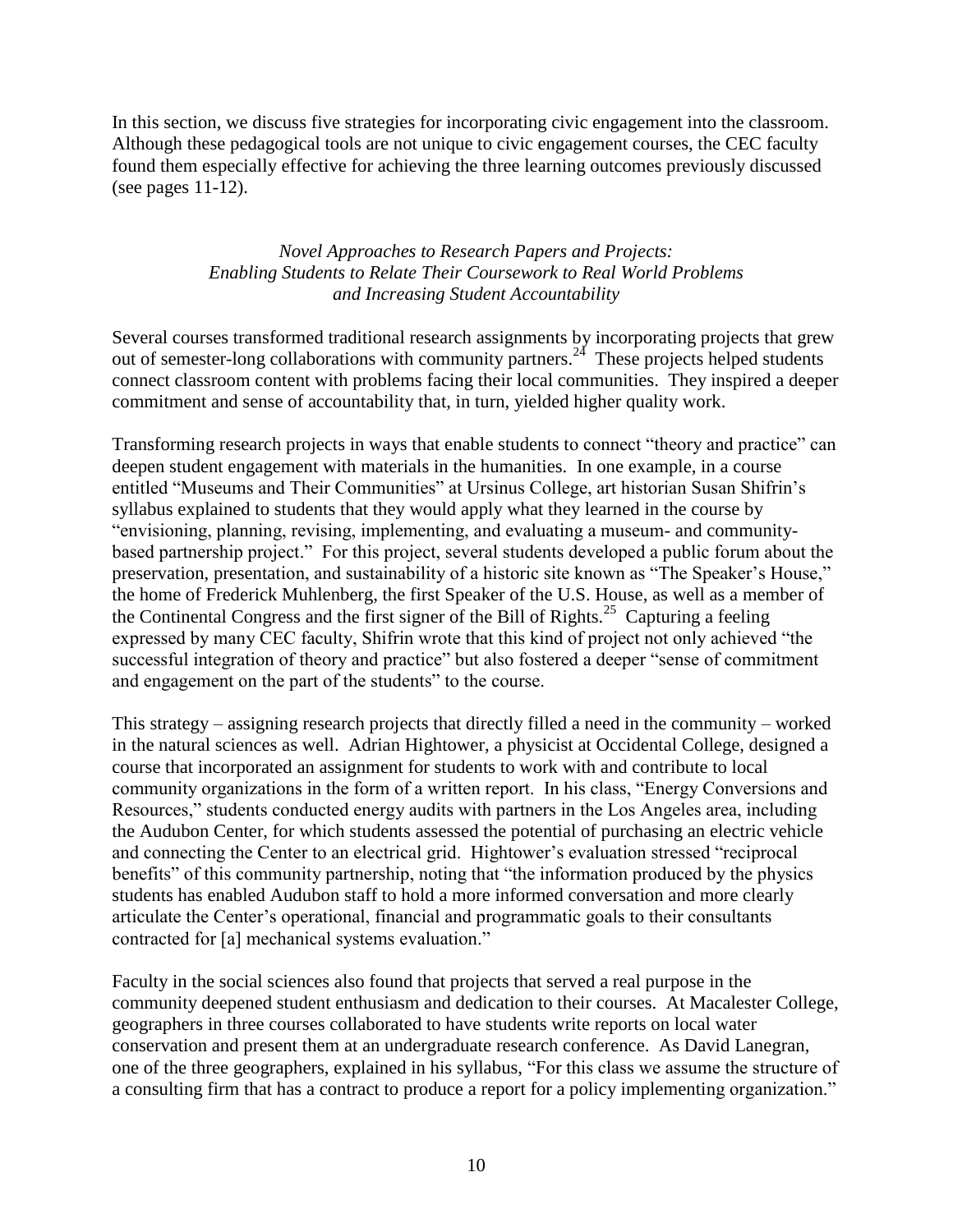At the end of the course, students generated an annotated atlas that documented population distribution, economic development, and environmental concerns and public policies pertaining to the Crow River Watershed. The atlas was created as a resource for residents dealing with issues resulting from the transformation of the rural landscape from an area of production to one of leisure and consumption.<sup>26</sup> As in Shifrin's art history course, Macalester geographer Daniel Trudeau found that "the external accountability component of the public scholarship project inspired students to aim very high and do excellent scholarship." Their experiences support a recent study's findings that such assignments "yielded a stronger base of political knowledge and understanding, and an array of political skills, particularly in research, writing, and critical thinking; communication; strategic thinking; collaborative work; and leadership. $27$ 

Other courses opted for oral and visual presentations as capstones to community partnerships. At the Department of Sociology and Anthropology at Elon University, in "Social Issues and Problems in the Local Community," Angela Lewellyn-Jones and Pamela Kiser asked students to identify a "social problem" in the community, select and work with community partners to address that problem, connect scholarship from the course to the problem, and finally design an ideal "social entrepreneurship project" to present to the class at the end of the semester.<sup>28</sup> For this project, one group of students identified the need for a local Headstart center to better serve a growing Hispanic population, and the team used a social entrepreneurship grant provided by Elon to purchase bilingual books for the center.

Comments from students in Myrna Breitbart's "The Crafted City: Art, Urban Regeneration, and the New Cultural Economy," an urban studies course at Hampshire College underscore the ways in which these types of projects enable students to apply course content and skills to community needs. In this course on the politics of the aesthetics in the design of urban spaces, students produced a variety of resources for the community: a guide for students interested in working or volunteering in nearby Holyoke, MA; a public presentation of the South Holyoke Community Arts Initiative Evaluation; and a public workshop on "Creating Sustainable Neighborhoods in Holyoke." Commenting on the power of such projects in the course evaluation, one student wrote, "It was refreshing to do research for a direct, applied purpose," noting the "higher stakes" and added accountability." Another contrasted "this kind of writing" with "academic writing," concluding, "I felt it was a good learning experience to use my analytic and writing skills for a community-based purpose." The student also added that "the connections to the course material were clear to me and I was able to explain some of the connections in my reflection paper." In Breitbart's class and others like it, research projects involving community partners enabled students to connect course materials to real problems facing local communities in concrete ways and to use what they learned in the classroom to begin to address those problems.

While these examples reveal that working with community partners is an effective strategy for transforming research projects, our analysis of the CECs suggests that there are others. Several courses without community partnerships adapted research papers in ways that enabled students to relate course materials to pressing real world problems and view these problems from diverse perspectives.

Requiring students to take a position on a pressing social issue is one approach. At Wagner College, "The Ethical, Legal, and Social Implications of the Genome" modified the traditional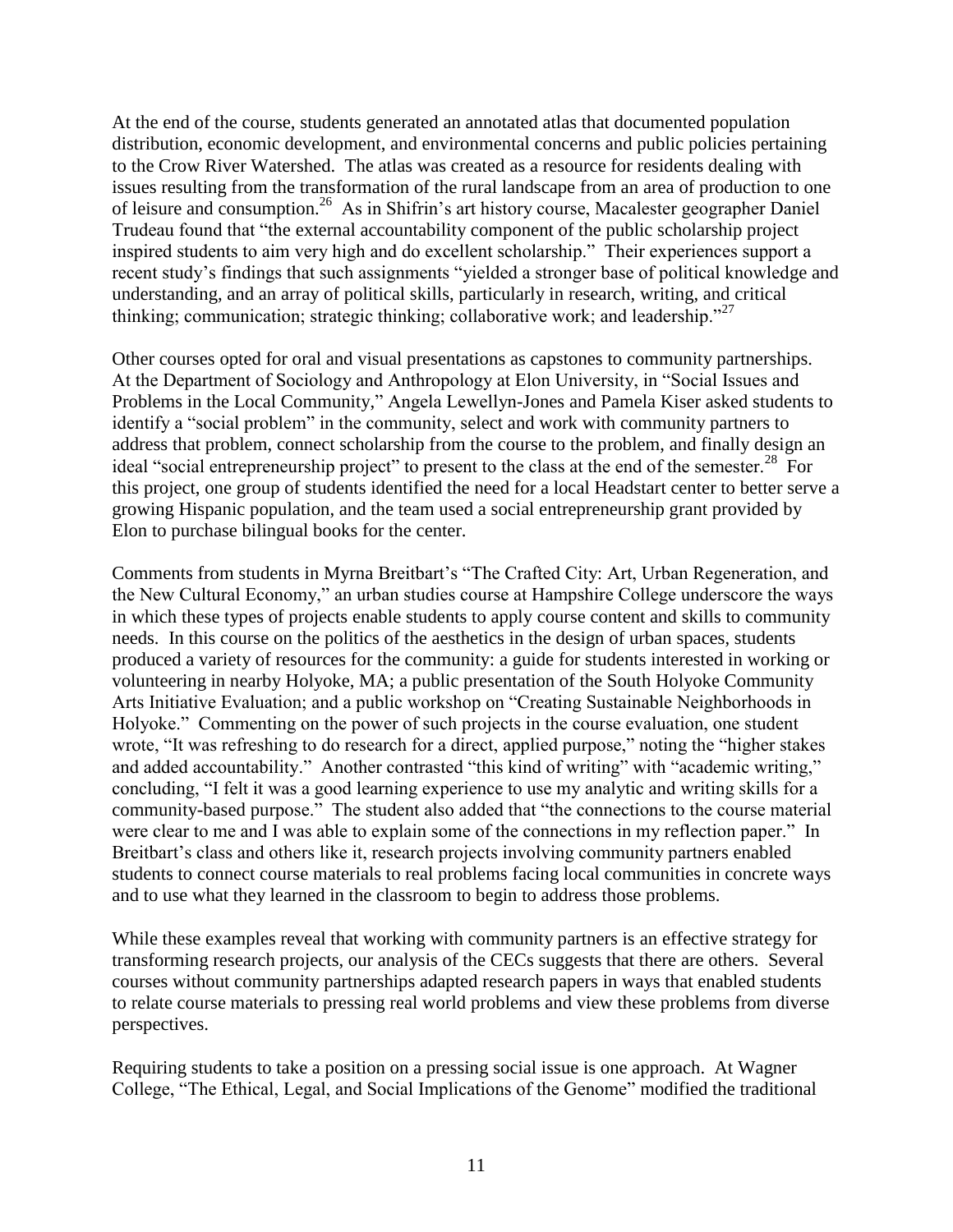research paper by requiring students "to identify issues, take a stand, recommend a policy, and anticipate the desired outcome of their policy." The class was co-taught by sociologist John P. Esser and biologist Ammini Moorthy, who noted that the assignment "forces students to think about social problems stemming from developments in genetic science."

Another approach is to send students to conduct research outside of the library by requiring them to talk with groups directly affected by the subject matter of a course. At Pitzer College, in "Topics in Native American Art History: Native California," students conducted research at one of several local museum collections. As art historian Bill Anthes wrote in his course syllabus, ―students will learn the value of… incorporating Native voices into the study of Native American art and cultural history" in order "to develop an appreciation of the history and continuous importance of indigenous issues and perspectives in the contemporary civic sphere."

Innovative research projects, such as ones that ask students to "take a stand" or use alternative research methods, stimulate students to "think about social problems." These projects expose students to new perspectives and connect their coursework to the world outside academia. While undertaking these projects, students develop the "knowledge, skills, values and motivation" that they need to become engaged citizens.

# *Exercises that Enable Students to Empathize with Individuals Working for Social and Political Change*

Several faculty employed variations of role-playing to expose students to the challenges involved in working for social and political change. Students assumed the roles of people affected by political or social problems in order to understand the world from the perspective of the personas they adopted.<sup>29</sup> From the standpoint of civic education, role-playing exercises enable students to view social problems from a variety of perspectives and connect their course materials to the dynamics of political processes in the real world. For example, a political science course might ask students to adopt first Republican and then Democratic positions in a debate in order better to understand opinions with which they do not necessarily agree.

Two CECs used the 2008 presidential election to allow students to organize and participate in mock debates. At Macalester College, students in political scientist Julie Dolan's "Presidential" Campaigns and Elections" hosted a mock political convention during which the students "educated, informed, and engaged the larger community in the presidential election season." Each student adopted the role of either a candidate or a campaign manager. Students wrote campaign literature and speeches and invited their peers and local high school students to attend the convention, where all present participated by voting on a party platform. In this exercise, students directly applied the political science literature on campaigns and elections to the creation of a public event. In course evaluations, numerous students commented that they appreciated the opportunity to experience a "real world" or "practical" application of academic "theories" and "concepts." Dolan observed that students learned "a great deal about campaigning, political communication, caucusing, party conventions, targeting and mobilizing voters, and event organizing." In addition to reading about these topics in course books, students combined their academic learning with an experiential role-playing exercise that deepened their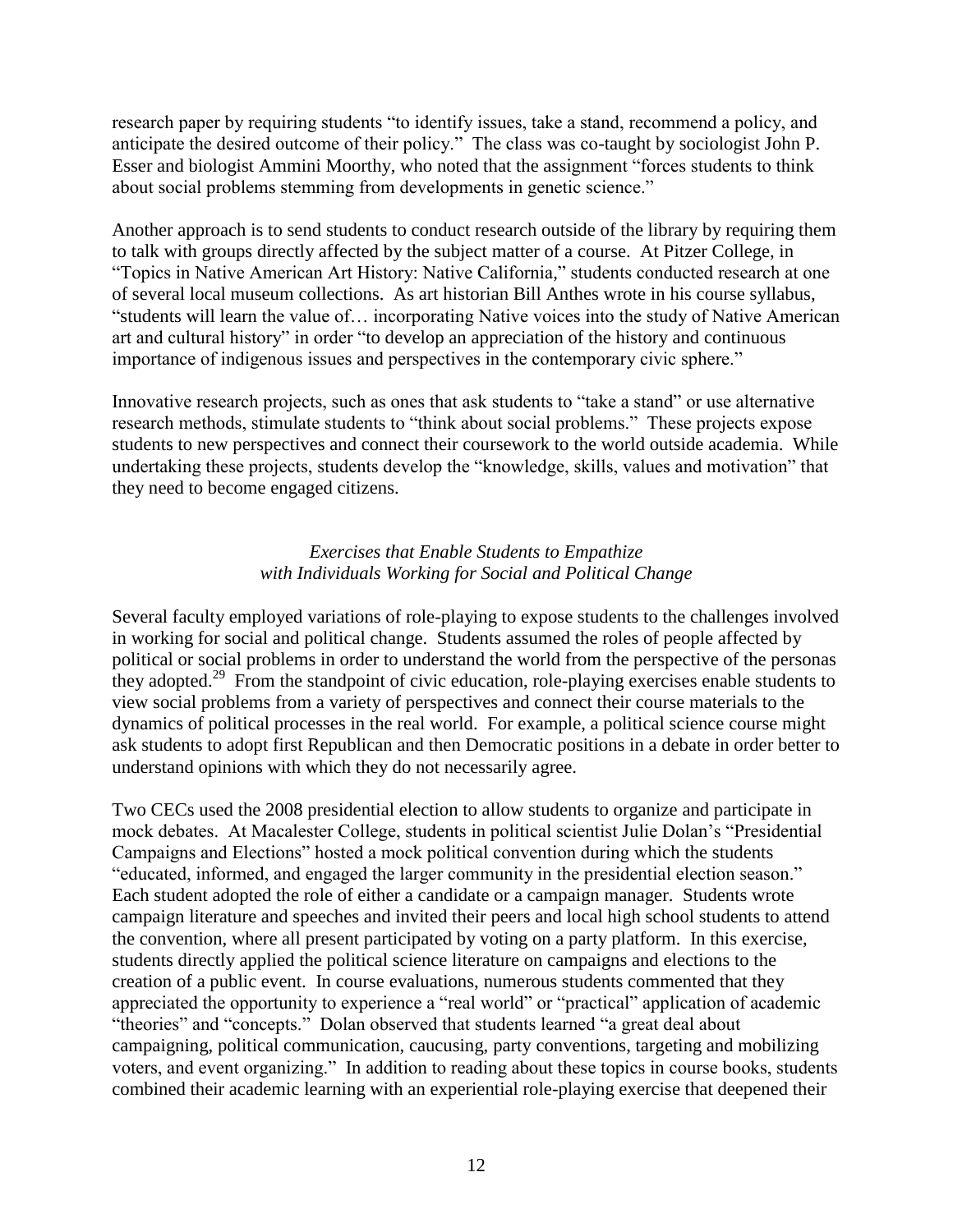knowledge of the materials, helped them develop skills for political action and education, and engaged the wider community.

At New England College, political scientist Wayne Lesperance's "Campaigns and Elections" was such a powerful experience for students that they were inspired to form an organization called CiviCorps. As part of the course, students hosted a mock convention open to the entire campus. Because of New Hampshire's prominence in the primary cycle, students were able to invite presidential candidates and other leading civic figures and media experts to campus. After the course, several students formed CiviCorps, an organization that Lesperance described as composed "of citizen scholars dedicated to promoting applied citizenship on campus [and] in the community." In addition to conducting voter registration drives and community service projects, the students who lead CiviCorps have also organized town hall meetings and congressional debates, directly applying the skills they learned in class. Lesperance wrote, "It is my belief that their introduction to service and the importance of applied citizenship through the Campaigns and Elections course provided these students with a platform from which to move forward as engaged citizen scholars." In this example and many others, students gained the knowledge and skills to relate their coursework to real-world problems and also the motivation and capacity to take action.

Another strategy involved the use of role-playing in the classroom in order to help students understand the challenges of forming consensus and dealing with dissent in the civic realm. Historians use role-playing exercises in order to teach the importance of individual agency and contingency in understanding the events of the past.<sup>30</sup> At Allegheny College, historian Barry Shapiro used this form of experiential learning in "Citizenship, Democracy, and the French Revolution." His goal, according to the syllabus, was to encourage students "to reflect on the meaning of citizenship and civic engagement" as they acted "out the responses of revolutionary participants to various revolutionary situations." These participants included not only wellknown revolutionary leaders but also ordinary men and women of the day. Shapiro's students responded favorably to this unconventional approach, so much so that he concluded that this course was "one of the most successful I have ever taught." Students commented not only that they mastered the content much more effectively through role-playing than they would have in a traditional lecture course but also that they learned such civic lessons as "the difficulty in reaching consensus when dealing with extremes" and the "frustration" experienced by political actors "on a personal level." For Shapiro, one of the greatest achievements of the course was that by associating so closely with historical figures "on a personal level" students came to appreciate the challenges of reaching consensus in deliberative processes.

At Berea College, historian Rebecca Bates also sought to enable students to identify with individuals and groups working for social change. She taught "Seminar in Modern European History: Social Responses to Poverty" from the perspectives of groups of social reformers and philanthropists working to eradicate poverty. In class and in written assignments, students focused on a specific approach or reform of their choice. Bates commented that as a result students both came to consider the influence of economic policy on people's daily lives and to empathize with historical actors through a greater understanding of "the limitations" they "encountered in the past." In short, both Shapiro's and Bates's courses helped students to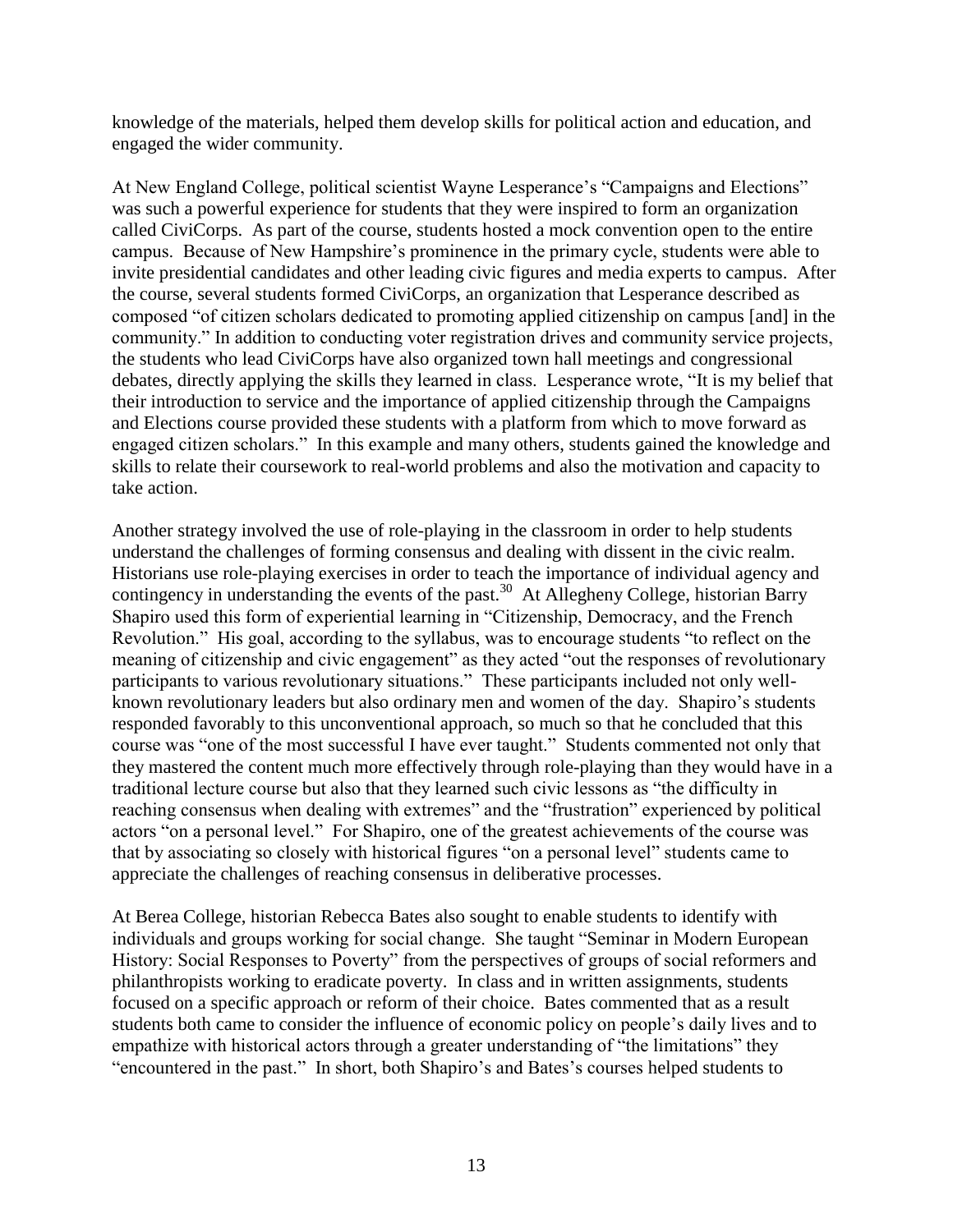understand the multiplicity of perspectives and actors involved in political change and to empathize with the challenges involved in working to bring about such change.

Finally, at Bethune-Cookman University, Linda Scola used a variety of experiential techniques in her introductory sociology course to enable students to understand the life experiences of members of different classes and their relation to political, social, and economic structures. In one exercise, students began by planning a budget for an individual working for minimum wage. Scola then asked them to "examine the structural and institutional factors that establish and maintain the wage, including the various social agencies that exist to 'serve' the poor, the employment of middle-income range workers who dispense and monitor the social services, and the effects of economic factors such as the current recession." Students benefited from this type of exercise, developing a deeper engagement with the subject matter of the course and empathy for diverse individuals. According to Scola, "Incorporating civic engagement related topics appears to have increased overall classroom engagement in the regular classroom environment."

# *Opportunities for Private and Public Reflection that Connect Coursework with Civic Engagement Experiences*

Many faculty asked students to write personal reflections on their service learning and other civic experiences. These reflections, submitted only to professors and not to community partners, provided students with an opportunity to consider the relationship of their course work to their experiences in the community. Recent scholarship on service learning indicates that reflection plays a crucial role in amplifying the learning experience.<sup>31</sup> Pedagogical techniques that involve ―structured reflection‖ are an important component of civic education, often making use of discussions, journals, and informal essays to help students identify and question their own assumptions, process experiences in the community, and connect course materials with work in other disciplines and their real-world application. Under this model, reflection is a teachable skill that enables students to achieve these ends.<sup>32</sup> Most of the CECs that involved service learning and other forms of community partnerships included some type of reflective exercise. While many incorporated personal journals in their courses, here we highlight two broad categories of innovative approaches to reflection.

First, a number of courses augmented reflective exercises by adding longer, more formal written assignments that enabled students to connect the content of their courses directly to their service learning experiences. At Macalester College, philosopher Amy Ihlan's course on "Civic Engagement, Ethics and Community" combined philosophical texts on the meaning of citizenship and public life with a community-service requirement. Students wrote graded essays ―reflecting on their experiences in light of the ideas and readings‖ assigned for the class. According to Ihlan, allowing students to combine personal reflection with critical analysis of philosophical texts on the meaning of civic engagement helped students bridge theory and practice. This approach was effective in empowering students and inspiring them to take action. In course evaluations, one student commented, "I have definitely become inspired to become more involved," while another claimed, "I never used to believe that one person can make a difference but ... I now think differently."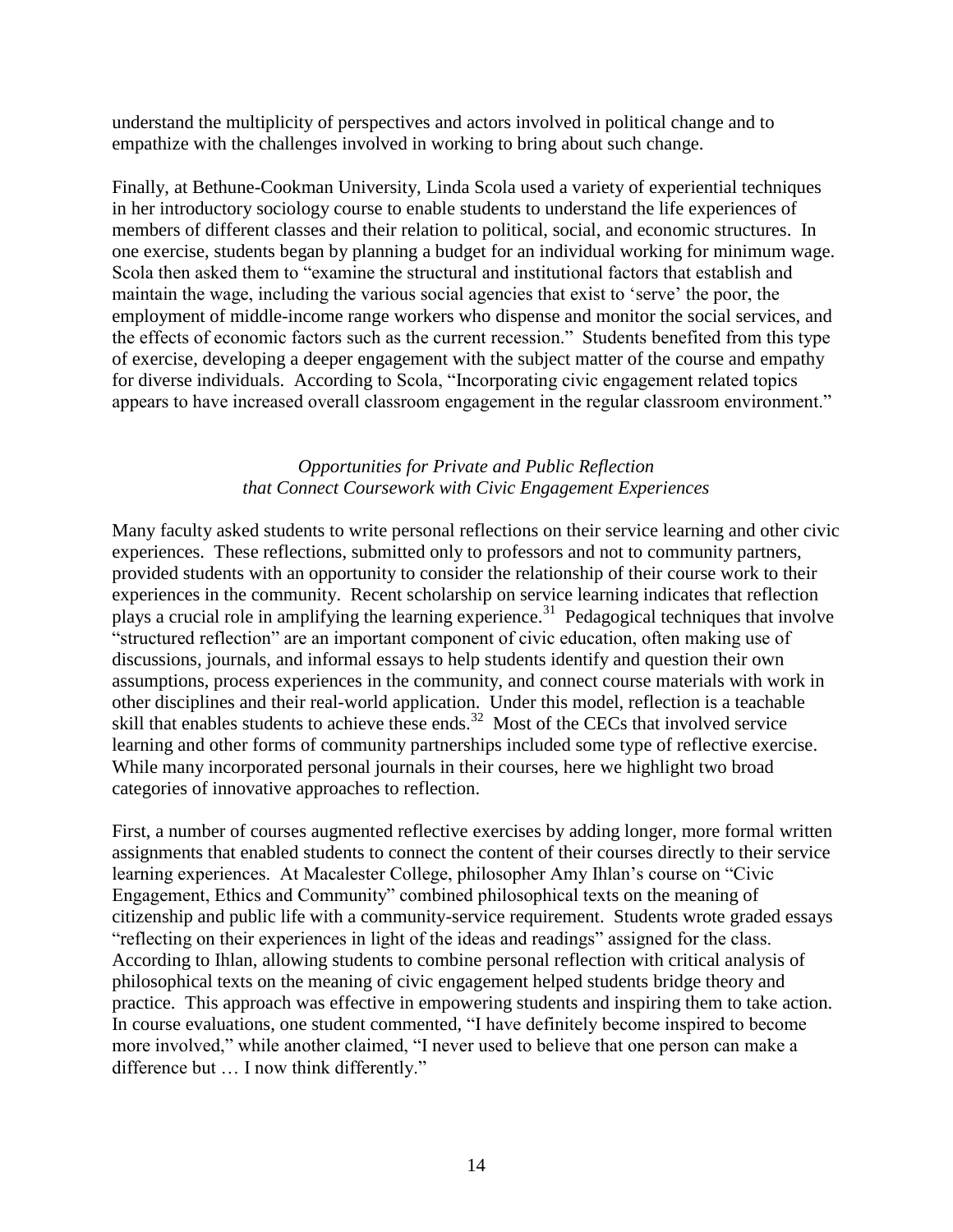One faculty member created an entire course devoted to this type of reflection.At Hampshire College, cultural psychologist Kimberly Chang taught "Returning to Hampshire" for students who had participated in study abroad programs and domestic and international community internships. The course enabled students to connect civic engagement experiences with the psychological literature on what Chang described as the relationship between "power and resistance," "subjectivity and agency," the "global and local," and "academics and activism." Chang combined discussions and readings on these topics with reflection and research papers. Her goal was to provide students with a "conceptual vocabulary" with which "to frame and analyze their experiences in terms of larger social/cultural/political contexts and issues."

Students responded positively to the course. One commented that the class was "invaluable" because it helped him grow "as a person and not just a student." For Chang, such comments highlighted "the need for courses that provide students with a space where they can bring what are often profoundly transformative yet largely unexamined community-based learning experiences." In both Ihlan's and Chang's courses, faculty assigned graded essays that incorporated reflection with an analysis and/or application of course materials. These assignments helped students connect philosophy and psychology respectively to their practical applications outside the classroom in order to deepen their understanding of their civic experiences and encourage and enable students to continue to be active citizens in the future.

Second, several CECs transformed reflection from a private to a public activity.<sup>33</sup> As one recent study claims, "Engaging in reflection that clarifies personal values is not necessarily a task accomplished individually; small group activities and collaborative work can create meaningful dialogues that promote clarification of values."<sup>34</sup> Along these lines, three CECs found that using on-line forums for public reflection deepened student interactions with each other. Jürgen von Mahs's urban studies course on "Engaging Urban Homelessness" at The New School created several online forums for students to interact, asking "students [to] post their course diaries as blogs online." Nancy Zrinyi Long's English course on "Literature and Writing," combining literature and community service at Bethune-Cookman University, assigned reflective essays and current-events journals. Long found that posting student journals on a course discussion board deepened both student interest in the course and interaction with each other. She also discovered that "blog"-style journals that allowed for greater "color" and "creativity" were particularly effective. Caroline Heldman's political science course on "Disaster Politics: New Orleans in the Wake of Hurricane Katrina" at Occidental College used a blog to share response papers and a Facebook group to enable students in the course to connect with each other. She found that students continued to use the Facebook group after the end of the course. These opportunities for public reflection allowed students to share their own views on how the materials they read in class related to the experiences in the community and also to be exposed to the views of peers who may have understood these relationships differently.<sup>35</sup>

In "Art of the Essay: Making the Personal Public," a writing course at New England College, Douglas Haynes used public reflection without the aid of the internet to help students master writing skills for public engagement. Haynes asked students to use immersion journalism (a method of journalism covering events from an intensely personal perspective) to write personal, narrative-based reflection pieces about their civic experiences.<sup>36</sup> While some approaches that combine service learning and composition focus on self-awareness and personal empowerment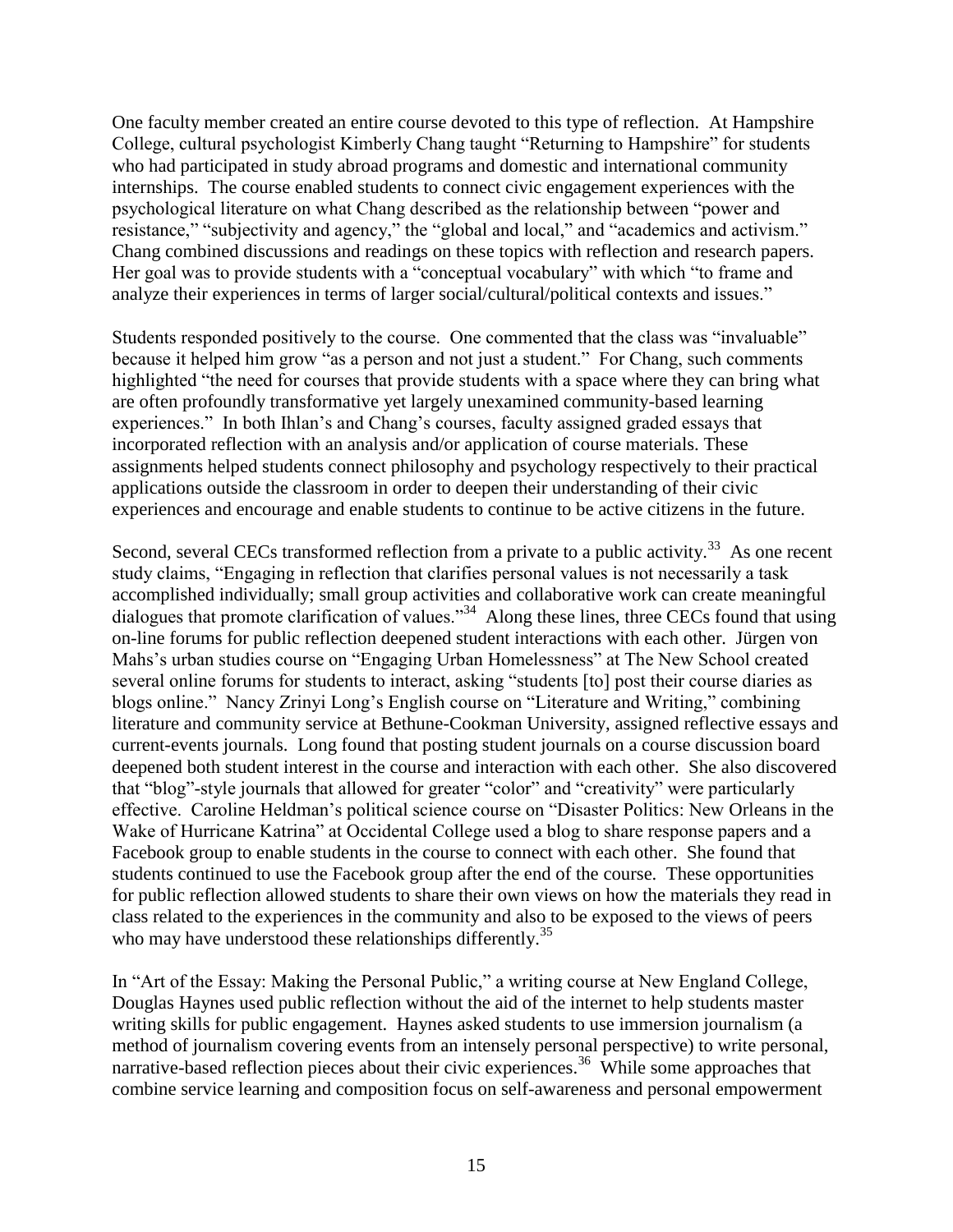as learning outcomes,  $37$  Haynes's goal was to help students realize "that personal writing does not just have to be about self-expression but can also be publicly-engaged," an important lesson ―for college students who are often trained not to use the first person and not to offer their own points of view." In this type of reflective exercise, students processed their community experiences for their own benefit and also learned how to relate these experiences to a wider community. For some students, the course was transformative. In evaluations, one described it as "one of the most rewarding experiences I have had at this college," even concluding that "[i]t has changed my life." Another student emphasized the specific skills s/he had gained, claiming ―I have learned by example what qualities and steps are necessary to become a persuasive activist . . . I will be better prepared for future civic engagement opportunities."

Other CEC faculty noted that providing students with opportunities to present and discuss reflective pieces in class was also crucial. Macalester College's Ihlan added this type of exercise to the private, formal, philosophical essays she assigned, noting that it was important to incorporate "time and space in class for student-led presentation and discussion of their own experiences and analysis of them," especially towards the end of the semester. Political scientist Patricia Moynagh and historian Lori Weintrob of Wagner College shared this sentiment when discussing their team-taught courses, commenting that "student presentations were often the best measure for evaluating the success of the course from a civic engagement perspective." These presentations at the end of the semester helped students "to organize their own efforts in the community as they relate [them] to the intellectual work" of the class. Like personal journals, formal written assignments and public reflection online or in class are valuable pedagogical tools that enable students to relate civic activities outside of the classroom to academic materials and thereby deepen both their community and academic experiences.

# *Collaborative and Student-Led Projects that Help Students Learn to Work with Diverse Opinions and Groups*

The ability to work with others is indispensable for engaged citizens in a democratic society. Through collaborative assignments, students develop skills for collective action and for working with people from diverse backgrounds.<sup>38</sup> Class discussions that elicit multiple opinions and perspectives also foster an aptitude for deliberation that is crucial for political participation.<sup>39</sup> Especially in the liberal arts setting of Periclean colleges and universities, collaborative pedagogies are a practical tool for fostering an awareness of and respect for multiple perspectives on issues of social concern. The ability to consider and respect divergent opinions helps students develop the skills and values necessary to act as engaged citizens in a democratic society.

A majority of the CECs integrated collaborative exercises that required students to work together. These group projects helped students learn to collaborate to achieve common goals. At Berea College, in Billy Wooten's communication course on "Political Communication," students organized issue-awareness campaigns and community forums; in Rebecca Bates's modern European history seminar, students made group presentations and designed a course website. Several other faculty worked to deepen students' collaborative experiences in two additional ways: the use of peer mentors, teachers, and facilitators both in the classroom and in the community and the explicit creation of models of democratic dialogue in the classroom.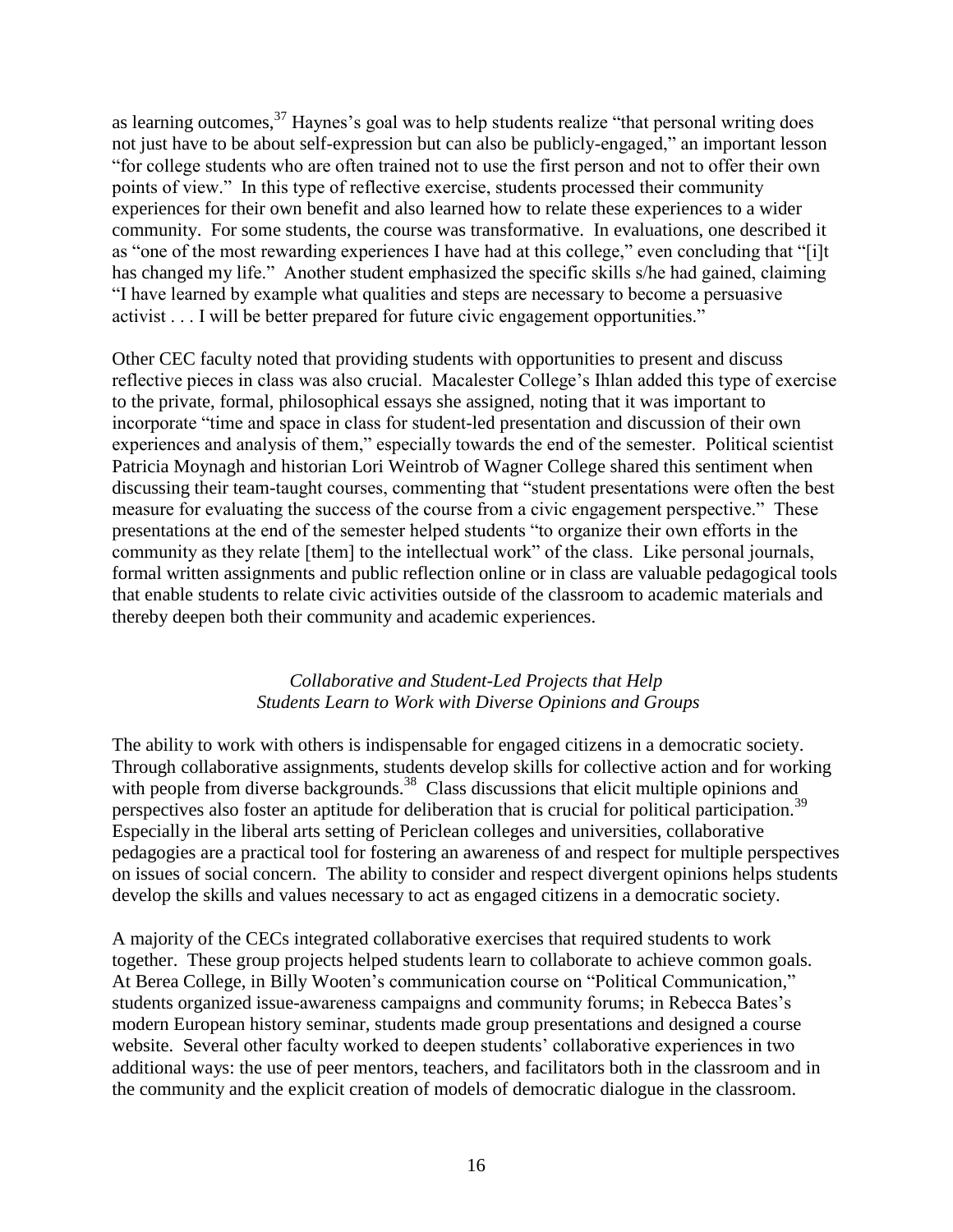Numerous courses used peers as an approach to modeling democratic participation in the classroom. A recent study of peer facilitators in service learning courses argues that the use of upper-level undergraduates represents a "more democratic pedagogical model" in which students become active participants in the process of learning and teaching. Not only do the undergraduate students in the course benefit from this model, but the peer facilitators do so as well by serving others and developing skills for conflict resolution, communication, respectful listening, and working with groups. $40$ 

The use of peer teachers and mentors in the classroom can deepen overall student engagement and help students make connections between coursework and community engagement. At Widener University, Sandra Miller found that using students as teachers in the classroom in her business law course, entitled "Business Law and Environmental Action," helped them to connect theory to practice and to hone a variety of skills necessary for collaboration. According to Miller, "Putting students into the role of teacher proved to be an excellent way of actively engaging the students." Miller also noted that using students as teachers deepened their interest in service learning topics. Ecologist Brian Schultz at Hampshire College made similar observations about his use of peer mentors in "Agriculture, Ecology, and Society." Schultz asked students in two courses, one introductory and one advanced, to work together on projects with community partners that promoted sustainable agriculture. He found that peer mentoring deepened student interest in course materials and community projects and enabled them to make stronger connections between the two.

Faculty who used peer facilitators and teachers when working with community partners made similar observations. At Berea College, psychologist David Porter used two sophomores as contacts with community partners in his first-year seminar "Questioning Authority." Porter felt that his "realization of the value of peer leaders ... on student learning and performance" was one of the most important outcomes of the course. The peer leaders in the course played a crucial role in forging connections and commitments between the first-year students and community partners. Similarly, in "Nonviolent Social Change" at Pitzer College, sociologist Kathleen Yep found that "having the students not only learn about nonviolent social change but ... teach the material to another community" at a nearby juvenile detention center was crucial in achieving the goals of the course.

Students teaching what they have learned to others proved to be beneficial in the humanities as well. In an English course at Pace University, Patricia Hamill used folk tales to help students understand current moral dilemmas and analyze definitions of ethical behavior. She added a service component to "The Individual and Society: Folklore and Fairy Tales" in order to give her students the opportunity to transform the insights they gained from her course into action. The Pace students read and discussed folk tales with elementary and high school youths. As a result of her experiences in this course, Hamill reaffirmed her belief "the Humanities in general and literature specifically have their place in community service and that academic service learning also enhances the learning experience of the undergrads who must live the work and not just learn it."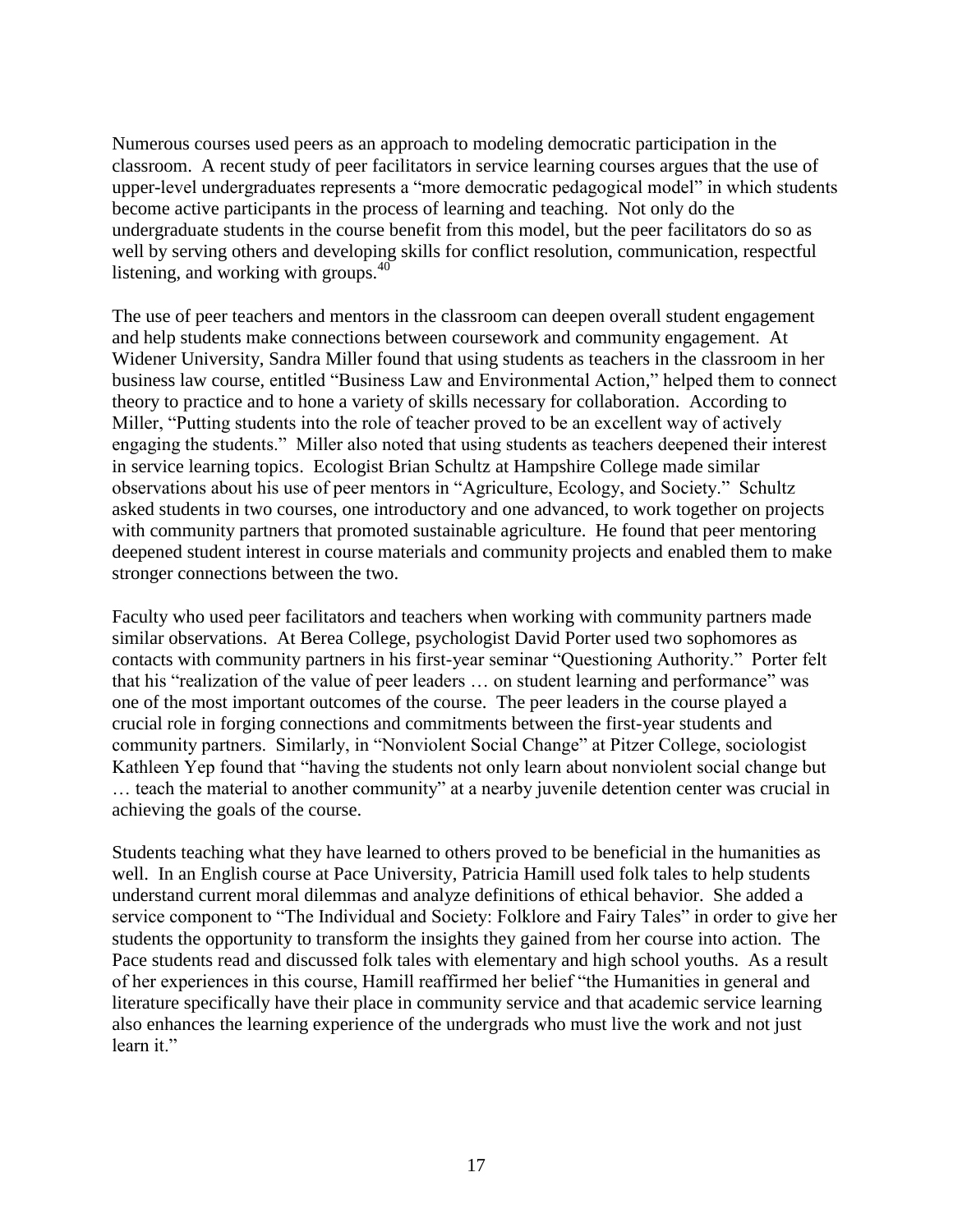Another technique explicitly presents the classroom as a model for democratic dialogue, encouraging students to listen to other opinions respectfully and consider diverse opinions on contentious topics. At Hendrix College, Jay McDaniel introduced foreign exchange students to "American Ways of Life" in an American studies course that served as an example of democracy in action. He asked his students to attend a variety of forums and talks on campus that they later discussed in class. According to McDaniel, the most notable accomplishment of the course was the creation of a "micro-democracy through cross-cultural dialogue." "The key," McDaniel wrote, "is to develop a climate of democracy in the classroom through small numbers. This is what we did. Another key is to realize that the climate of democracy requires that people listen as well as talk. I think as a class we all learned to listen." In this example, modeling democracy in the classroom provided a space for students to react to what others had said and consider multiple perspectives in a respectful environment.

## *Exposing Students to Differing Opinions and Approaches to Help Them View Issues from Multiple Perspectives and Relate Coursework to Multiple Contexts*

The faculty who offered interdisciplinary CECs or team-taught CECs within a single department developed innovative teaching methods in line with one of the most significant trends in higher education today. Contemporary discussions of reform often call for the need to create more opportunities for learning across the disciplines. The increasing use of learning communities, defined by a recent study as "conscious curricular structures that link two or more disciplines around the exploration of a common theme," reflects a desire to utilize collaborative approaches to learning to help students view issues from multiple perspectives and value the contributions of diverse participants.<sup>41</sup> Scholars increasingly suggest that learning communities and other integrative approaches to liberal arts education are especially valuable in the field of civic education.<sup>42</sup> A study published in 2009 finds that that "integrative and interdisciplinary education that embeds civic engagement is one of the most promising means" of "preparing students to be civically engaged citizens, scholars, and leaders…." It concludes that "innovative leaders of higher education" who experiment with such approaches "will continue to transform how faculty teach, how students learn, and how institutions of higher education serve as responsible members of local and global communities."<sup>43</sup> The faculty of the CECs that offered interdisciplinary courses or team-taught courses within a single department acted as such "innovative leaders."

Some CECs combined faculty collaborations with service learning. At the Center for Social Work Education at Widener University, students in Marina Barnett's "Generalist Social Work Practice with Communities and Organizations" worked with students in an environmental studies course to use graphic information system (GIS) technology to make an "asset map" (an inventory of community strengths and resources) of Chester, Pennsylvania. The social work students collected information from the community and then worked with environmental studies students to create a handbook and on-line interactive map for use by local community leaders and residents. Similarly, at Macalester College students in three separate courses in the geography department came together to write reports on local water conservation, create an annotated atlas using GIS technology, and deliver presentations at an undergraduate research conference. The community was able to use this information to highlight disparities and increase support for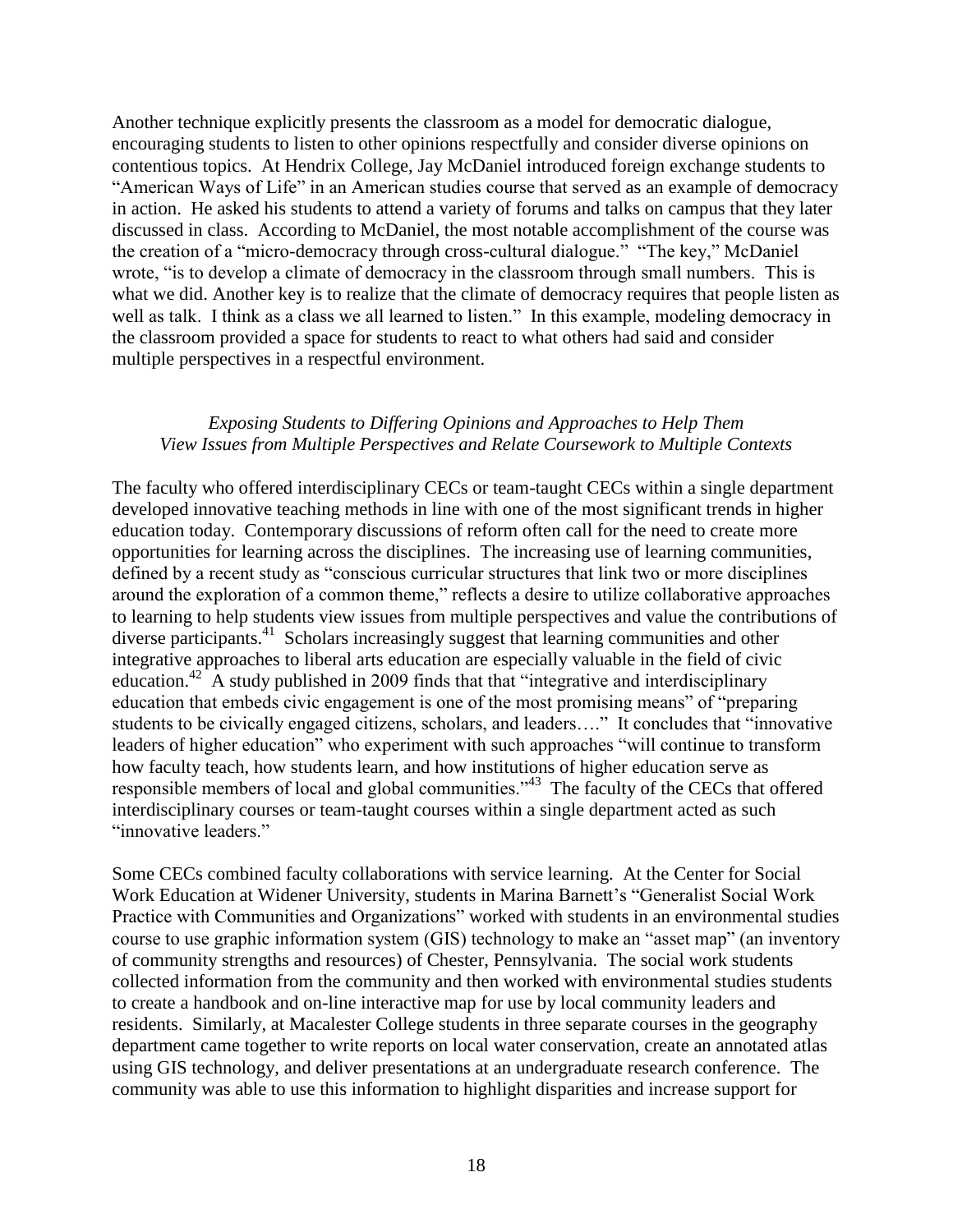neighborhood revitalization. In both examples, the joint efforts of faculty members in separate courses enabled students to work together to produce successful final projects for community partners.

Several other interdisciplinary courses that did not involve service learning also helped students develop these skills:

At Allegheny College, faculty members in four disciplines (communication arts, environmental science, geology, and political science) taught separate courses on global health policy that collaborated throughout the semester with joint field trips, guest speakers, and colloquia. Students in all four classes worked together on research papers, with a student from each class using his or her "discipline-specific course learning" to serve as an "expert" at joint meetings. Students responded positively to the team project. Eighty-three percent agreed that "the team" project helped them to better understand the connection between their academic studies and problems facing our wider communities," and seventy-five percent noted that the team project helped them to develop skills to work in a professional setting. Moreover, according to environmental scientist Caryl Waggett, the collaborative teaching "provided unique inquiry and shared enthusiasm among the faculty which was brought to the students in the classroom." At the end of the semester she concluded, "Without the interdisciplinary perspectives that helped to link the sciences, public policy, and public awareness, this type of connection between course learning and community would not have been as successful."

At Hampshire College, sociologist and scholar of Middle Eastern Studies Berna Turam taught a course on "Civil Society and the State" that invited guest speakers to the course to discuss "real world" examples. These guests were often student activists who shared their own experiences of interacting with the government. As part of the course, Turam hosted a two-day interdisciplinary conference "Religious Modernity and Secularist Resistance in Modern Turkey" that students helped organize and attended. According to Turam, the papers presented "featured the issues discussed in the … course and created an opportunity for students to expand their classroom dialogues and be further supported through exposure to respected academics" from Amherst College, Columbia University, Massachusetts Institute of Technology, and University of Chicago in the United States, McGill University in Canada, and Galatasaray in Turkey. Turam expects these papers to be published in an interdisciplinary and interregional journal in the fall of 2009.

Two student comments illustrate some of the achievements of Turam's course:

I came to this class with general knowledge beyond Social Science, but after taking this class I have a much deeper, more specific, and more contextualized understanding of the subject itself and how it relates to a much wider context. To say the least, I learned a lot and the class far exceeded my expectations.

I got everything I expected to get out of this course. I now have greater understanding of ‗civil society' and a different view of the world.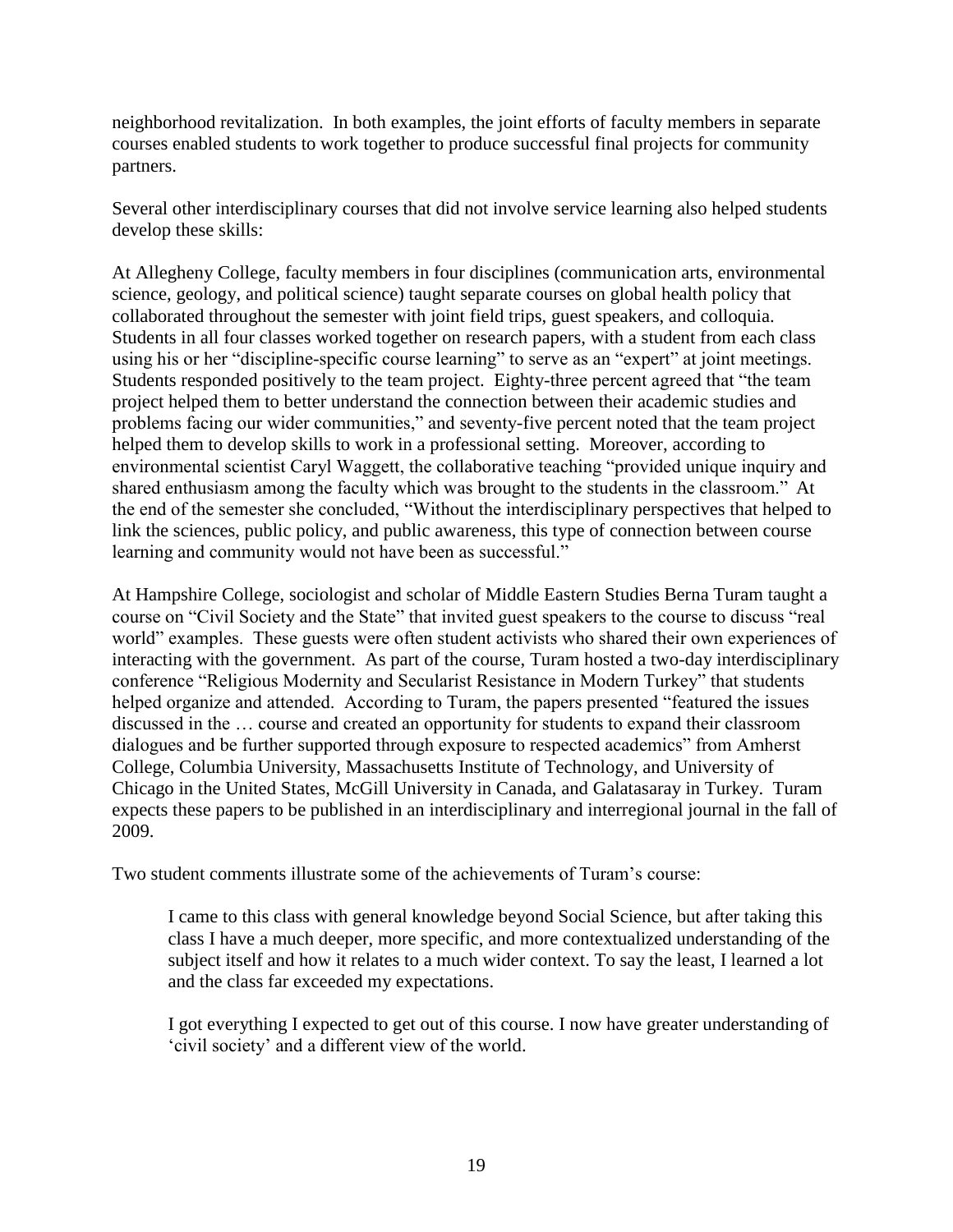At Wagner College, two CECs were part of the college's programs involving learning communities. Wagner defines learning communities as "clusters of courses that are linked together by a single theme" that share "overlapping assignments, common readings and joint problems" and often field placements as a means of experiential learning.<sup>44</sup> Political scientist Patricia Moynagh and historian Lori Weintrob joined their respective courses, "Crossing Boundaries, Raising Voices: The History and Politics of Feminist Activism" and "Leadership in the Face of Conflict: Twentieth Century Crises.‖ Students combined their studies of history, politics, and political theory with either community service, community activism, or oral history in a neighboring Liberian community in Staten Island.

In a learning community that did not involve service learning, sociologist John Esser and biologist Ammini Moorthy co-taught "The Ethical, Legal, and Social Implications of the Genome." They commented that helping students develop the "[a]bility to integrate sociology and genetics into a multi-disciplinary approach to the crucial emerging genetic ethical, legal, and social issues of our day" was one of the most successful outcomes of the course. They also concluded that interdisciplinary collaboration was crucial to the integration of civic engagement into their subject matter: "If you truly want to teach civic engagement on Ethical, Legal, and Social Issues (ELSI) surrounding genetic research, you really need professors from different disciplines working together. In this respect, Wagner's learning communities, and specifically the team-taught learning community concept, is well suited to teaching this topic. If this course were taught independently by two separate professors, neither the students nor the professors would have the benefit of seeing the same issue from different disciplinary perspectives."

# **V. Managing Expectations: Challenges and Solutions to Some of the Unique Demands of Civic Education**

While the vast majority of the CEC faculty found their experiences rewarding, many also noted the unique challenges posed by incorporating civic education into academic courses. The evaluations of the faculty suggest that recognizing and managing expectations – of colleagues, of faculty themselves, of students, and of community partners – can help ease some of these challenges. Some faculty and administrators claim that civic education, particularly when it includes service learning or other forms of community partnerships, can detract from the academic content of a course. While many of the CECs demonstrated that faculty believe that civic components often improve student learning by relating theory and practice, several CEC faculty noted that by attempting to "accomplish too many goals" they were not able "to include everything" or "cover the full range of topics and readings originally planned." Moreover, in some cases students felt overwhelmed by the added time commitments of CECs, and community partners were frustrated that their expectations and needs were not being fully met. Yet the CEC Program clearly demonstrates that careful planning can minimize such problems. In their evaluations, the CEC faculty provided numerous specific suggestions for other faculty members interested in incorporating civic engagement in their courses that address these types of challenges.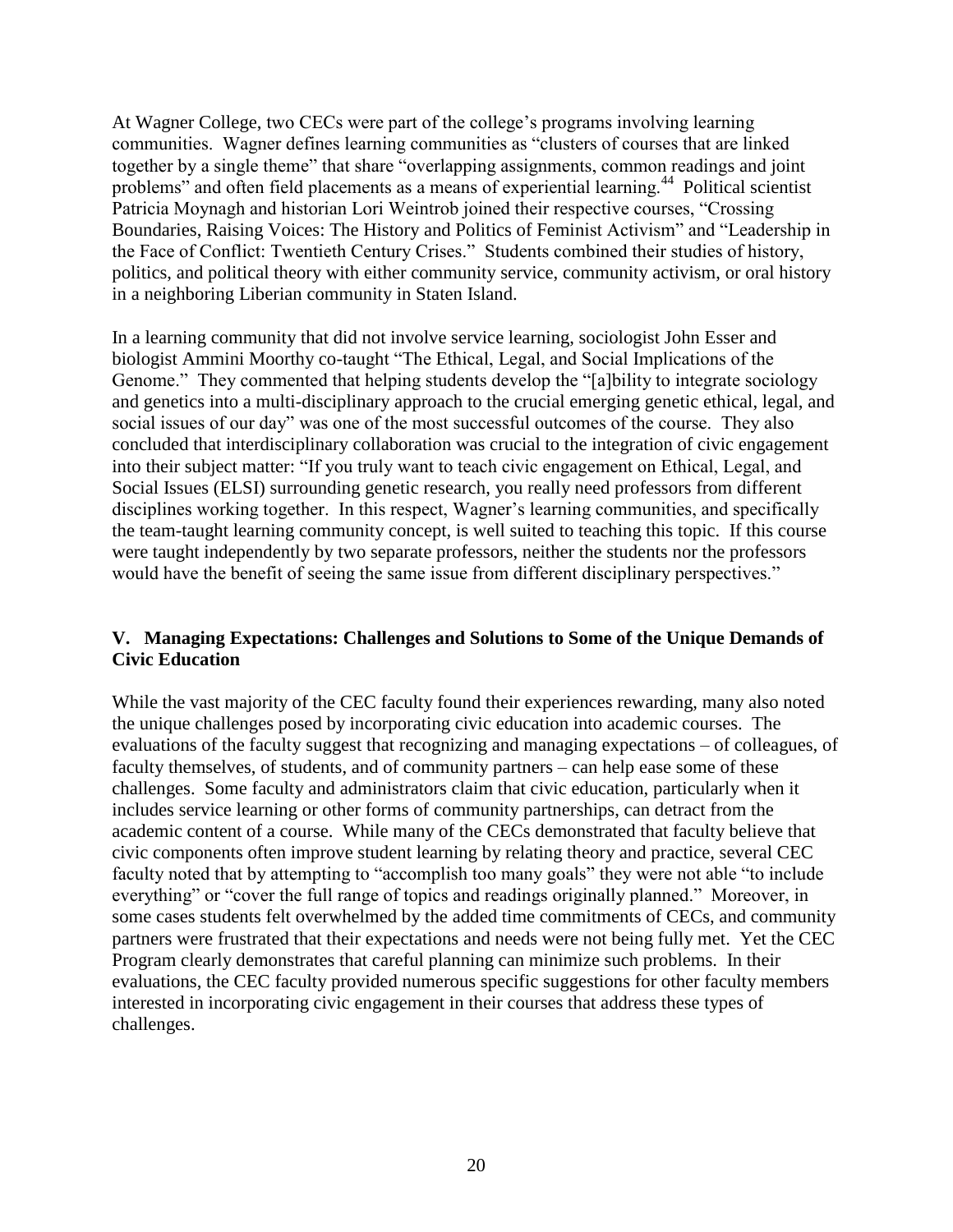## *The Expectations of Colleagues*

Some faculty and administrators question incorporating civic education into the curriculum for fear that it will compromise the objectivity that is crucial to academic scholarship.<sup>45</sup> Others, as noted, claim service learning or other forms of community partnerships may lessen the academic rigor of courses. Despite these concerns, there are ways to create climates more welcoming to civic education on campus. Structural and ideological institutional support are helpful for incorporating civic education into the curriculum.<sup> $46$ </sup> Project Pericles and the CEC Program in particular provide both kinds of support to its members. Pericleans share institutional support from their Boards of Trustees and Presidents to their faculty, staff, administrators, and alumni.

By working in conjunction with the provosts and program directors<sup>47</sup> on campus to create a competition for CEC grants that were matched by the colleges and universities themselves, the CEC Program provided financial, administrative, and ideological support to faculty interested in incorporating civic education in their courses.<sup>48</sup> (See Appendix A for the Request for Proposals.) The publicity on campus surrounding the CEC Program has sparked discussions about the need for, approaches to, and benefits of civic education. On one campus, according to Susan Phillips, former Program Director at Pitzer College, "[the CECs] take the College in important, new directions regarding political voice, underrepresented minorities, and pressing social issues."<sup>49</sup>

Crafting courses that make use of existing institutional norms and structures can help alleviate the concerns of faculty and administrators. One approach is to align civic education with other traditions on campus, thereby widening the scope of potential supporters. CEC faculty member Berna Turam advises other faculty interested in developing CECs that "it is important to create a course that fits well with the culture of your institution." She feels her course on "Civil Society" and the State" was successful, in part, because "it drew on the rich activist tradition at Hampshire College and within the surrounding local area" and because she was able to collaborate with colleagues in the Five College Consortium (Amherst College, Hampshire College, Mount Holyoke College, Smith College, and University of Massachusetts, Amherst). By making use of these resources, Turam was able to develop a course that fit well with the institutional culture of Hampshire. A recent comparative study of civic engagement at colleges and universities supports Turam's recommendation, suggesting that proponents need to identify and make use of the conditions on campus and in the local community that can facilitate the establishment of ―civic-engagement initiatives.‖ These conditions include, among others, commitments to public benefit articulated in the founding and mission statements of the university and the presence of "an active faculty" willing to work to deepen such commitments to public engagement.<sup>50</sup>

Another approach to alleviate concerns on the departmental level is to craft courses that clearly align with faculty research. Junior faculty interested in incorporating civic engagement in their courses face concerns with regard to gaining tenure and promotions. Senior faculty sometimes do not view projects involving the community as true scholarship, regarding it instead as a distraction from the real work of academia. Geographer Daniel Trudeau at Macalester College advises "other junior faculty members to integrate civic engagement into the courses only under conditions where it clearly advances their teaching and/or research programs." Noting the "enormous" amount of time required to develop civic courses that usually is "uncompensated"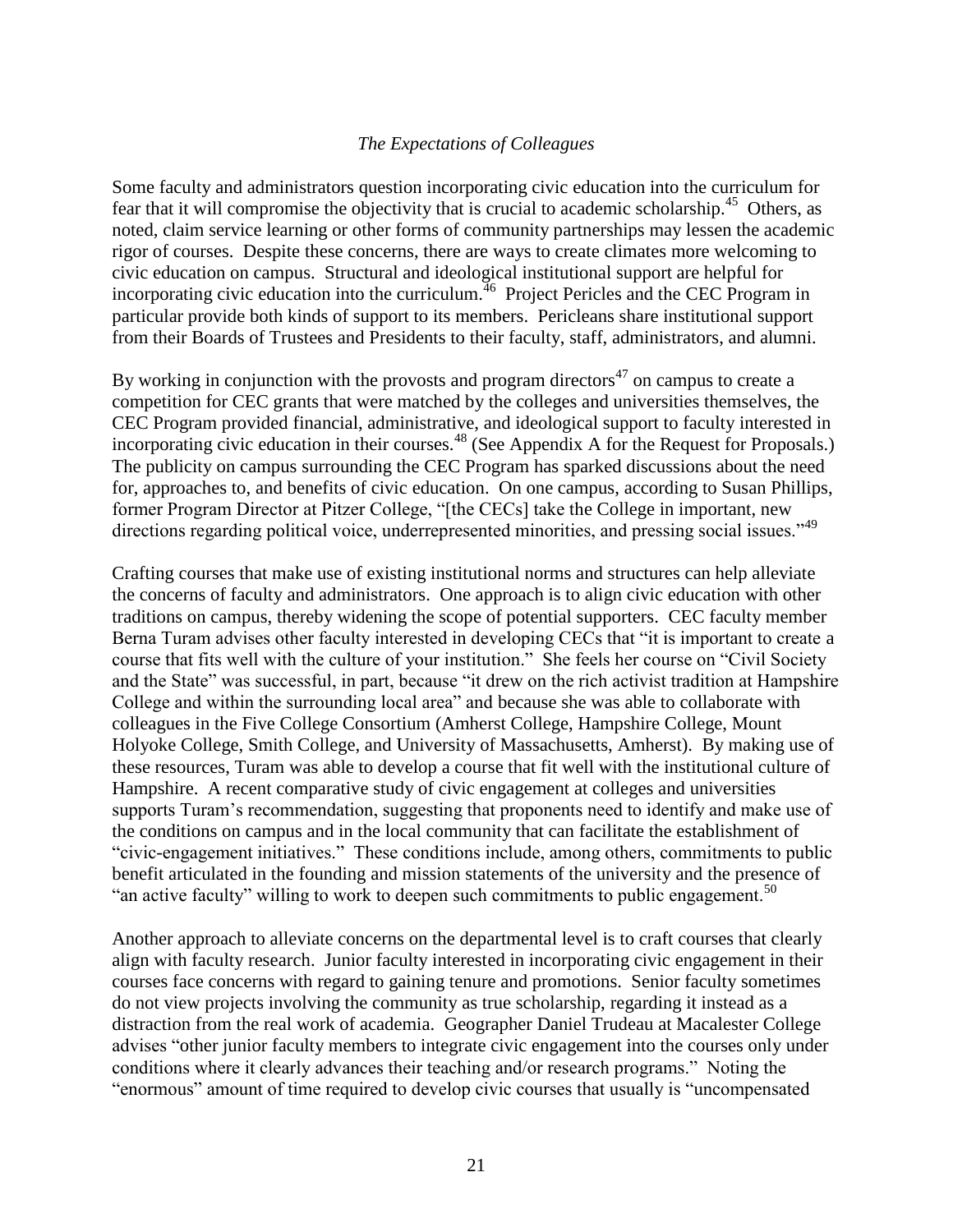and largely unrecognized," he suggests that "junior faculty should work quite intentionally to align civic engagement work with the types of professional development that are considered significant by the institution."

Notably, Macalester College is now reviewing its guidelines for tenure and promotion in an effort to recognize and support civically-engaged scholarship.<sup>51</sup> A 2008 report by Imagining America's Tenure Team Initiative on Public Scholarship expands on the need to revise tenure and promotion practices, making several specific university-wide proposals to ensure that civic education and other forms of publicly-engaged scholarship gain the recognition they deserve. It defines several "dimensions [that] should be recognized in academic public engagement as distinct kinds of scholarly excellence," several of which parallel the efforts of the CECs. These dimensions include: "The interdisciplinarity of public scholarship," "Intercultural engagement," "The integration of scholarship, teaching, and public engagement," and "The impact of public scholarship across multiple publics, communities, and audiences." To foster junior faculty and graduate students engaged in these types of scholarship, the report suggests that hiring and tenure committees expand their definitions of scholarship, develop new ways to document public scholarship, and expand the group of "peers" participating in peer review.<sup>52</sup> Acting on these proposals for structural change has the potential to begin to transform the institutional climate at colleges and universities and make them more receptive to courses that educate for civic and social responsibility.

# *The Expectations of CEC Faculty*

Several faculty members commented on the increased time commitment necessary for creating and teaching CECs. Particularly when community partners were involved, faculty spent a significant amount of time on bureaucratic and organizational matters. Jürgen von Mahs of The New School explained when evaluating his experience teaching an urban studies course on the homeless that "setting up such a course was much more difficult and time-consuming than I had originally imagined" and was "a serious administrative challenge." Many other faculty members made similar observations.

CEC faculty provided numerous suggestions that may lessen the time commitment when dealing with community partners. Several mention the possibility of securing additional assistance to coordinate collaborations. While some suggest hiring a part-time assistant if funding is available, others turn their need into a learning experience for students, allowing upper-class or graduate students with previous volunteer experience in the community to serve as coordinators and/or program supervisors.Acting in these capacities helps students develop real-world leadership and organizational skills.Such work can also receive credit in advanced courses or internships. Alternatively, other faculty note that forming consistent, long-term relationships with the same community partners lessens the time required for organizational matters. Rather than allowing students to select placements themselves (which can be extremely time consuming for all involved), they suggest pairing students with community partners with whom faculty have existing relationships.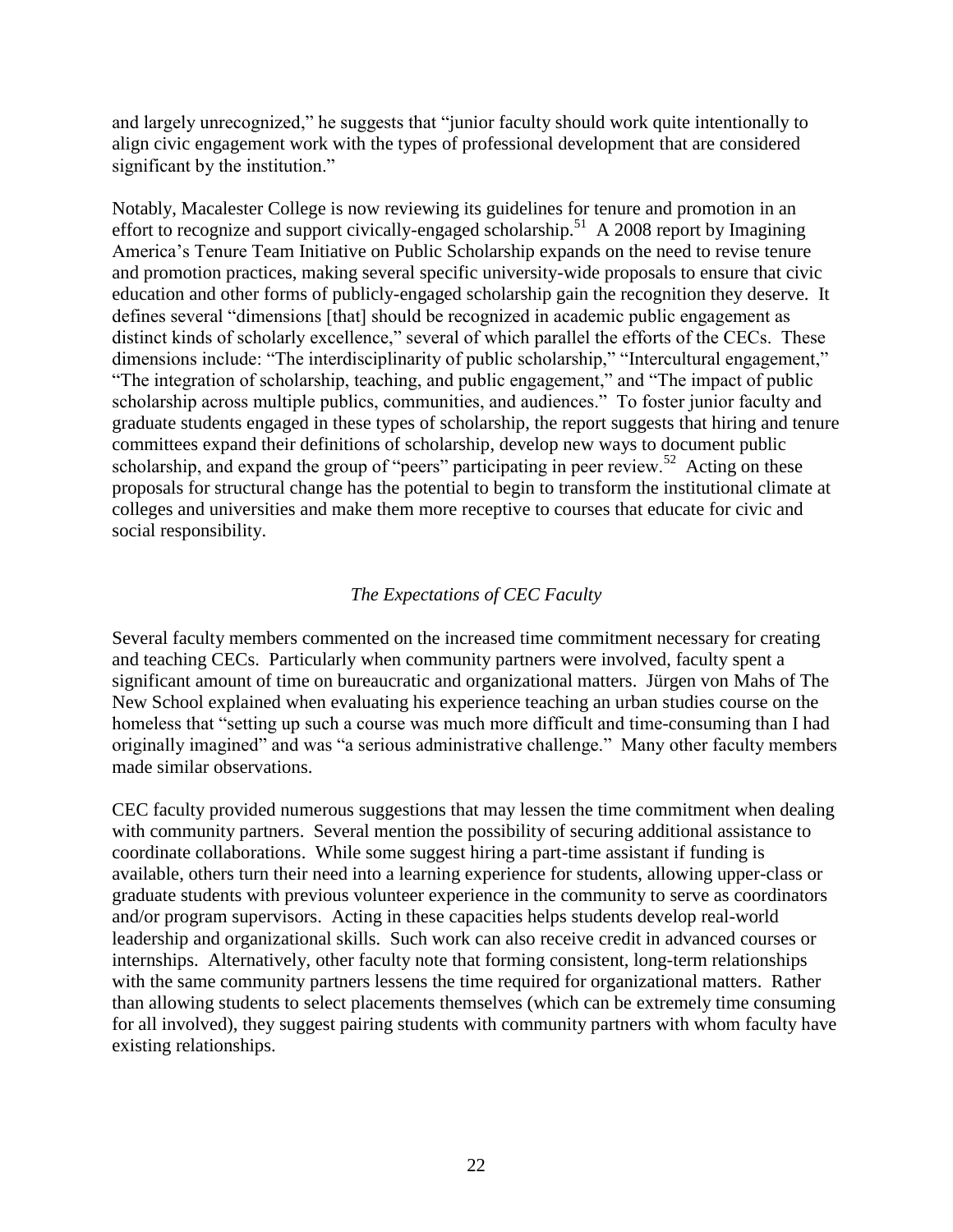Team-teaching courses or collaborating with another course can also be time consuming. Coordinating efforts with other faculty members requires extra work. To lessen these demands, faculty propose carefully selecting faculty partners, scheduling classes to meet concurrently to make joint meetings possible, and clearly dividing up the work of the course(s) among the faculty.

In short, while CECs often place extra demands on the faculty, careful planning and use of available resources can alleviate these demands. Ultimately, the CEC faculty found that the benefits students, professors, institutions, and communities reap from CECs are worth the extra effort required to establish a successful course.

# *The Expectations and Needs of Community Partners*

Many faculty discussed the incompatibility of the semester length with the needs of community partners and/or their own learning goals for their students. For community partners, working with students requires a significant investment in terms of training, supervision, scheduling, and project management.<sup>53</sup> Moreover, as psychologist Elizabeth Weiss Ozorak at Allegheny College noted, there is only so much that "a busy student can assimilate even from intensive short involvement in the community." It can take much more than a semester for a "nuanced view" of community problems to develop.

Despite these challenges, there are steps that faculty can take to address this incompatibility. Faculty can work to lengthen the service experience beyond a single semester. One service learning study proposes two broad approaches to "lengthen and deepen students' commitment": "reducing time barriers to students' involvement" and "aligning students' passion for justice and a sense of community with the courses they take and the work they do in the community." It offers a number of specific possibilities, from creating paid work-study programs to allowing students to continue their community partnerships as part of a service learning component of future courses.<sup>54</sup> Similarly, Patricia Moynagh and Lori Weintrob at Wagner College suggest pairing service learning with year-long courses.<sup>55</sup>

Alternatively, other instructors in service learning courses propose what is called "project-based" service learning." In this model, community partners and faculty plan specific projects for students that can be completed in a single semester. Students sometimes possess skills that can be of use to community partners,<sup>56</sup> and completing a project often enables both parties to feel a sense of accomplishment and closure at the end of the semester. Many of the CECs employed the project-based model, from Shifrin's "Museums and Their Communities" at Ursinus College to Hightower's physics course on "Energy Conversions and Resources" at Occidental College. As Daniel Trudeau, one of the three collaborating geographers who joined courses at Macalester College, observed, "It is important to integrate students so that they can begin and end the project" to give them a sense of "ownership in its development" and culmination.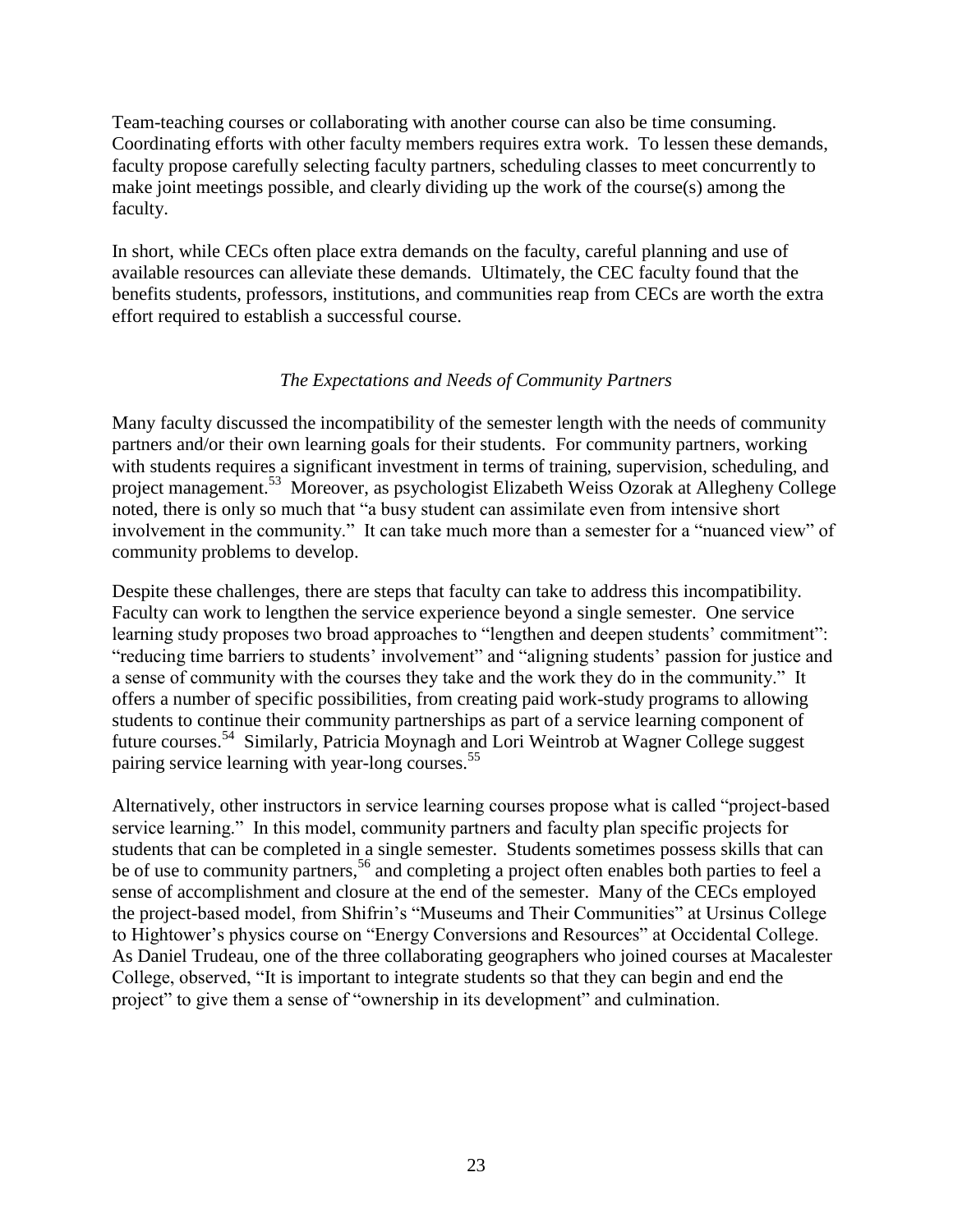## *The Expectations of Students: The Additional Requirements of CECs*

Given the extra demands that civic engagement courses place on faculty, it is not surprising that students sometimes found these courses to be particularly challenging. Some were upset and even depressed by the realities of poverty, prejudice, and other social problems that they encountered outside the classroom. Additionally, CECs often require more of students than other courses, incorporating work outside the classroom and interaction with members of the community. Students sometimes felt overwhelmed and unprepared to manage these extra demands, particularly if the professor did not make these demands clear at the start of the semester in the syllabus and in class. As one CEC professor commented in her evaluation, "The greatest weakness of the course was not truly communicating to students that this was a civic engagement course." Another made a similar observation, writing, "I think that the somewhat negative reaction of some students to the tasks may have reflected a lack of clarity on my part and some initial confusion about the purpose and expectation of the service learning project." Without adequate explanations of additional requirements up-front, students were less willing to engage in courses.

The solution, then, is to convey to students as clearly as possible 1) that the course has a civic component and 2) precisely what that component entails (particularly in the case of community service requirements, community partnerships, and non-traditional research assignments). Many of the CECs did so explicitly in their syllabi, some mentioning that the course was part of the Project Pericles CEC program. (See [www.projectpericles.org/?q=ceccourses](http://www.projectpericles.org/?q=ceccourses) for links to all the syllabi.) Susan Shifrin's course on "Museums and Their Communities" at Ursinus College is an excellent example, beginning with the following course description:

In this new Project Pericles course, we will investigate the theoretical underpinnings for the notion of the museum as a site of civic engagement through varied readings, classroom discussion, and group work. We will then put these theories into action in community-based projects centered in Norristown and Trappe, building on the resources of those communities as well as on the resources of the Berman Museum of Art and your resources as the student stakeholders in this course.

Through the process of planning and implementing these community partnerships, you will gain insights into how you and the museum can work from community needs and priorities while benefiting from community insights, skills, and input. Students in the course will learn to design, implement, and evaluate arts-centered collaborative projects rooted in the community and based on the common ground of their own strengths and those of their community partners.

This is a course that depends upon individual and communal engagement; it will take place on campus at the Berman Museum and on site in Norristown and Trappe, as well as including a few site visits to regional museums.

In this description, Shifrin begins by explaining how the content of the course relates to civic engagement. She then lets students know that there is a research project that involves collaborations with community partners. She explicitly tells them that her goal is to help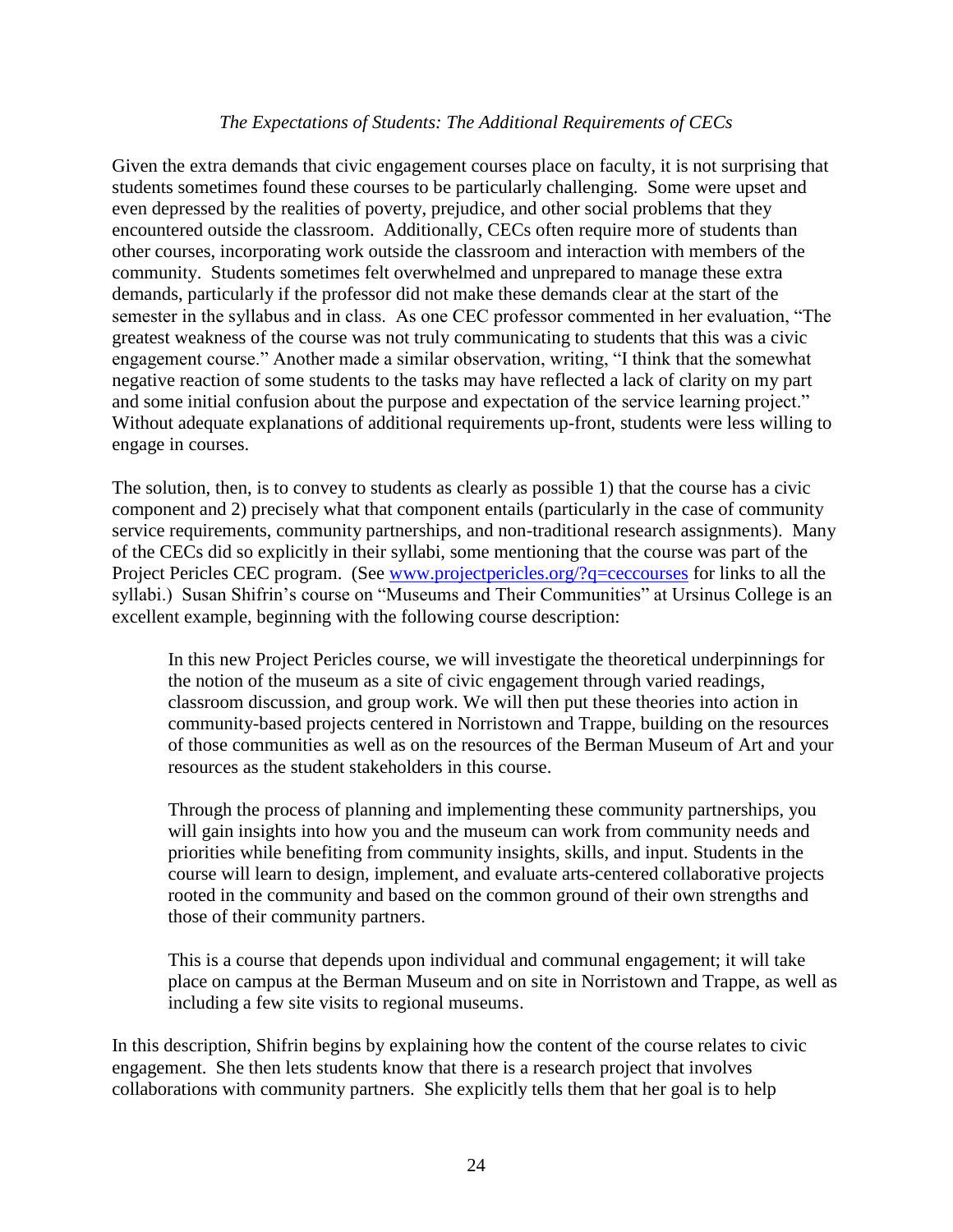students relate the content of the course outside the classroom to an issue of importance to the community and then details the skills that she expects students to develop as a result of their collaborative endeavors with community partners. In their evaluations, students emphasized that they appreciated the opportunity to undertake such projects. As one student noted, "... in regards to our projects we were able to get a first hand experience of putting our words into actions by adapting the Project Pericles principles and acting them out in practice… [O]ur visits and field trips enhanced the connection and showed us perfect examples of putting principle into action."

# *The Expectations of Students: Challenges in Dealing with Community Partners*

When incorporating service learning or other community partnerships, students in CECs often encountered difficulties along the way: there was a disjuncture between the expectations of the students and the expectations of the partner; students organized a community meeting, and no one showed up; a professor invited a guest lecturer from the community to the class who unexpectedly made some prejudiced remarks. When professors took their students into the community, the unpredictability and added challenges of the "real world" entered the classroom. Yet while on the surface these moments were problematic, they also had the potential to serve as learning opportunities to help students develop the skills and motivation necessary to become thoughtful and engaged citizens.

When students encounter individuals who express racist, sexist, or other kinds of discriminatory sentiments, faculty can use these experiences to help students understand the reality of the perspectives they may face when they leave the classroom. Political scientist Caroline Heldman at Occidental College took her students to New Orleans to work on a rebuilding project and volunteer at a women's shelter as part of her course "Disaster Politics: New Orleans in the Wake of Hurricane Katrina." During the trip, she invited a local resident to speak to her students who, according to Heldman, "expressed some underhanded racist sentiments." Rather than ignoring or dismissing the incident, Heldman "spent several days analyzing [the resident's] comments" with students "in order to turn this into a learning experience."

Some faculty used the challenges they encountered to emphasize the need for flexibility when dealing with community partners. In anthropologist Kim Jones's "Applied Anthropology: Meeting Human Needs" course, students at Elon University participated in community center programs at a nearby low-income housing project. In her evaluation, Jones commented on the many hurdles that her students encountered as they organized events but also emphasized that such difficulties were "an important part of the learning process." One of the key lessons that she took away from the course was the value of teaching students about the need to adapt:

In the real world, things don't always happen as you might expect and it is important to process these difficulties collectively as an important part of experiential learning. It is important for students not to get frustrated and disappointed when structural barriers prevent them from being able to do everything they wish they could do for the community. … [W]ith proper guidance these moments of frustration can be invaluable opportunities for the students to come to empathize with the frustration and disappointment of people who are disenfranchised and recognize that making change is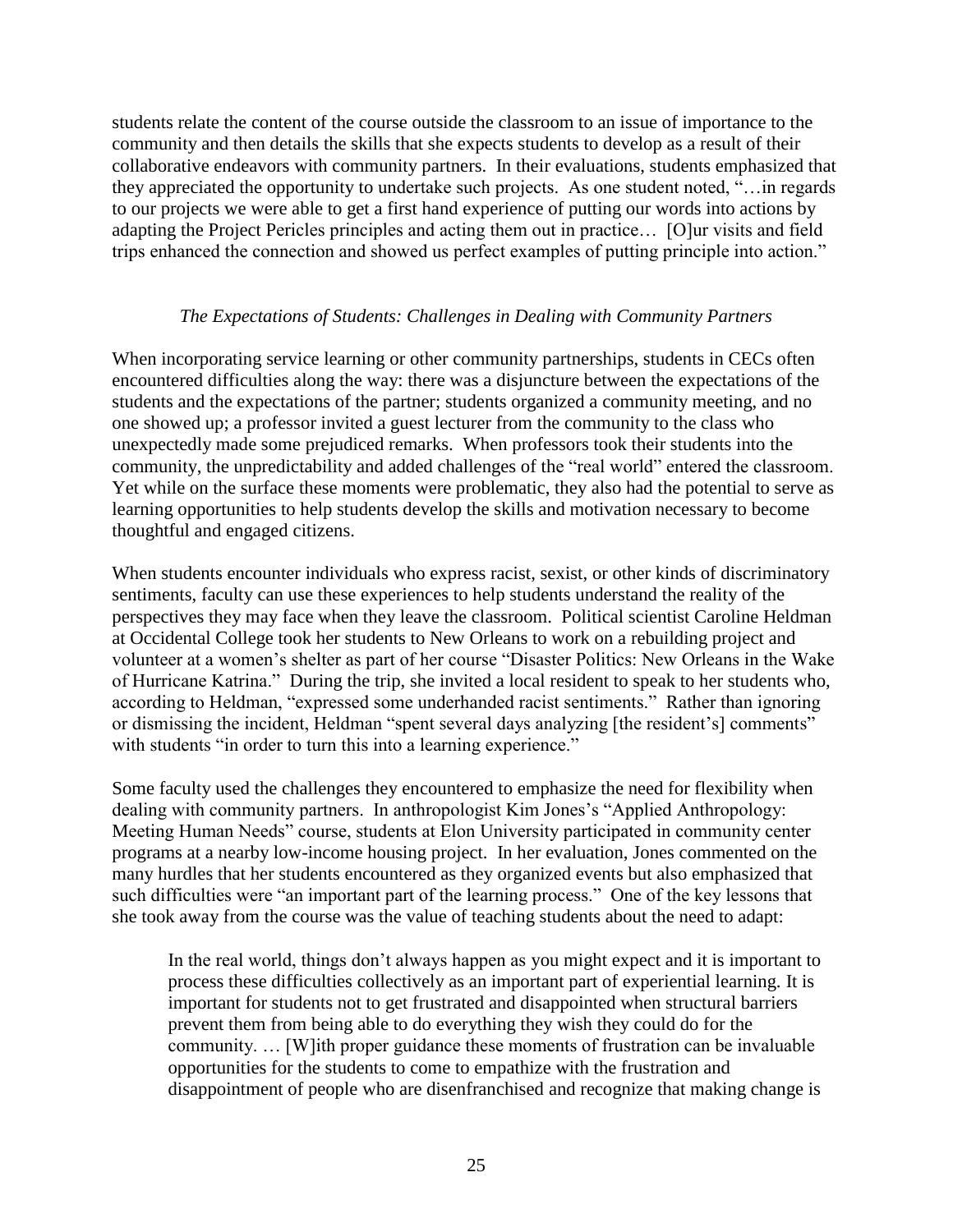not a simple task that nobody has tried to do, but a process that requires a great deal of flexibility, patience, and perseverance.

Evaluations suggest that students benefited from this lesson greatly. As one student commented, "In the community, I think we just need to keep knocking down doors... Persistence is the key."

Working with community partners can pose challenges for students, as Amara Geffen observed when teaching "Envisioning Environmental Futures," an interdisciplinary course at Allegheny College. In developing grant proposals to restore a park in Meadville, Pennsylvania, Geffen's students often felt discouraged by how "messy" and "frustrating" their efforts were. Yet Geffen believes that these challenges were "valuable, even if not always enjoyable," for students. Students learned to collaborate and find their own interdisciplinary solutions to a real problem in the community. Moreover, according to Geffen, it is "experiences such as these that empower our students and prepare them to engage in their own local communities. Life is not always neat and tidy and easy. Doing *anything* that involves planning or mitigation or collaboration takes time."

The unique challenges posed by student collaborations on such projects can also be used as learning experiences. At Chatham University, Mary Whitney's general studies course, "Citizenship & Civic Engagement: Issues and Activism," required students to select an environmental issue of their choosing and create "action projects" in groups by researching background information and current policies, designing possible solutions, and attempting to implement them. (One group encouraged "green building" in the area; another promoted an expansion in the use of mass transit.) These group projects placed added demands on students in terms of managing time commitments and working with others. Yet Whitney views these demands as crucial components of a civic learning experience, noting that "the challenges of doing group work in this way are an excellent preparation for the problems and successes of an engaged citizen, and a reminder that all environmental change is 'group work.'"

# **VI. Conclusions: The Benefits of Civic Education**

The academic-focused civic engagement initiatives of faculty, administrators, community partners, and students at Periclean institutions suggest that the CEC Program favorably contributed to the transformation of campus cultures. The CECs helped establish climates in which civic education can flourish. The 44 funded courses had a wide impact on their campuses and beyond. Periclean initiatives in the community received coverage in local papers, and several faculty members and students presented their coursework at academic conferences throughout the country.<sup>57</sup> Moreover, team-taught courses, conferences, guest lecturers, and collaborations with community partners all extended the reach of the CECs, helping foster institutional climates on Periclean campuses favorable to civic education. As Allegheny's Linda C. DeMeritt, Dean of the College, noted, "the Project Pericles CEC grant has broader implications than for just one course." It "contribute[s] to a culture at Allegheny of committed, knowledgeable, and engaged citizens."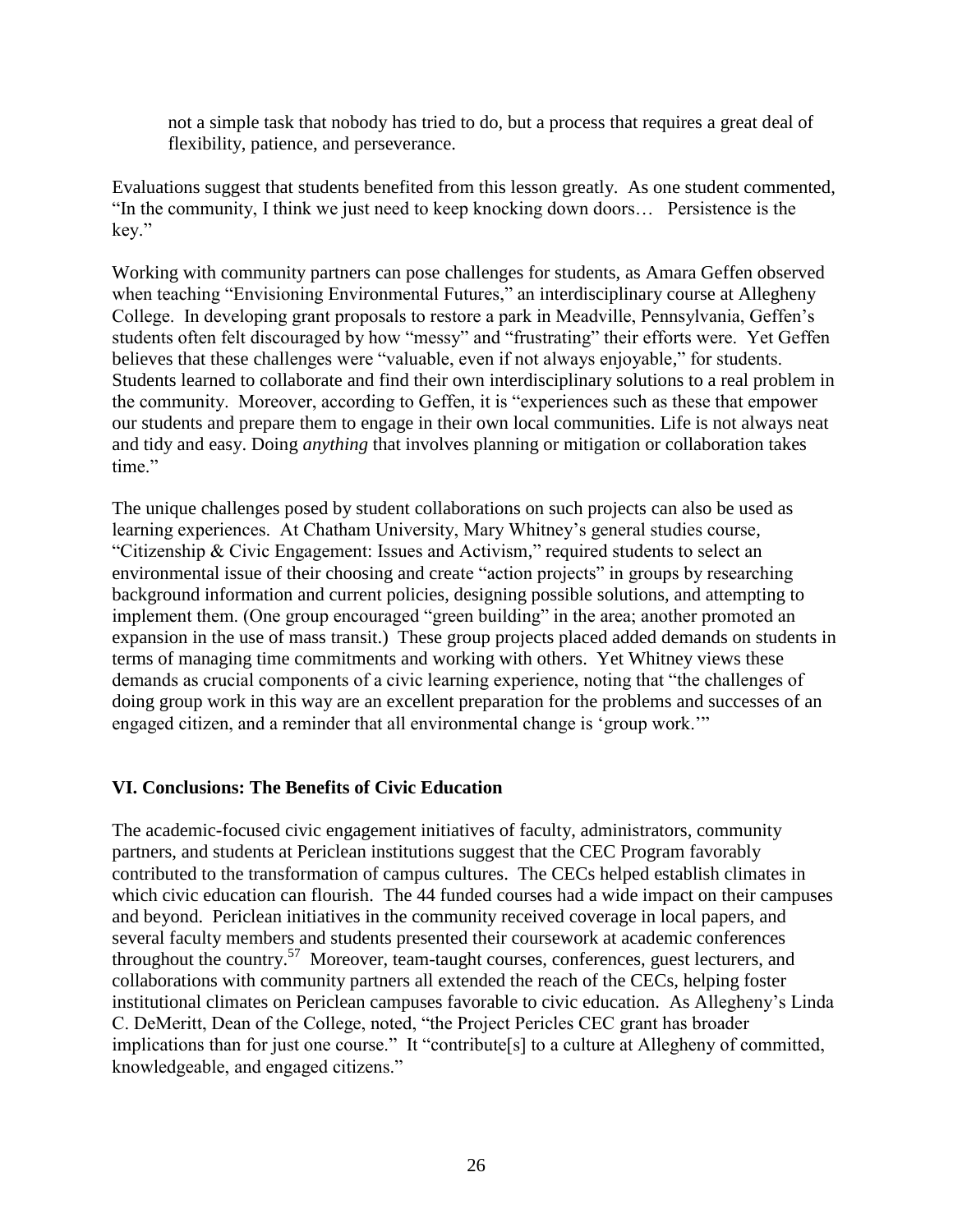The CECs had a direct impact in the community: the civic initiatives undertaken by students and faculty as parts of their courses provided real services and helped address social and political problems. From the annotated atlas created by Macalester College's geography students to the assets map created by Widener University's social work students, the community projects produced by CECs provided valuable information on social problems in local areas to community partners. Students at Ursinus College worked to preserve and promote local historic sites, and students at Macalester College and New England College educated their peers and other community members about the recent presidential election. The reach of the CECs was even international in scope: students in geographer Heidi Frontani's course at Elon University on ―Development Issues in Ghana‖ organized several fundraising events on campus that raised money to establish a health center in Kpoeta, Ghana, participate in a heifer initiative, and purchase books for two Ghanaian schools.

Despite the challenges involved in civic education, faculty found their experiences to be immensely rewarding. According to historian Barry Shapiro of Allegheny College, "... as a 63 year-old history professor whose sense of ‗connectedness' to students has seemed to waver at times in recent years, I can state, without any hesitation, that this was the most successful course I have taught in a number of years and one of the most successful that I have ever taught." On a similar note, Jürgen von Mahs of The New School concluded that "all problems notwithstanding, such an endeavor is worth the effort and pays tremendous dividends…. I had fun reading my students' field reports and their course diary entries…. In the end, I am happy I taught the course, am looking forward to teaching it again…." The enthusiasm of students clearly filled these faculty members and others with renewed energy as teachers.

Faculty members also commented extensively on the significant accomplishments of their courses in terms of achieving the learning outcomes: *the ability to recognize and view issues of social concern from multiple perspectives and to formulate and express an informed opinion on these issues; the ability to relate academic materials to their practical applications regarding issues of social concern; the motivation and capacity to utilize these abilities to take action in the community*. Von Mahs observed that students in his course on homelessness "gained tremendous" insights into the problem of homelessness," "developed a great appreciation for the efforts of homeless service providers and the multiple challenges they face," "began to rethink their own stereotypes about homeless people," and "indicated that they plan on [or] would like to continue volunteering.‖ Likewise, Myrna Breitbart at Hampshire College described her students' "excitement of being able to observe firsthand what they were reading about and apply[ing] their knowledge to further a valuable social change agenda" as among the most successful elements of her urban studies course.

Finally, comments by students themselves in course evaluations highlight the extent to which CECs can inspire young people to seek to become thoughtful, engaged, and socially-responsible citizens that take action to benefit their communities. In one example, two students from psychologist Elizabeth Weiss Ozorak's "Community Psychology" course at Allegheny College underscore the transformative potential of civic education for undergraduates:

This course has in ways acted as the compass on my road into the future… [It] has helped me to look through a holistic lens, to see the bigger picture, to see the larger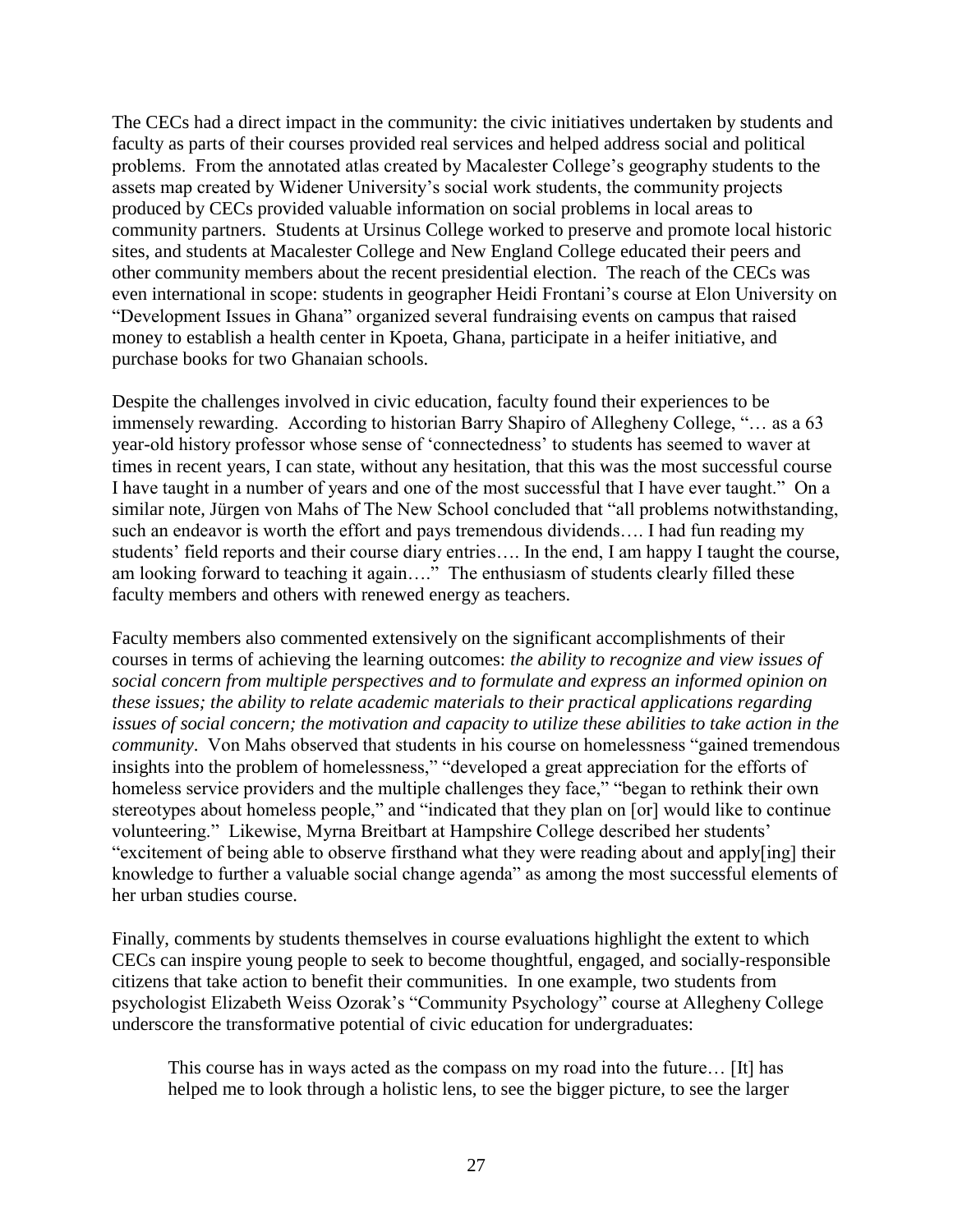connections, and in the end it has helped me to grow closer to understanding the complexity of my life's work.

This course has been a great springboard for thinking about what I want to do later in life. It has really inspired me to create a better world.

The successes of the Project Pericles CEC Program demonstrate that civic education has the potential to help students acquire the necessary "knowledge, skills, values and motivation" to take action in their communities as thoughtful, engaged, and socially-responsible citizens.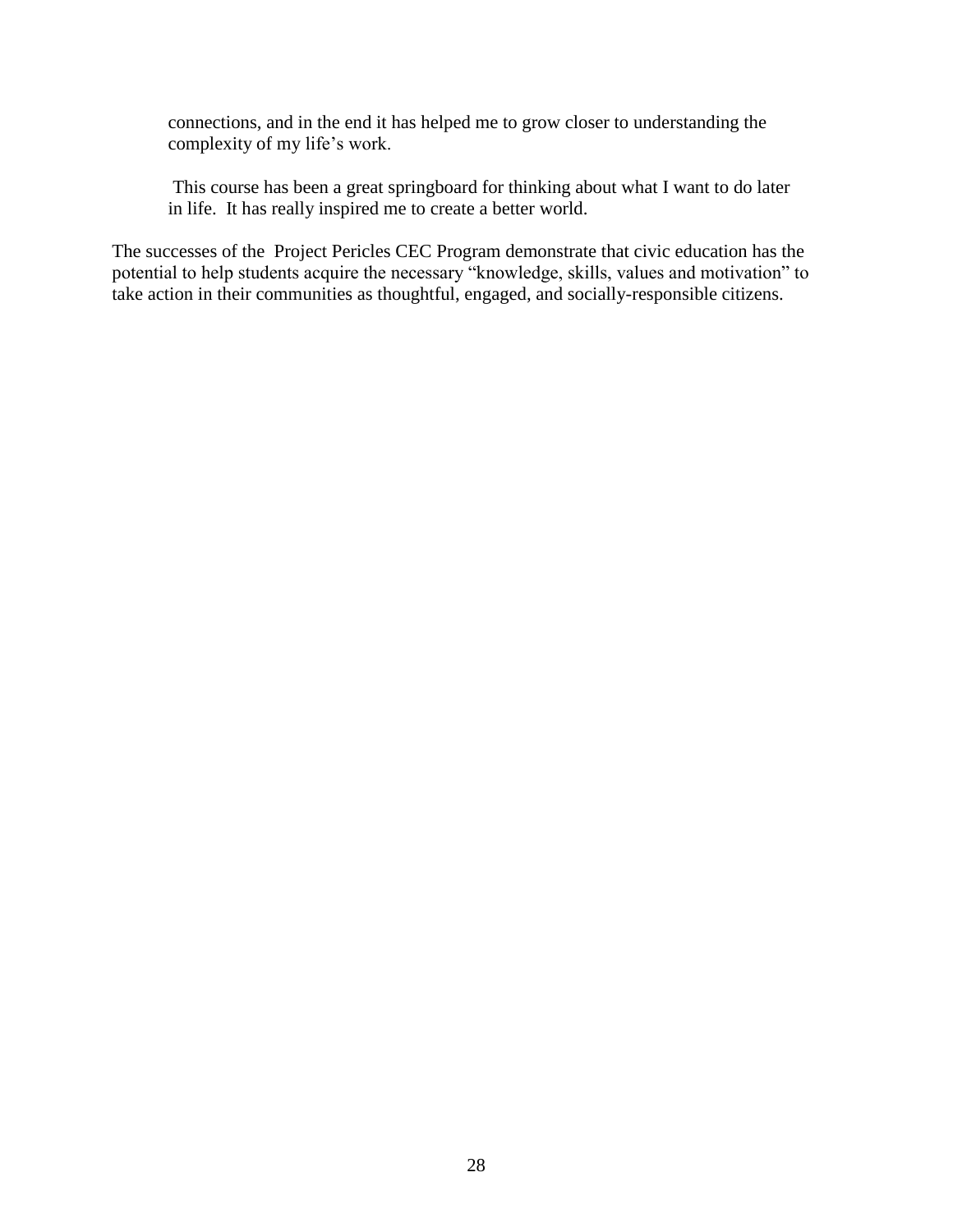<sup>2</sup> Robert Putnam, *Bowling Alone: The Collapse and Revival of American Community (New York: Simon and* Schuster, 2000); Theda Skocpol, *Diminished Democracy: From Membership to Management in American Public Life* (Norman: University of Oklahoma Press, 2003); Theda Skocpol and Morris Fiorina, eds., *Civic Engagement in American Democracy* (Washington, DC: Brookings Institution Press and Russell Sage Foundation, 1999).

<sup>3</sup> Anne Colby, Thomas Ehrlich, Elizabeth Beaumont, and Jason Stephens, *Educating Citizens: Preparing America's Undergraduates for Lives of Moral and Civic Responsibility* (San Francisco: Jossey-Bass, 2003); Eugene M. Lang, "Project Pericles: A Daring Work-in-Progress," *National Civic Review* 94, no. 2 (2005): 10-18; H. Boyte and E. Hollander, *Wingspread Declaration on Renewing the Civic Mission of the American Research University* (Ann Arbor: University of Michigan Center for Community Service Learning, 1999) quoted in Stephen Lawry, Daniel Laurison, and Jonathan VanAtwerpen, *Liberal Education and Civic Engagement: A Project of the Ford Foundation's Knowledge, Creativity and Freedom Program* (New York: The Ford Foundation, 2006); Stephen Earl Bennett and Eric W. Rademacher, "The 'Age of Indifference' Revisited: Patterns of Political Interest, Media Exposure, and Knowledge among Generation X," After the Boom: The Politics of Generation X, eds. Stephen C. Craig and Stephen Earl Bennett (Lanham, MD: Rowman & Little Publishers, Inc., 1997), 21-43.  $<sup>4</sup>$  Lang, "Project Pericles," 11.</sup>

<sup>5</sup> J. Pryor, S. Hurtado, V.B. Saenz, J. Lindholm, W.S. Korn, and K. Mahoney, "The American Freshman—National Norms for 2005," (Higher Education Research Institute, January 2006), 186.

 $6$  Caryn McTighe Musil, "Educating Students for Personal and Social Responsibility," 51. The other three outcomes include: "Knowledge of human cultures and the physical and natural world," "Intellectual and practical skills," and "Integrative and applied learning."

<sup>7</sup> Anne Colby, Elizabeth Beaumont, Thomas Ehrlich, and Josh Corngold, *Educating for Democracy: Preparing Undergraduates for Responsible Political Engagement* (San Francisco: Jossey-Bass, 2007), xv. Colby et al. make an invaluable contribution with their attempt to share "specific strategies" for educators to use in the classroom and on campus, but much work remains.

<sup>8</sup> Just as definitions of civic engagement vary, so do the curricula, programs, and outlook of the 22 member Periclean institutions. Since its inception, Project Pericles has encouraged its members to adopt programs that are influenced by their institutional characteristics, traditions, student body, and resources. To prescribe a single definition of civic engagement would be unnecessarily restrictive on member institutions' abilities to design courses that reflect their unique needs. Nonetheless, we note that most, if not all definitions, are similar in a critical way: they address individuals' active and responsible participation in a larger society. It is this type of connection of students to society that Project Pericles hopes will be strengthened by the educational programs of its member institutions.

<sup>9</sup> Thomas Ehrlich, "Preface," *Civic Responsibility and Higher Education*, ed. Thomas Ehrlich (Phoenix: The American Council on Education and The Oryx Press, 2000), vi.

 $10$  Anne Colby, Thomas Ehrlich with Elizabeth Beaumont, Jennifer Rosner, and Jason Stephens, "Introduction," *Civic Responsibility and Higher Education*, ed. Thomas Ehrlich (Phoenix: The American Council on Education and The Oryx Press, 2000), xxvi.

<sup>11</sup> Available on-line at [http://www.projectpericles.org/?q=cecpage.](http://www.projectpericles.org/?q=cecpage) Accessed May 24, 2009. See also Appendix A.  $12$  For a more in-depth discussion of some of the benefits of a qualitative and interpretative approach to study courses in service learning, see Rob Shumer, "Science or Storytelling: How Should We Conduct and Report Service-Learning Research?‖ *Michigan Journal of Service Learning* Special Issue (2000): 76-83. Shumer discusses this approach alongside two competing approaches: positivism and critical science.

<sup>13</sup> Linda Scola, Bethune-Cookman University; Gabrielle Foreman, Occidental College.

<sup>14</sup> Wavne Lesperance, New England College; Kim Jones, Elon University; Gabrielle Foreman, Occidental College.

<sup>15</sup> Jay McDaniel, Hendrix College.

 $\overline{a}$ 

<sup>16</sup> Mary M. Richardson, Hendrix College.

<sup>17</sup> Emilie Zaslow, Pace University; Nancy B. Blank, Widener University.

<sup>18</sup> John P. Esser and Ammini Moorthy, Wagner College.

 $1$  W. Talcott cited in Mark Hugo Lopez and Abby Kiesa, "What We Know about Civic Engagement among College Students," in Barbara Jacoby and Associates, *Civic Engagement in Higher Education: Concepts and Practices* (San Francisco: Jossey-Bass, 2009), 31; Caryn McTighe Musil, "Educating Students for Personal and Social Responsibility: The Civic Learning Spiral," in Barbara Jacoby and Associates, *Civic Engagement in Higher Education: Concepts and Practices* (San Francisco: Jossey-Bass, 2009), 50.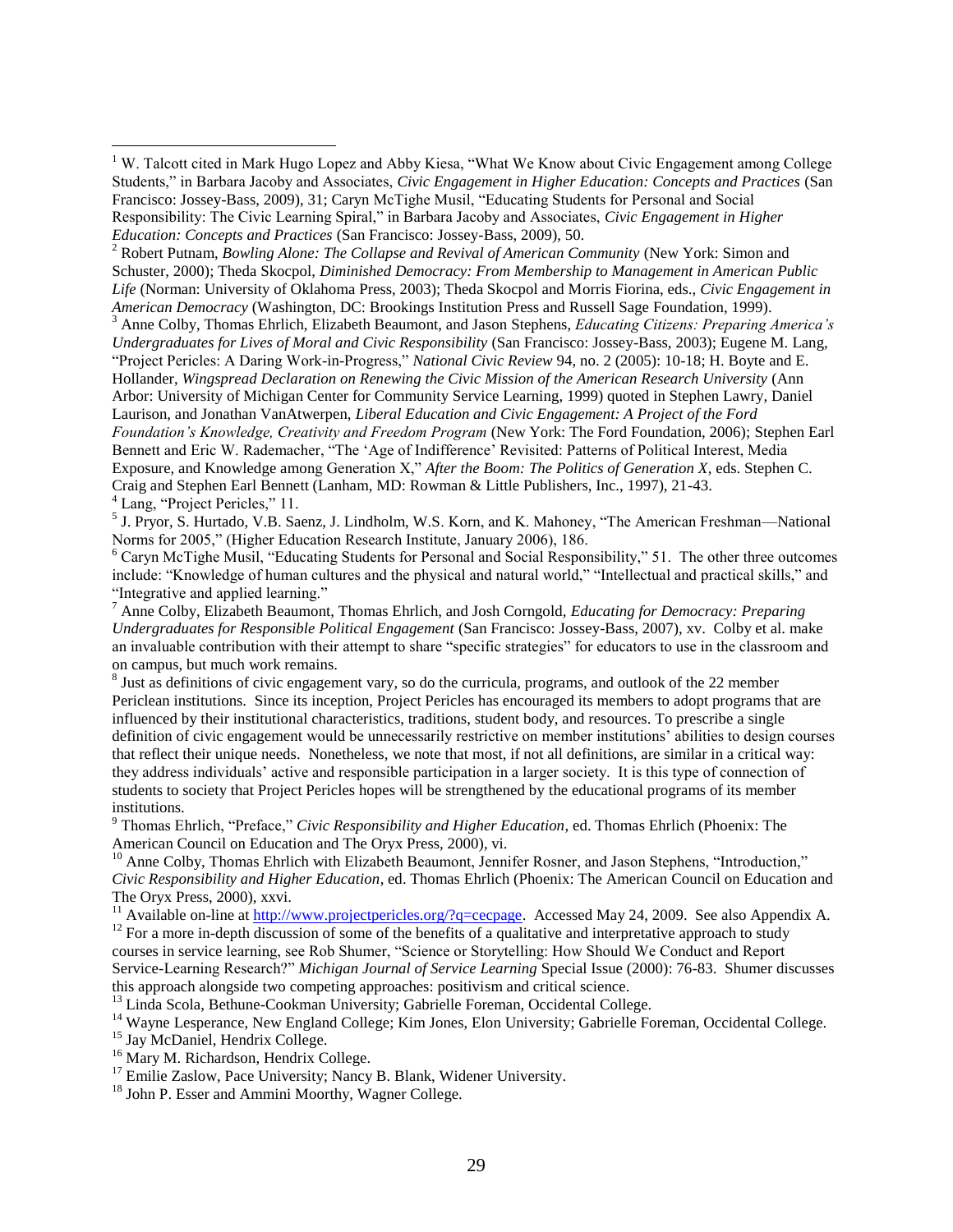<sup>19</sup> Douglas Haynes, New England College; Angela Lewellyn-Jones, Elon University; Susan Shifrin, Ursinus College.

<sup>20</sup> Linda Scola, Bethune-Cookman University; Ammini Moorthy and John P. Esser, Wagner College.

<sup>21</sup> Sandra Miller, Widener University.

 $\overline{a}$ 

<sup>22</sup> Patricia Moynagh, Wagner College; Amy Ihlan, Macalester College; Susan Shifrin, Ursinus College.

<sup>23</sup> Ehrlich, "Preface," vi; Colby and Ehrlich et al., "Introduction," xxvi.

<sup>24</sup> Colby et al., *Educating for Democracy* defines this type of assignment as "Research for a Political Organization or Community Group," a subset of the broader category of "Political Research and Action Projects." See p. 179.

<sup>25</sup> The Speaker's House Staff, Board of Trustees, and Advisory Board, "About the Speaker's House and Our Mission," The Speaker's House, [http://www.speakershouse.org/about.html.](http://www.speakershouse.org/about.html) Accessed June 22, 2009.

26 Students and Faculty of "Urban Geography Field Seminar," "GIS: Concepts and Applications," and "Cities of the 21<sup>st</sup> Century" in the Geography Department of Macalester College, *The Crow River Watershed: An Annotated Atlas* (Spring 2008). Available on-line at http://www.macalester.edu/geography/civic/.

<sup>27</sup> Colby et al, *Educating for Democracy*, 180.

<sup>28</sup> Elon defines "social entrepreneurship" as "seek[ing] to create and sustain positive change in communities. They work closely with community leaders and organizations to create new initiatives to serve the public good. Through engaging in a process of research, partnership-building, planning, and innovation, social entrepreneurs take risks and act boldly to find innovative, sustainable solutions to community problems." Source: Elon Social Entrepreneurship Scholars, "What is Social Entrepreneurship," Elon University, [http://org.elon.edu/ses/what.html.](http://org.elon.edu/ses/what.html) Accessed June 1, 2009. For a fuller discussion of the concept, see J. Gregory Dees, "The Meaning of Social Entrepreneurship," Duke University's Fuqua School of Business, Center for the Advancement of Social Entrepreneurship, [http://www.caseatduke.org/documents/dees\\_sedef.pdf.](http://www.caseatduke.org/documents/dees_sedef.pdf) Accessed June 1, 2009.

<sup>29</sup> For more on role-playing exercises, see Rebecca Teed, "Role Playing Exercises," Carleton College Science Education Resource Center, [http://serc.carleton.edu/introgeo/roleplaying/.](http://serc.carleton.edu/introgeo/roleplaying/) Accessed June 19, 2009.

<sup>30</sup> Reacting to the Past Program, "Introduction: The Basic Concept," Barnard College,

[http://www.barnard.edu/reacting/curriculum/index.html.](http://www.barnard.edu/reacting/curriculum/index.html) Accessed May 21, 2009.

<sup>31</sup> Manuel G. Correia and Robert E. Bleicher, "Making Connections to Teach Reflection," *Michigan Journal of Service Learning* 14, no. 2 (Spring 2008): 41.

<sup>32</sup> Correia and Bleicher, "Making Connections to Teach Reflection," 43; Colby et al, *Educating for Democracy*, 251-75. See also Janet Eyler and Dwight D. Giles, *Where's the Learning in Service Learning?* (San Francisco: Jossey-Bass Publishers, 1999), 83-98. For a discussion of the limitations of unstructured reflection, see Julie A. Hatcher, Robert Bringle, and Richard Muthiah, "Designing Effective Reflection: What Matters to Service-Learning," *Michigan Journal of Service Learning* 11, no. 1 (Fall 2004): 43. See also Colby et al., *Educating for Democracy*, 132, 135-36.

<sup>33</sup> While the students in Correia and Bleicher's study (see footnote 31) used Blackboard for their journals, these journals were not accessible to other students, only to faculty. See Correia and Bleicher, "Making Connections to Teach Reflection," 44.

<sup>34</sup> Julie A. Hatcher, Robert Bringle, and Richard Muthiah, "Designing Effective Reflection," 38, 42.

<sup>35</sup> Additionally, while most academics agree that the internet and other technological advances provide specific tools that faculty can utilize in service-learning courses, some scholars now argue that a combination of "servicelearning" and "technology-assisted learning," in fact, constitutes a "distinctive pedagogy" of its own. See Edward Zlotkowski, "Foreword," in *Service-eLearning: Educating for Citizenship*, eds. Amber Dailey-Hebert, Emily

Donnelli-Sallee, and Laurie N. DiPadova-Stocks (Charlotte: Information Age Publishing, Inc.: 2008), xi-xii.  $36$  For more on service learning in composition courses generally, see Thomas Deans, "Writing Partnerships: Service-Learning in Composition," Michigan Journal of Service Learning 8, no. 1 (Fall 2001): 62-67; Floyd Ogburn and Barbara Wallace, "Freshman Composition, the Internet, and Service-Learning," Michigan Journal of *Community Service Learning* Vol. 5 (Fall 1998): 68-74.

<sup>37</sup> Christine Popok, "Reflections on Service Learning as a Pedagogical Strategy in Composition," in *Race, Poverty, and Social Justice: Multidisciplinary Perspectives through Service Learning*, ed. José Z. Calderón (Sterling: Stylus Publishing, LLC, 2007), 36-55.

<sup>38</sup> Colby et al, *Educating for Democracy*, 182-84.

<sup>39</sup> Ibid., 156.

<sup>40</sup> Mark A. Chesler, Jennifer Kellman-Fritz, and Amy Knife-Gould, "Training Peer Facilitators for Community Service Learning Leadership," *Michigan Journal of Service Learning* 9, no. 2 (2003): 59-76.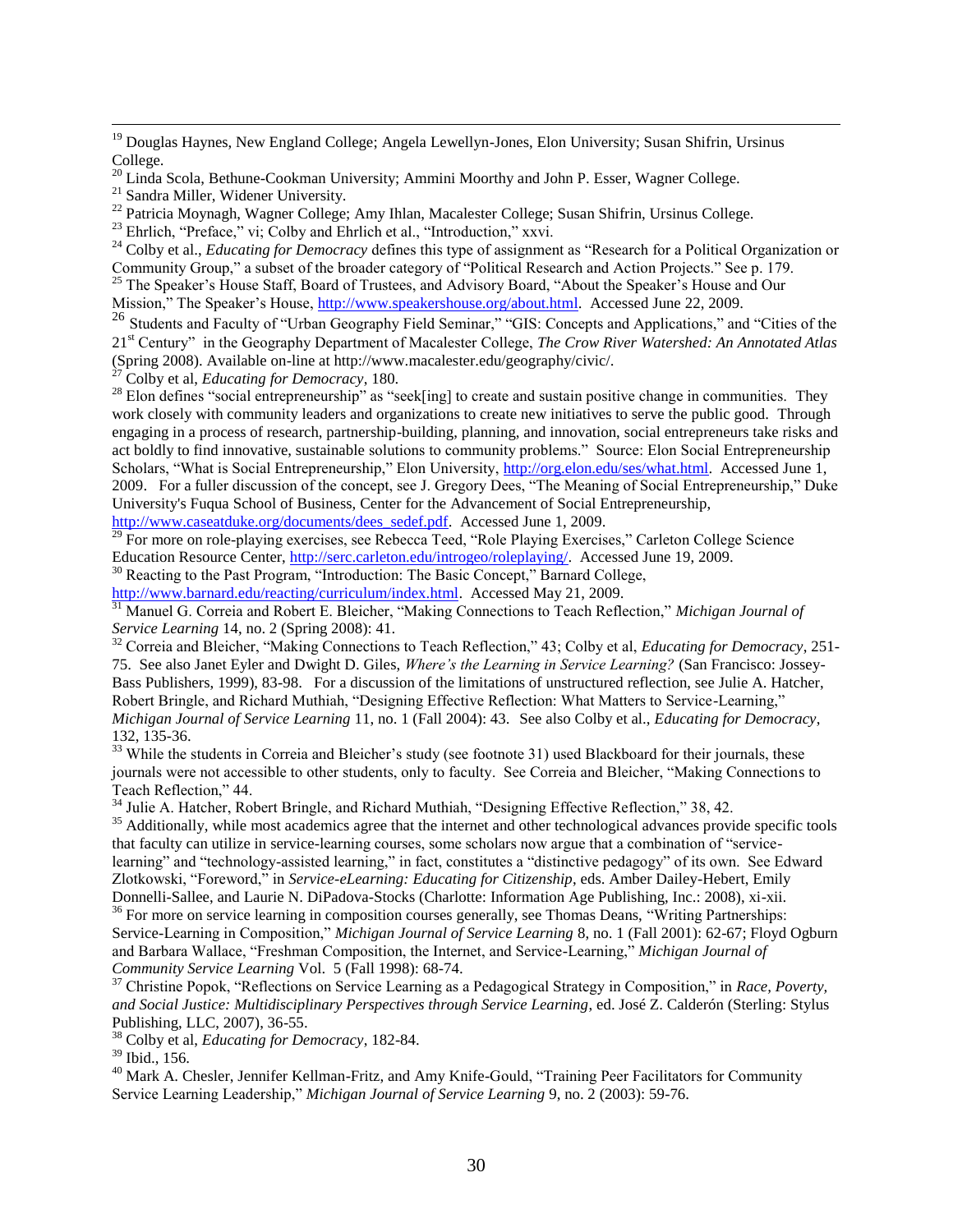<sup>41</sup> Roberta S. Matthews and Daniel J. Lynch, "Learning Communities: Collaborative Approaches to Engaging Differences,‖ in Richard Guarasci, Grant H. Cornwell, and Associates, *Democratic Education in an Age of Difference: Redefining Higher Education in Citizenship* (San Francisco: Jossey-Bass Publishers, 1997), 107-09.

<sup>42</sup> Barbara Leigh Smith et al., "Emerging Trends in Learning Community Development," *Washington Center for* 

*Improving the Quality of Undergraduate Education News* (Winter 2006) cited in Nance Lucas, "The Influence of Integrated and Interdisciplinary Learning on Civic Engagement," in Barbara Jacoby and Associates, *Civic Engagement in Higher Education: Concepts and Practices* (San Francisco: Jossey-Bass, 2009), 105. See also Barbara Leigh Smith, Jean MacGregor, Roberta Matthews, and Faith Gabelnick, *Learning Communities: Reforming* 

*Undergraduate Education* (San Francisco: Jossey-Bass, 2004).

 $\overline{a}$ 

43 Barbara Leigh Smith et al, "Emerging Trends," cited in Lucas, The Influence of Integrated and Interdisciplinary Learning on Civic Engagement," 115.

<sup>44</sup> "Experiential Learning: The First Year Program," Wagner College,

[http://www.wagner.edu/experiential\\_learning/FYP.](http://www.wagner.edu/experiential_learning/FYP) Accessed June 7, 2009.

<sup>45</sup> Matthew Hartley, Ira Harkavy, and Lee Benson, "Putting Down Roots in the Groves of Academe: The Challenges of Institutionalizing Service Learning,‖ in *Service Learning and Higher Education: Critical Issues and Directions*, ed. Dan W. Butin (New York: Pallgrave MacMillan, 2005), 210.

<sup>46</sup> Hartley et al., "Putting Down Roots," 206, 212. Hartley et al. make this argument for service learning in particular, but we believe it applies to civic education more broadly defined as well.

Periclean Program Directors are responsible for overseeing their respective campus Periclean Programs and are points of contact for Program information and support and for facilitating interactions and collaborations of Periclean institutions. The Program Directors are often but not necessarily faculty members. They attend annual Project Pericles conferences to exchange Program ideas and experiences.

<sup>48</sup> Here the CEC Project supports Hartley et al.'s suggestion that organizing public meetings and workshops and inviting guest lecturers to campus can all provide information about how other institutions have integrated service learning and thus "lend[s] legitimacy" to this approach and begins crucial intellectual discussions about the meaning of service and social responsibility. See Hartley et al., "Putting Down Roots," 215.

<sup>49</sup> Letter from Susan A. Phillips, Project Pericles Program Director, to Jan Liss, Executive Director, Project Pericles, April 10, 2007.

<sup>50</sup> Susan Ostrander, "Democracy, Civic Participation, and the University: A Comparative Study of Civic Engagement on Five Campuses," *Nonprofit and Voluntary Sector Quarterly* 33, no. 1 (2004): 75, 82.

<sup>51</sup> "Classroom," Project Pericles, [http://projectpericles.org/?q=node/15.](http://projectpericles.org/?q=node/15) Accessed May 24, 2009.

52 Julie Ellison and Timothy K. Eatman, "Scholarship in Public: Knowledge Creation and Tenure Policy in the Engaged University‖ (Imagining America: Artists and Scholars in Public Life Tenure Team Initiative on Public Scholarship, 2008), iv, 1-3.Available on-line at [http://www.imaginingamerica.org/TTI/TTI\\_FINAL.pdf.](http://www.imaginingamerica.org/TTI/TTI_FINAL.pdf)

53 Elizabeth Tryon, Randy Stoecker, Amy Martin, Kristy Seblonka, Amy Hilgendorft, and Margaret Nellis, "The Challenge of Short-Term Learning,‖ *Michigan Journal of Community Service Learning* 14, no. 2 (Spring 2008): 18.

54 John Wallace, "The Problem of Time: Enabling Students to Make Long-Term Commitments to Community-Based Learning," *Michigan Journal of Community Service Learning* 7 (2000): 138-39.

<sup>55</sup> See also Trvon et al., "The Challenge of Short-Term Learning," 23.

<sup>56</sup> Tryon et al., "The Challenge of Short-Term Learning," 22.

 $<sup>57</sup>$  A sample of media coverage of CEC courses, and faculty and student presentations at academic conferences</sup> include the following.

*Allegheny College*: Mary Spicer, ―Students work to restore beauty to Shadybrook Park,‖ *The Meadville Tribune*, March 9, 2008; Tim Hahn, "Grant to fund park project," *Erie Times-News*, March 30, 2008; Diane Patton, "Are you up to the task? Make A Difference Day," *The Meadville Tribune*, September 15, 2008; Keith Gushard, "College, community identify goals," *The Meadville Tribune*, September 27, 2007; Caryl Waggett and Ron Cole,

(presentation at the American Association of Colleges and Universities Summer Institute, Crystal City, VA, July 14 – 15, 2008); ―Allegheny College selected to participate in National Public Health Institute,‖ *The Meadville Tribune*, June 4, 2008; Caryl Waggett, "Engaging Science in Our Global Future: Project Pericles' Civic Engagement Course (CEC) Grant Program‖ (panelist presentation at the American Association of Colleges and Universities 2009 Annual Meeting, Seattle, WA, January 24, 2009).

*Berea College*: "Immigration: Fact versus Myth," The Voter: Newsletter of the League of Women Voters of Berea & *Madison County*, October 2, 2007; "President's Corner," The Voter: Newsletter of the League of Women Voters of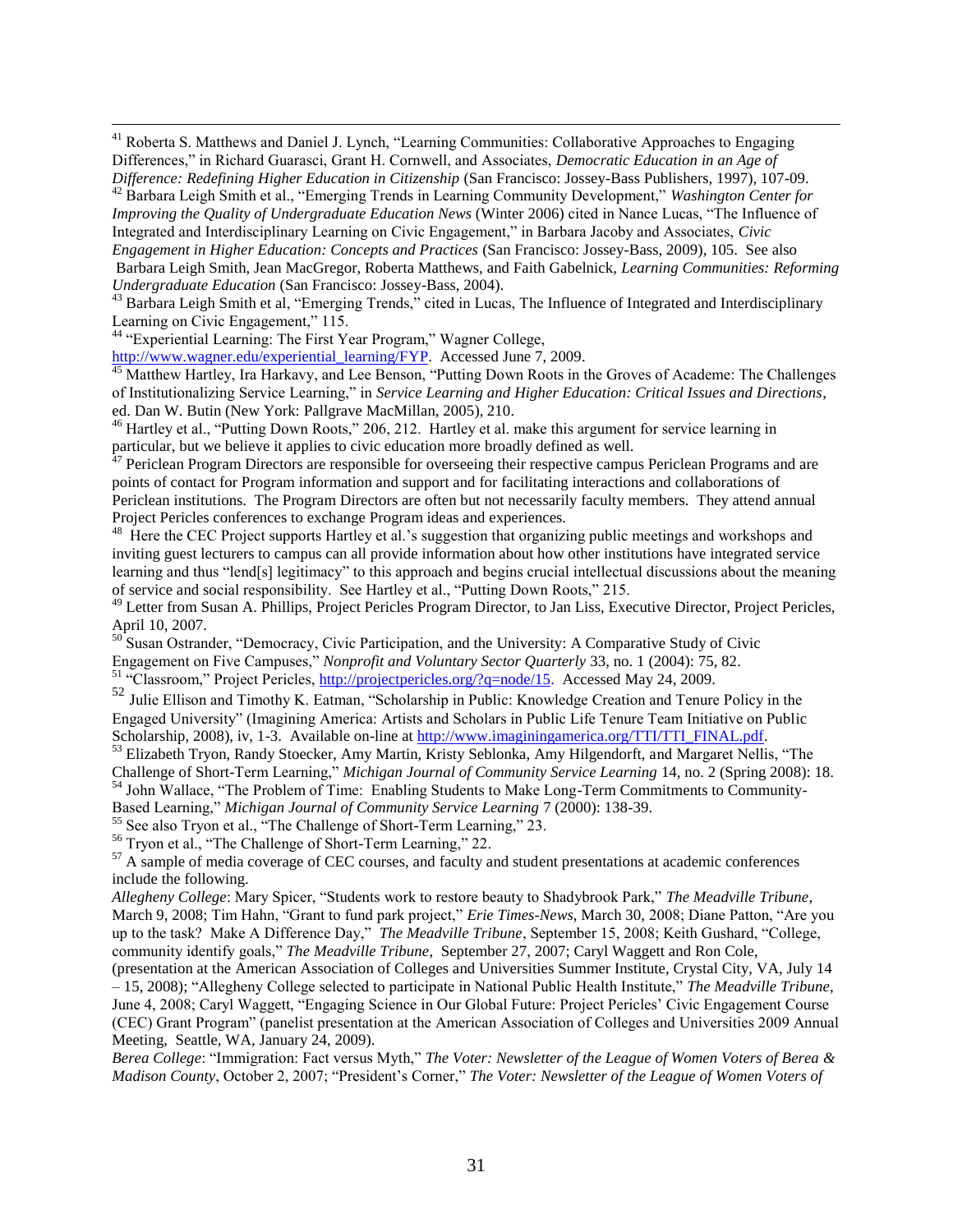*Berea & Madison County*, December 2007; Betty Hibler, "Project Pericles Civic Engagement Courses Announced," *The Berea Center for Excellence in Learning Through Service Connector Newsletter*, Fall 2007.

*Elon University*: Eric Townsend, "Social entrepreneurship program recruiting for second class," *Elon E-net! News Service*, November 14, 2008.

*Hampshire College: Berna Turam, "Religious Modernity and Secularist Resistance in Turkey" (conference* organized with Monica Ringer in Amherst, MA, April 21-23, 2008).

 $\overline{a}$ 

*Macalester College: David Lanegran, Holly Barcus, and Daniel Trudeau, "Geography and Models of Civic* Engagement at Macalester College‖ (presentation at the Association of American Geographers 2008 Annual Meeting, Boston, MA, April 16, 2008); Patricia Bass et al., (student presentations at the 2008 Midwest Undergraduate Geography Symposium, St. Peter, MN, April 26, 2008).

*Occidental College*: Adrian Hightower, "Engaging Science in Our Global Future: Project Pericles' Civic Engagement Course (CEC) Grant Program" (panelist presentation at the American Association of Colleges and Universities 2009 Annual Meeting, Seattle, WA, January 24, 2009).

*Ursinus College*: Susan Shifrin, "Letter to the Editor: A Short-Sighted Move on Brandeis' Part," The Chronicle of *Higher Education*, February 27, 2009.

Wagner College: Ammini Moorthy, "Engaging Science in Our Global Future: Project Pericles' Civic Engagement Course (CEC) Grant Program" (panelist presentation at the American Association of Colleges and Universities 2009 Annual Meeting, Seattle, WA, January 24, 2009).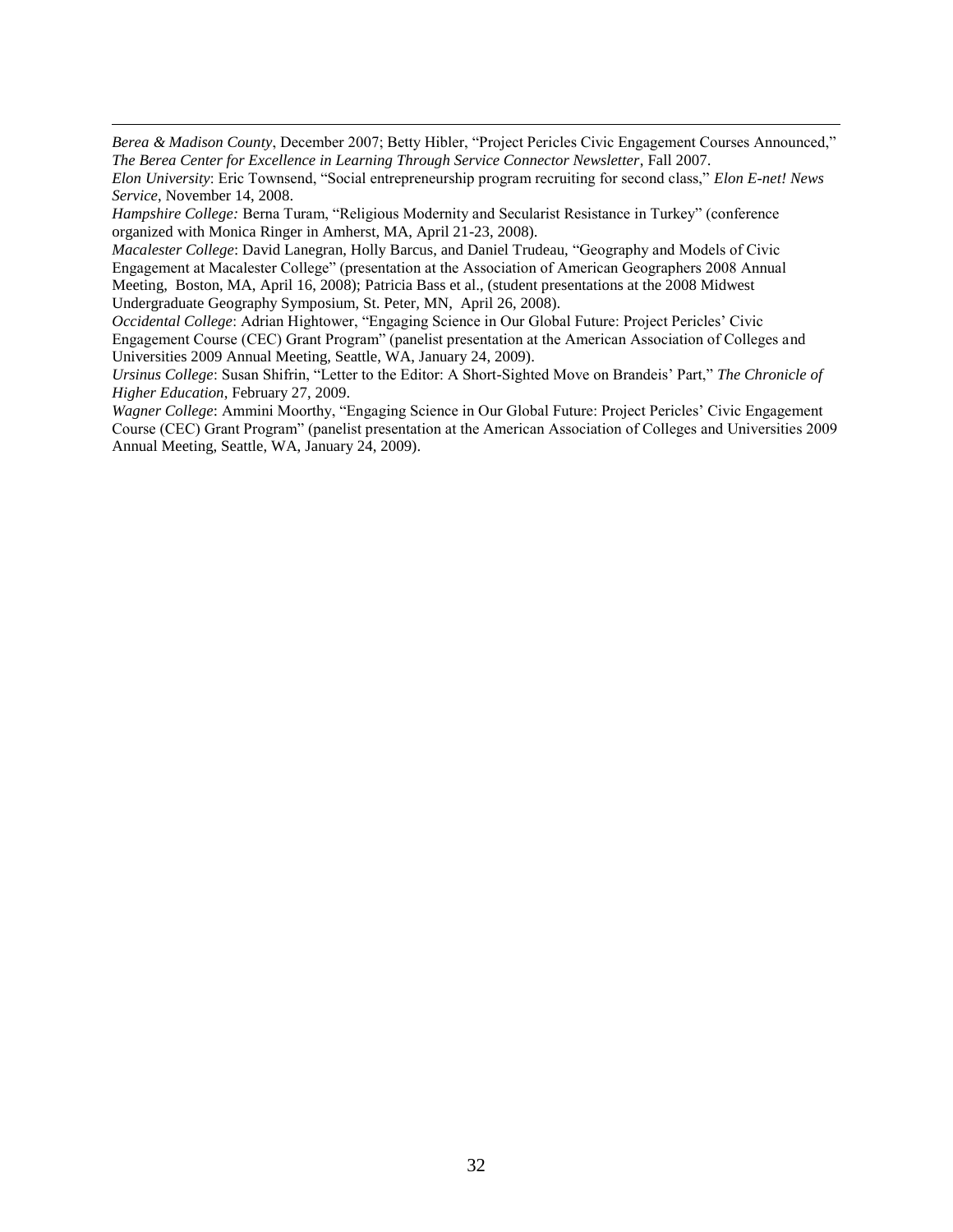## **VII. Bibliography**

- "About the Speaker's House and Our Mission." The Speaker's House. <http://www.speakershouse.org/about.html> (accessed June 22, 2009).
- ―Allegheny College Selected to Participate in National Public Health Institute.‖ *The Meadville Tribune*. June 4, 2008.
- Bass, Patricia, et al.. Student Presentations at the 2008 Midwest Undergraduate Geography Symposium, St. Peter, MN, April 26, 2008.
- Bennett, Stephen Earl and Eric W. Rademacher. "The 'Age of Indifference' Revisited: Patterns of Political Interest, Media Exposure, and Knowledge among Generation X." After the *Boom: The Politics of Generation X*, eds. Stephen C. Craig and Stephen Earl Bennett. Latham, MD: Rowman & Little Publishers, Inc., 1997. 21-43.
- Boyte, H. and E. Hollander. *Wingspread Declaration on Renewing the Civic Mission of the American Research University*. Ann Arbor: University of Michigan Center for Community Service Learning, 1999.
- Chesler, Mark A., Jennifer Kellman-Fritz, and Amy Knife-Gould. "Training Peer Facilitators for Community Service Learning Leadership.‖ *Michigan Journal of Service Learning* 9, no. 2 (2003): 59-76.
- ―Civic Engagement Course (CEC) Program.‖ Project Pericles, Inc. <http://www.projectpericles.org/?q=cecpage> (accessed May 24, 2009).
- Colby, Anne, Elizabeth Beaumont, Thomas Ehrlich, and Josh Corngold. *Educating for Democracy: Preparing Undergraduates for Responsible Political Engagement*. San Francisco: Jossey-Bass, 2007.
- Colby, Anne, Thomas Ehrlich with Elizabeth Beaumont, Jennifer Rosner, and Jason Stephens. ―Introduction.‖ *Civic Responsibility and Higher Education*, ed. Thomas Ehrlich. Phoenix: The American Council on Education and The Oryx Press, 2000. xxi-xliii.
- Colby, Anne, Thomas Ehrlich, Elizabeth Beaumont, and Jason Stephens. *Educating Citizens: Preparing America's Undergraduates for Lives of Moral and Civic Responsibility*. San Francisco: Jossey-Bass, 2003.
- Correia, Manuel G. and Robert E. Bleicher. "Making Connections to Teach Reflection." *Michigan Journal of Service Learning* 14, no. 2 (Spring 2008): 41-49.
- Deans, Thomas. "Writing Partnerships: Service-Learning in Composition." *Michigan Journal of Service Learning* 8, no. 1 (Fall 2001): 62-67.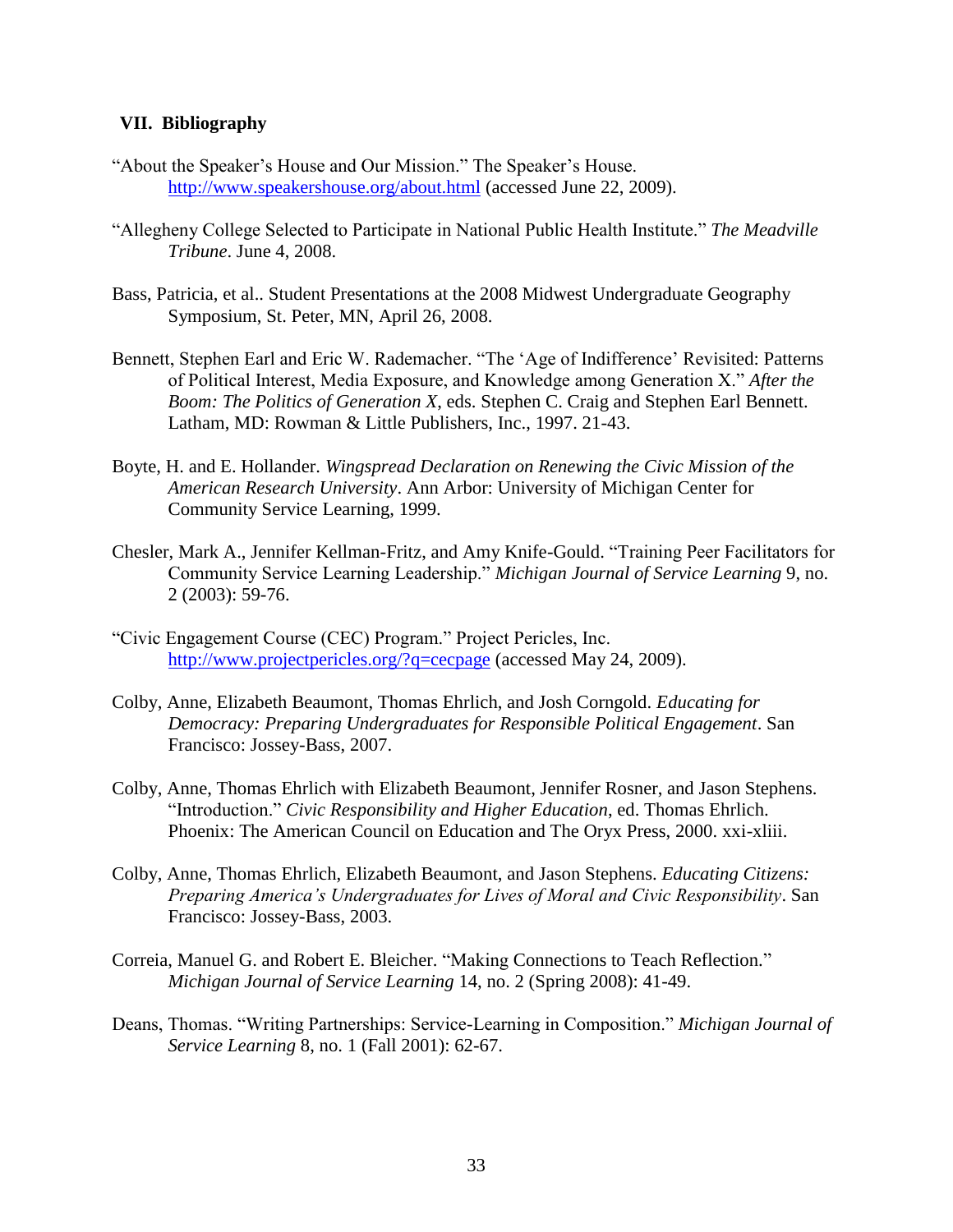- Dees, J. Gregory. "The Meaning of 'Social Entrepreneurship." May 30, 2001. [http://www.caseatduke.org/documents/dees\\_sedef.pdf](http://www.caseatduke.org/documents/dees_sedef.pdf) (accessed June 1, 2009).
- Ehrlich, Thomas. "Preface." *Civic Responsibility and Higher Education*, ed. Thomas Ehrlich. Phoenix: The American Council on Education and The Oryx Press, 2000. v-x.
- Ellison, Julie and Timothy K. Eatman. "Scholarship in Public: Knowledge Creation and Tenure Policy in the Engaged University: A Resource on Promotion and Tenure in the Arts, Humanities, and Design." Imagining America: Artists and Scholars in Public Life Tenure Team Initiative on Public Scholarship **,** 2008. [http://www.imaginingamerica.org/TTI/TTI\\_FINAL.pdf](http://www.imaginingamerica.org/TTI/TTI_FINAL.pdf) (accessed June 1, 2009).
- Eyler, Janet and Dwight D. Giles. *Where's the Learning in Service Learning?* San Francisco: Jossey-Bass Publishers, 1999.
- "The First Year Program," Wagner College. [http://www.wagner.edu/experiential\\_learning/FYP](http://www.wagner.edu/experiential_learning/FYP) (accessed June 7, 2009).
- Hahn, Tim. "Grant to Fund Park Project." *Erie Times-News*. March 30, 2008.
- Hartley, Matthew, Ira Harkavy, and Lee Benson. "Putting Down Roots in the Groves of Academe: The Challenges of Institutionalizing Service Learning." In *Service Learning and Higher Education: Critical Issues and Directions*, ed. Dan W. Butin. New York: Pallgrave MacMillan, 2005. 205-22.
- Hatcher, Julie A., Robert Bringle, and Richard Muthiah. "Designing Effective Reflection: What Matters to Service-Learning." *Michigan Journal of Service Learning* 11, no. 1 (Fall 2004): 38-46.
- ―Immigration: Fact versus Myth.‖ *The Voter: Newsletter of the League of Women Voters of Berea & Madison County*. October 2, 2007.
- "Introduction: The Basic Concept." Reacting to the Past. Barnard College. <http://www.barnard.edu/reacting/curriculum/index.html> (accessed May 21, 2009).
- Gushard, Keith. "College, Community Identify Goals." The Meadville Tribune. September 27, 2007.
- Hibler, Betty. "Project Pericles Civic Engagement Courses Announced." *The Berea Center for Excellence in Learning Through Service Connector Newsletter*. Fall 2007.
- Hightower, Adrian. "Engaging Science in Our Global Future: Project Pericles' Civic Engagement Course (CEC) Grant Program." Panelist Presentation at the American Association of Colleges and Universities 2009 Annual Meeting, Seattle, WA, January 24, 2009.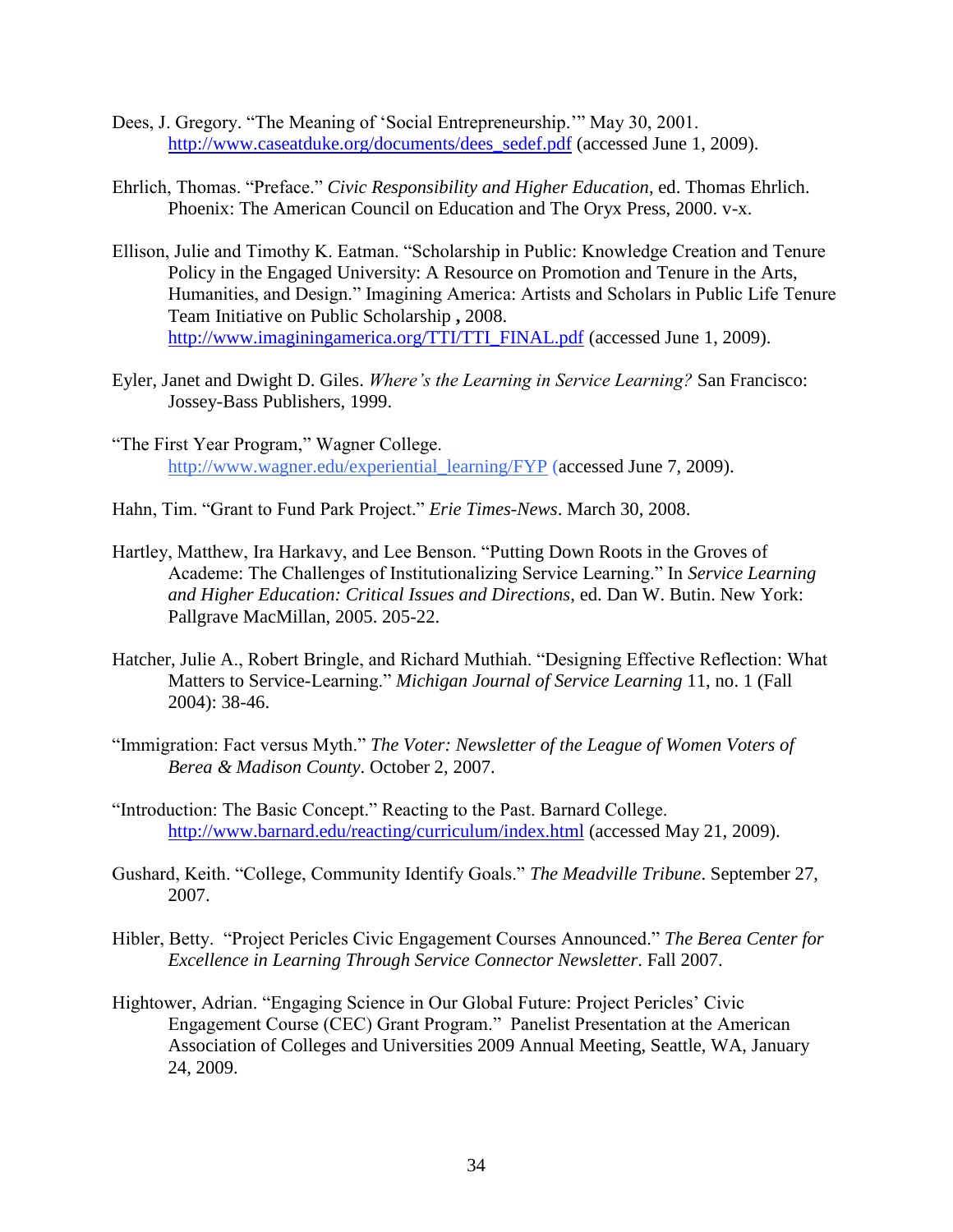- Lanegran, David, Holly Barcus, and Daniel Trudeau. "Geography and Models of Civic Engagement at Macalester College." Presentation at the Association of American Geographers 2008 Annual Meeting, Boston, MA, April 16, 2008.
- Lang, Eugene M. "Project Pericles: A Daring Work-in-Progress." *National Civic Review* 94, no. 2 (2005): 10-18.
- Lawry, Stephen, Daniel Laurison, and Jonathan Van Atwerpen. *Liberal Education and Civic Engagement: A Project of the Ford Foundation's Knowledge, Creativity and Freedom Program*. New York: The Ford Foundation, 2006.
- Liss, Jan. "Engaging Science in Our Global Future: Project Pericles' Civic Engagement Course (CEC) Grant Program." Panelist Presentation at the American Association of Colleges and Universities 2009 Annual Meeting, Seattle, WA, January 24, 2009.
- Lopez, Mark Hugo and Abby Keissa. "What We Know about Civic Engagement among College Students.‖ In Barbara Jacoby and Associates, *Civic Engagement in Higher Education: Concepts and Practices*. San Francisco: Jossey-Bass, 2009. 31-48.
- Lucas, Nance. "The Influence of Integrated and Interdisciplinary Learning on Civic Engagement.‖ In Barbara Jacoby and Associates, *Civic Engagement in Higher Education: Concepts and Practices*. San Francisco: Jossey-Bass, 2009. 99-116.
- Matthews, Roberta S. and Daniel J. Lynch, "Learning Communities: Collaborative Approaches to Engaging Differences." In Richard Guarasci, Grant H. Cornwell, and Associates, *Democratic Education in an Age of Difference: Redefining Higher Education in Citizenship*. San Francisco: Jossey-Bass Publishers, 1997. 107-35.
- Moorthy, Ammini. "Engaging Science in Our Global Future: Project Pericles' Civic Engagement Course (CEC) Grant Program." Panelist Presentation at the American Association of Colleges and Universities 2009 Annual Meeting, Seattle, WA, January 24, 2009.
- Musil, Caryn McTighe. "Educating Students for Personal and Social Responsibility: The Civic Learning Spiral.‖ In Barbara Jacoby and Associates, *Civic Engagement in Higher Education: Concepts and Practices*. San Francisco: Jossey-Bass, 2009. 49-68.
- Ogburn, Floyd and Barbara Wallace. "Freshman Composition, the Internet, and Service Learning.‖ *Michigan Journal of Community Service Learning* Vol. 5 (Fall 1998): 68-74.
- Ostrander, Susan. "Democracy, Civic Participation, and the University: A Comparative Study of Civic Engagement on Five Campuses.‖ *Nonprofit and Voluntary Sector Quarterly* 33, no. 1 (2004): 74-93.
- Patton, Diane. "Are You up to the Task? Make A Difference Day." The Meadville Tribune. September 15, 2008.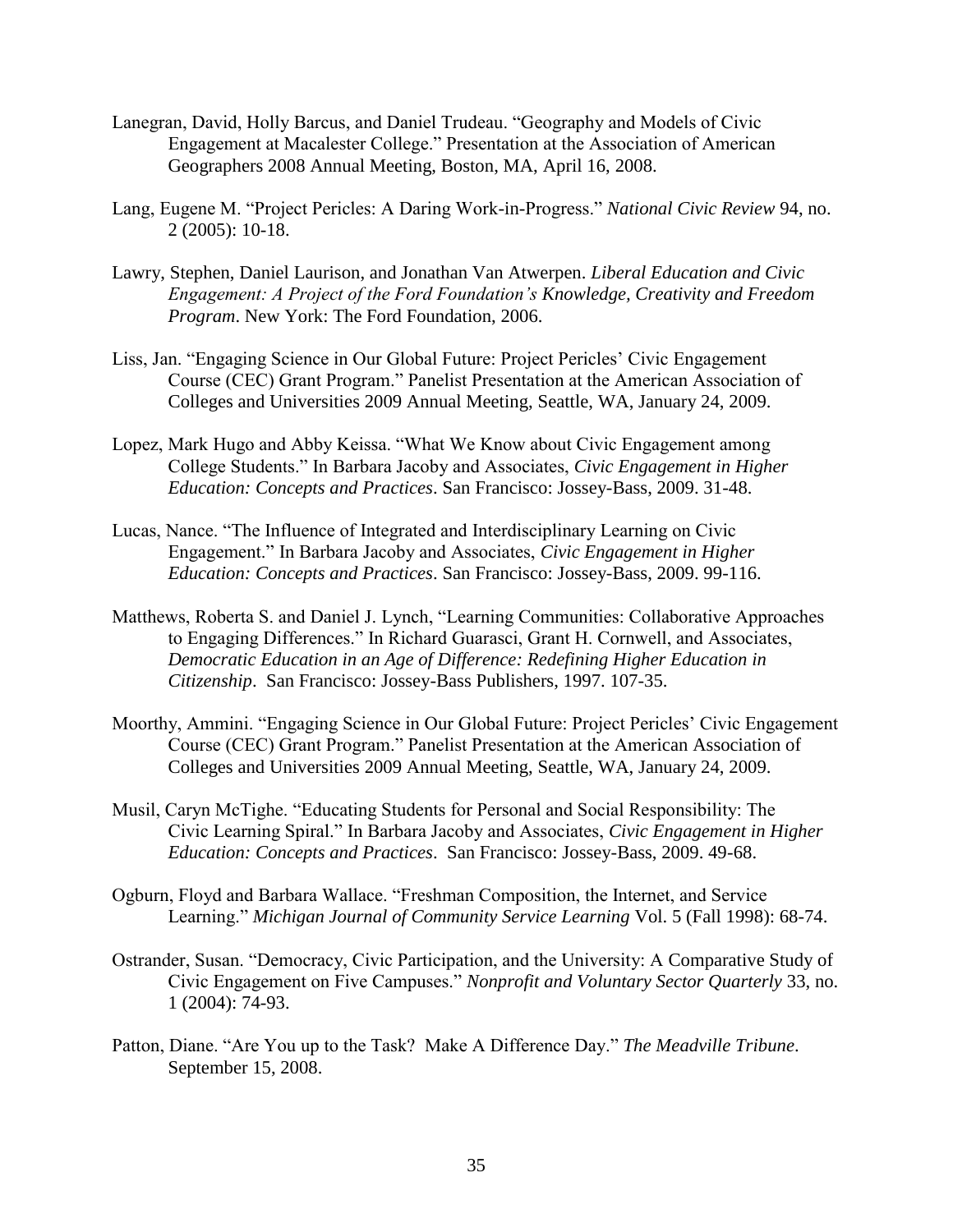- Popok, Christine. "Reflections on Service Learning as a Pedagogical Strategy in Composition." In *Race, Poverty, and Social Justice: Multidisciplinary Perspectives through Service Learning*, ed. José Z. Calderón. Sterling: Stylus Publishing, LLC, 2007. 36-55.
- ―President's Corner.‖ *The Voter: Newsletter of the League of Women Voters of Berea & Madison County*. December 2007.
- Pryor, J., S. Hurtado, V.B. Saenz, J. Lindholm, W.S. Korn, and K. Mahoney. "The American Freshman—National Norms for 2005." Higher Education Research Institute, January 2006.
- Putnam, Robert. *Bowling Alone: The Collapse and Revival of American Community*. New York: Simon and Schuster, 2000.
- Shifrin, Susan. "Letter to the Editor: A Short-Sighted Move on Brandeis' Part." The Chronicle of *Higher Education*. February 27, 2009.
- Shumer, Rob. "Science or Storytelling: How Should We Conduct and Report Service-Learning Research?‖ *Michigan Journal of Service Learning* Special Issue (2000): 76-83.
- Skocpol, Theda. *Diminished Democracy: From Membership to Management in American Public Life*. Norman: University of Oklahoma Press, 2003.
- Skocpol, Theda and Morris Fiorina, eds., *Civic Engagement in American Democracy*. Washington, DC: Brookings Institution Press and Russell Sage Foundation, 1999.
- Smith, Barbara Leigh et al.. "Emerging Trends in Learning Community Development." *Washington Center for Improving the Quality of Undergraduate Education News*  (Winter 2006): 5-12.
- Smith, Barbara Leigh, Jean MacGregor, Roberta Matthews, and Faith Gabelnick. *Learning Communities: Reforming Undergraduate Education*. San Francisco: Jossey-Bass, 2004.
- Spicer, Mary. "Students work to restore beauty to Shadybrook Park." The Meadville Tribune. March 9, 2008.
- Students and Faculty of "Cities of the  $21<sup>st</sup>$  Century," "GIS: Concepts and Applications," and ―Urban Field Seminar‖ in the Geography Department of Macalester College. *The Crow River Watershed: An Annotated Atlas* (Spring 2008). Available at<http://www.macalester.edu/geography/civic/> (accessed June 22, 2009).
- Teed, Rebecca. "Role-Playing Exercises." Starting Point: Teaching Entry Level Geosciences. Carleton College. <http://serc.carleton.edu/introgeo/roleplaying/> (accessed June 19, 2009).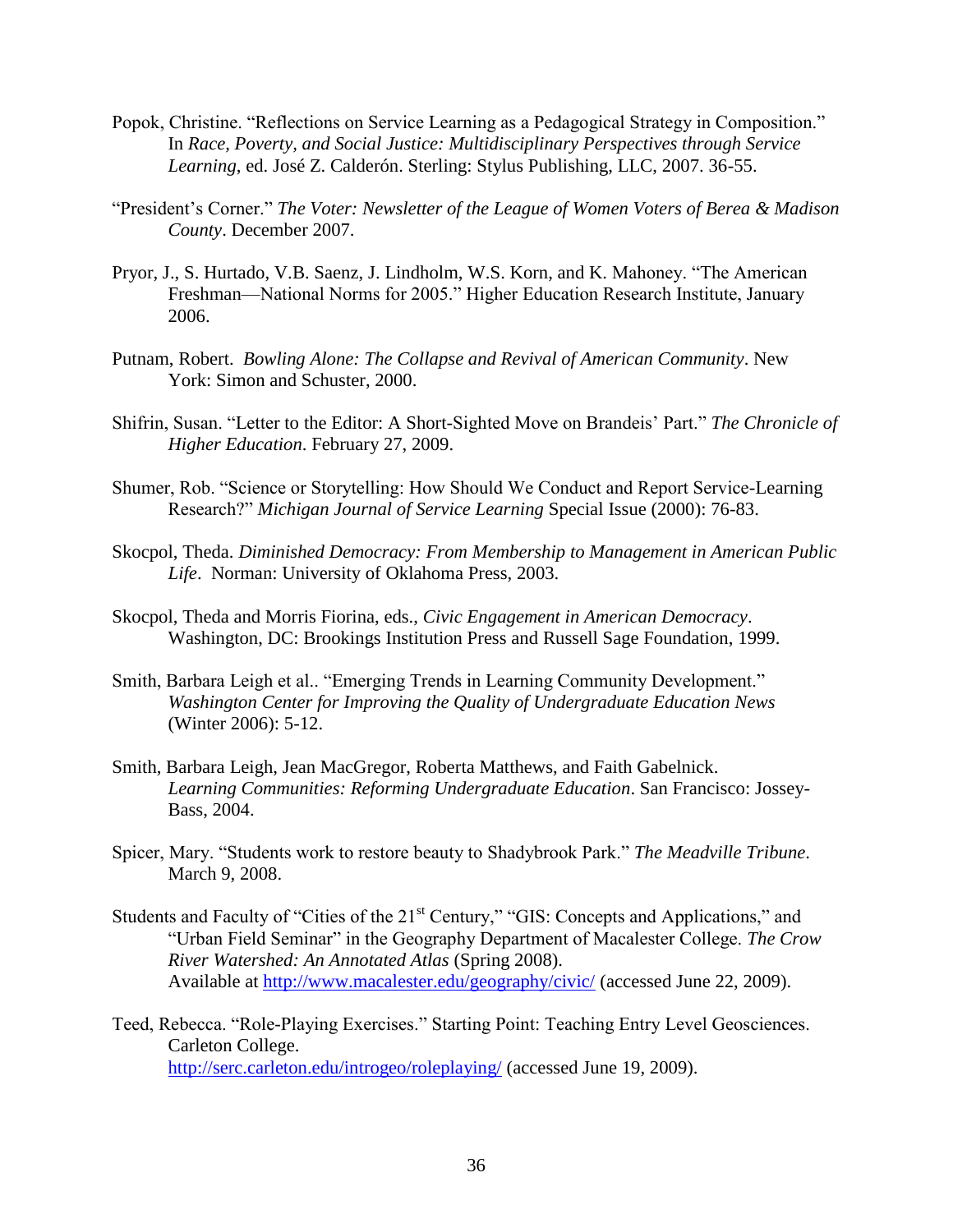- **"**Tenure and Promotion Guidelines (Macalester).‖ Project Pericles, Inc. <http://projectpericles.org/?q=node/15> (accessed June 24, 2009).
- Townsend, Eric. "Social Entrepreneurship Program Recruiting for Second Class." *Elon E-net! News Service*. November 14, 2008.
- Turam, Berna. "Religious Modernity and Secularist Resistance in Turkey." Conference organized with Monica Ringer in Amherst, MA, April 21-23, 2008.
- Tryon, Elizabeth, Randy Stoecker, Amy Martin, Kristy Seblonka, Amy Hilgendorft, and Margaret Nellis. "The Challenge of Short-Term Learning." *Michigan Journal of Community Service Learning* 14, no. 2 (Spring 2008): 16-26.
- Waggett, Caryl and Ron Cole. Presentation at the American Association of Colleges and Universities Summer Institute, Crystal City, VA, July 14 – 15, 2008.
- Waggett, Caryl. "Engaging Science in Our Global Future: Project Pericles' Civic Engagement Course (CEC) Grant Program." Panelist Presentation at the American Association of Colleges and Universities 2009 Annual Meeting, Seattle, WA, January 24, 2009.
- Wallace, John. "The Problem of Time: Enabling Students to Make Long-Term Commitments to Community-Based Learning.‖ *Michigan Journal of Community Service Learning* 7 (2000): 133-42.
- "What is Social Entrepreneurship?" Elon College. <http://org.elon.edu/ses/what.html> (accessed June 1, 2009).
- Zlotkowski, Edward. "Foreword." In *Service-eLearning: Educating for Citizenship*, eds. Amber Dailey-Hebert, Emily Donnelli-Sallee, and Laurie N. DiPadova-Stocks. Charlotte: Information Age Publishing, Inc.: 2008. xi-xii.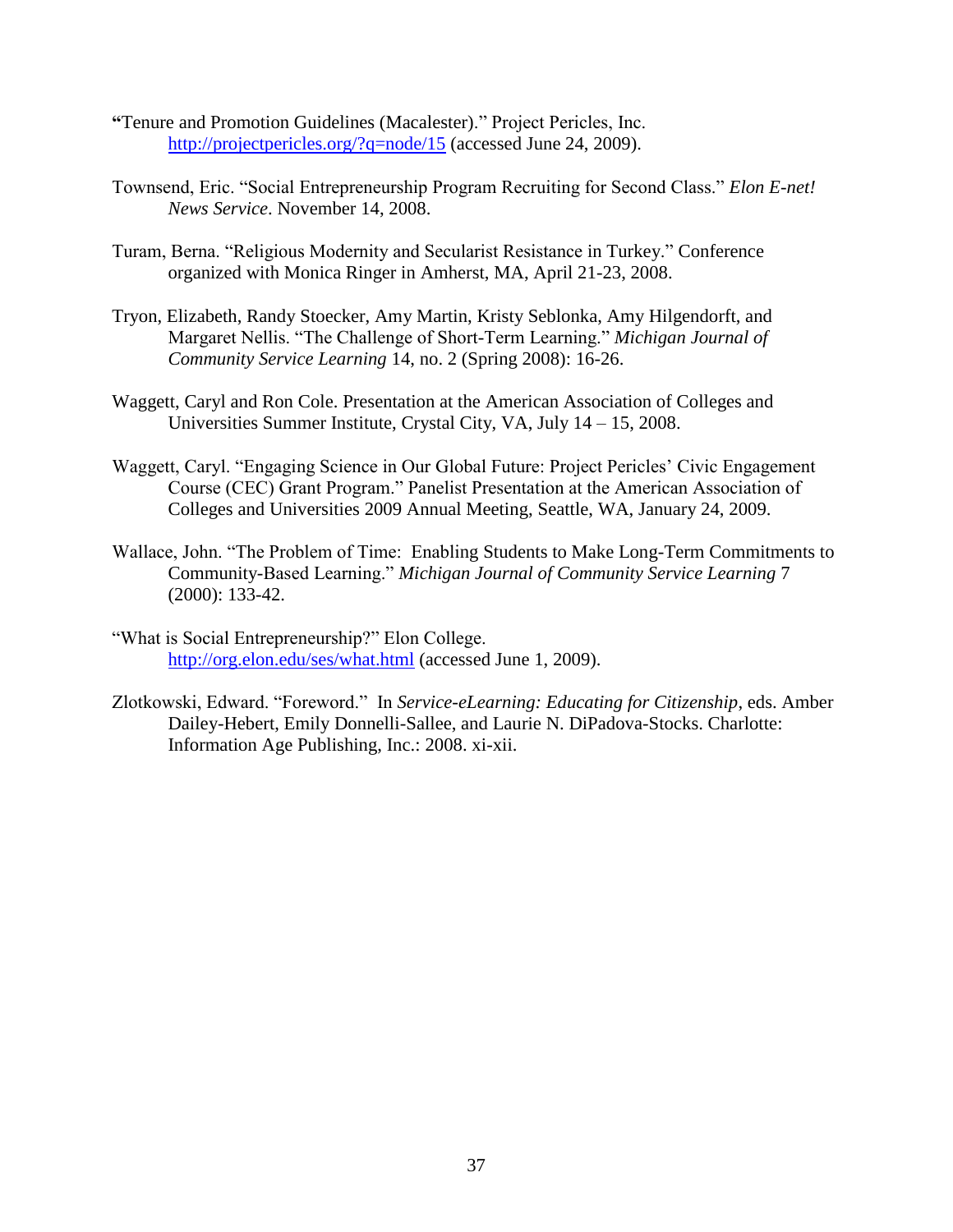**Appendix A**



# **CIVIC ENGAGEMENT COURSE GRANTS Request for Proposals** For Fall 2007, Spring 2008 and Fall 2008 Announcement March 2007

**Overview:** Project Pericles is requesting proposals from Periclean colleges and universities for the development and teaching of civic engagement courses (CEC). Project Pericles has received funding that will enable us to provide matching grants of \$2,000 each for a total of approximately 40 courses. The final products of this endeavor will include: a White Paper for incorporating civic engagement into higher education curricula and a compendium of course syllabi, with selected course materials. In addition, the National Office of Project Pericles will write and solicit articles and op-ed pieces about these courses and their development.

**Background:** In 2004 Project Pericles funded the development of civic engagement courses by colleges and universities that were then Periclean members. The disciplines in which the courses were developed included American studies, art, Asian studies, biology, Black studies, chemistry, communications, computer science, English, environmental studies, gender studies, general studies, history, human services, international and cultural studies, law, literature, management, media studies, music, nursing, physics, political science, psychology, religion, sociology, and world literature. A brief summary concerning these courses is in Attachment 1. A list of courses, which were taught between 2004 and 2006, is in Attachment 2; the list identifies the faculty member, department, and institution for each course.

**Faculty Announcement:** Periclean institutions that wish to participate in this program should post or circulate announcements to their faculty as soon as possible. Periclean institutions may add any additional requirements essential to their own institution and set up their own procedures (internal deadlines, internal approvals, etc.) for receiving and evaluating proposals and determining which proposals you wish to forward to Project Pericles. Please send a copy of your announcement to Project Pericles for our records.

**Civic Engagement Course Criteria:** All proposals should articulate how the resulting course will qualify as a civic engagement course. Proposals can be for the development of new or revised courses and may include collaborative or interdisciplinary efforts by faculty at one or more Periclean institutions. In addition, faculty at Periclean member institutions can choose to revise courses developed at their own institution or can choose to adapt courses developed earlier by other Periclean institutions. Courses do not need to include a hands-on community aspect. Courses should normally be for a semester or a full year. Evaluation of proposals will include such factors as significance, creativity, feasibility, articulation and measurability of concrete goals, likelihood of encouraging the development of student opinion, and transferability to future years and other schools. Academic rigor will also be an important criterion; it is not the intention of this project to fund courses that provide academic credit for volunteer work without academic grounding. In addition, the evaluators will consider the institution's plan for overseeing and administering the civic engagement course grants.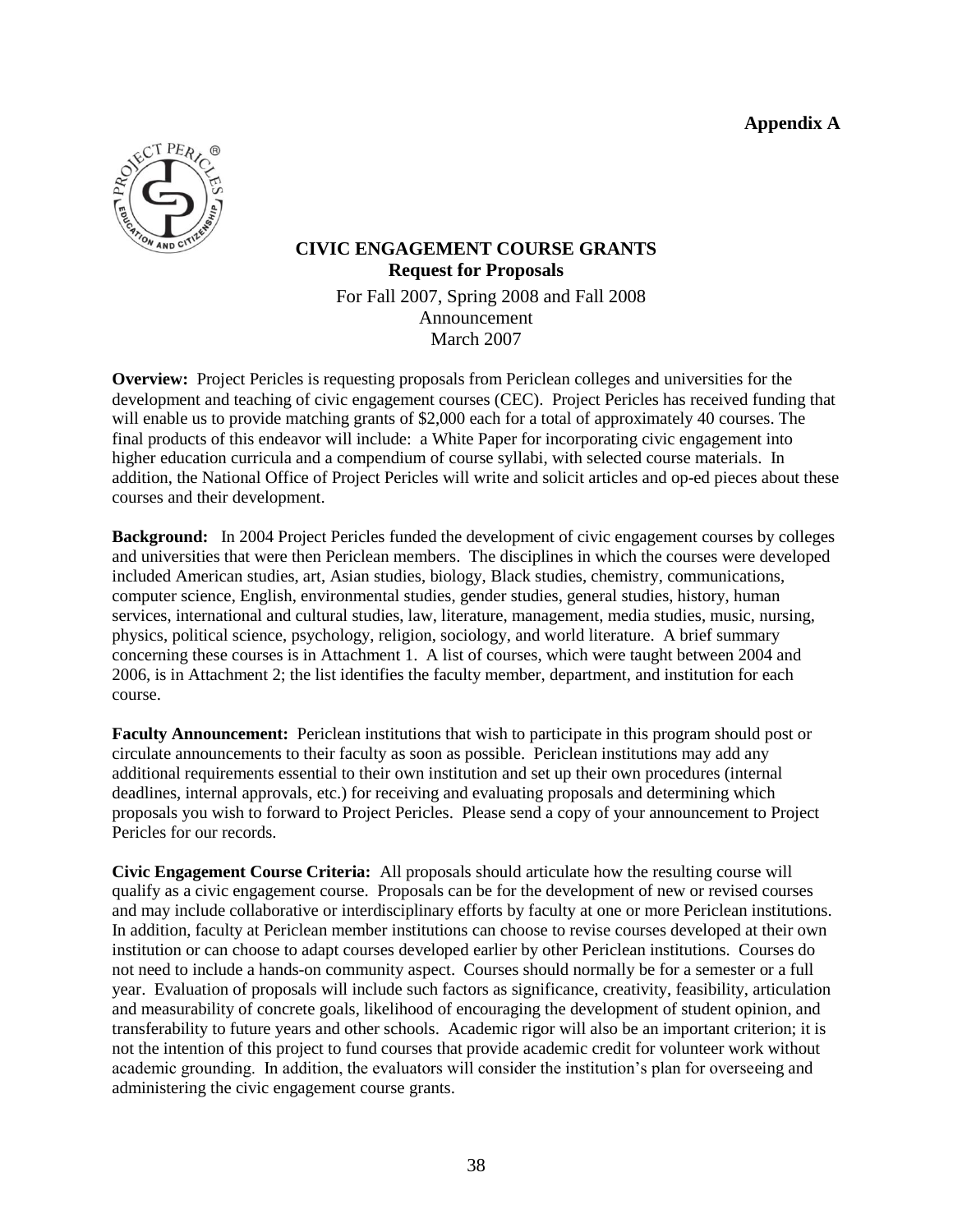One goal of the civic engagement course grants is to develop a wide range of civic engagement courses in a range of academic disciplines. We note that the definition of civic engagement that most closely reflects Project Pericles' philosophy is set forth by our Advisory Board member Thomas Ehrlich in the introduction to *Civic Responsibility and Higher Education.*

Civic engagement means working to make a difference in the civic life of our communities and developing the combination of knowledge, skills, values and motivation to make that difference. It means promoting the quality of life in a community, through both political and non-political processes. $<sup>1</sup>$ </sup>

…a morally and civically responsible individual recognizes himself or herself as a member of a larger social fabric and therefore considers social problems to be at least partly his or her own; such an individual is willing to see the moral and civic dimensions of issues, to make and justify informed moral and civic judgments, and to take action when appropriate.<sup>2</sup>

**Grant Award:** Project Pericles will provide a grant of \$2,000 per course that is selected for funding. Member institutions will have latitude as to how this funding is used. It is expected that each Periclean institution contribute a \$2,000 match per funded course. To the extent that this requirement provides a financial hardship for a member institution, the member institution's provost should discuss this with Project Pericles Executive Director, Jan Liss. In June 2007 the selected course proposals will be announced and the first half of the honoraria will be awarded. Project Pericles will award the second half of the honorarium after the completion of the course and the evaluation materials.

Only those courses meeting the requirements will be considered for funding, however, since funding is limited, not all courses that meet the requirements will be funded.

In addition to the grant award for each course, each institution with one or more funded courses will receive an administrative honorarium of up to \$1,000. to be used as the institution wishes.

**Additional Requirements:** The courses must be taught no later than the fall semester of 2008. All course syllabi, related materials, and evaluations (see below) must be submitted to Project Pericles within 60 days of the end of the course, and in no case later than February 1, 2009.

**Assessment:** By submitting a proposal, the institution and participating faculty members agree to evaluate the courses that are developed with the civic engagement course grant in two ways. First, each civic engagement course proposal should detail the course objectives and explain how an evaluation will measure the success of the course in meeting those objectives. This evaluation should also indicate any plans for a) revising the course and b) teaching it again. Second, institutional course evaluations should be utilized and should be submitted within 60 days of the end of the course, and in no case later than February 1, 2009. In addition, with the assistance of academic experts, Project Pericles is in the process of developing a standard evaluation procedure that it will conduct for all civic engagement courses funded in this endeavor.

**Final Products:** With the use of expert consultants, Project Pericles will prepare the principle products of this endeavor: a White Paper for incorporating civic engagement into higher education curricula and a Compendium of courses and selected course materials. While a maximum of 5 proposals will be funded from any institution, Pericleans may submit the names of additional courses for inclusion in the Compendium. The National Office of Project Pericles will write and solicit articles and op-ed pieces about these courses and their development. Periclean academicians are encouraged to write about their

 $\overline{a}$ 

 $1$  Ehrlich, T., ed. (2000). Or yx Press, Michigan State University, Lansing, MI. Preface, p. vi.

 $^{2}$  Id, Introduction, p. xxvi.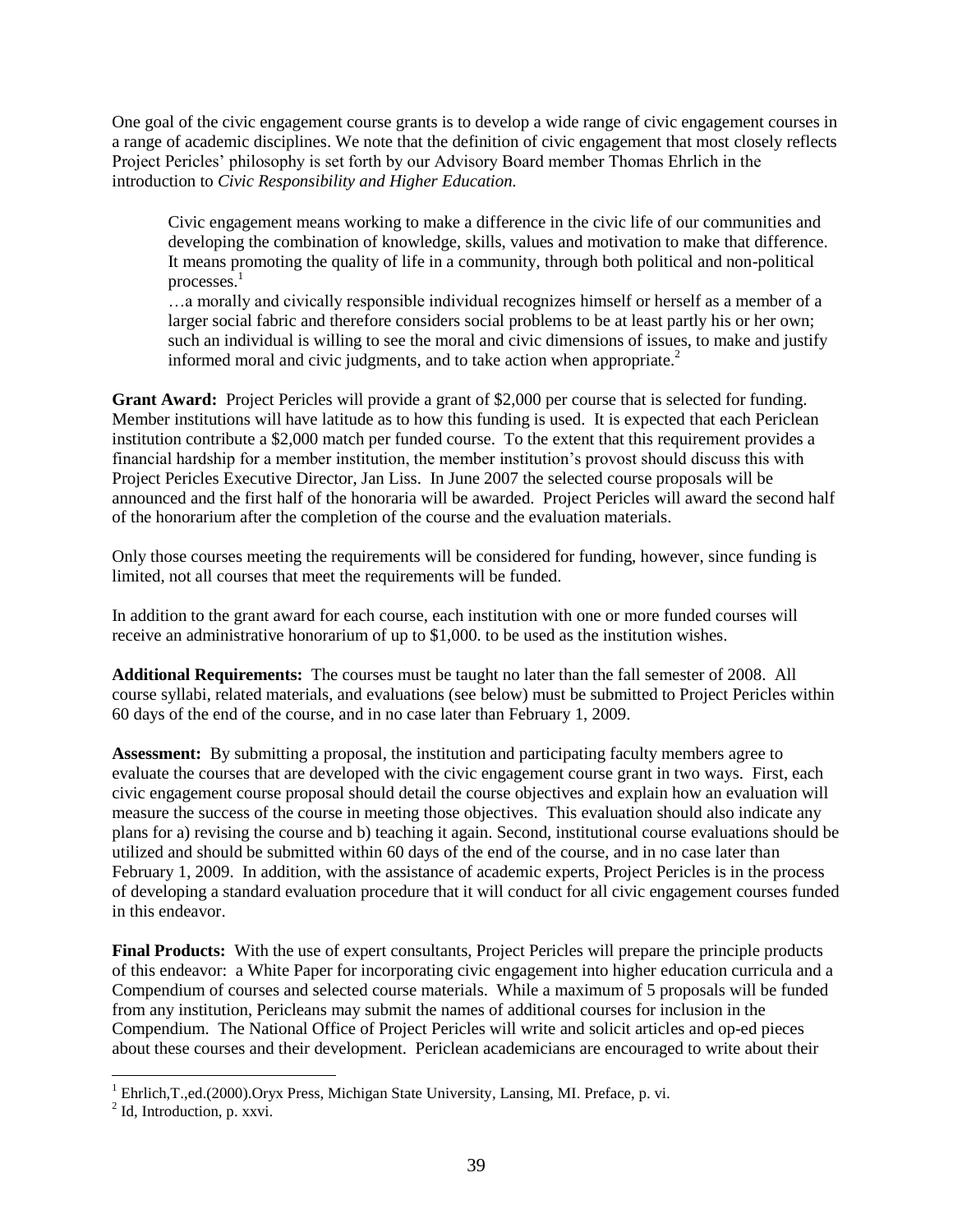experiences developing and teaching civic engagement courses for publication and on the Project Pericles website.

**Ownership of Intellectual Property:** This project is not intended to interfere with the intellectual property policies of Periclean institutions. However, because one of its goals is to facilitate the incorporation of civic engagement into higher education, each participating institution and faculty member must grant permission to Project Pericles to publish in print and on the Project Pericles website all syllabi and related course materials, as well as the intended White Paper, journal articles, and op-ed pieces. Project Pericles will attribute each course to its faculty authors and college or university.

**Proposal Submission and Due Dates:** Each course proposal for a college must be from a different academic department. A course proposal consists of the Civic Engagement Course Proposal Form (attached) plus a brief description of no more than one page per course.

Each college may submit a package of up to 5 civic engagement course proposals for funding. The course proposals must be accompanied by the Civic Engagement Course proposal package cover sheet. Proposal packages must be received by Project Pericles by Thursday, April 19, 2007. They should be emailed to [jan.liss@projectpericles.org.](mailto:jan.liss@projectpericles.org) In addition, a hard copy should be submitted to:

Jan Liss Executive Director Project Pericles 551 Fifth Avenue, Suite 1025 New York, NY 10176

If you have any questions, please call or email Jan Liss at 212.986.4496 [jan.liss@projectpericles.org](mailto:jan.liss@projectpericles.org) 

Attachments not included in White Paper-8.09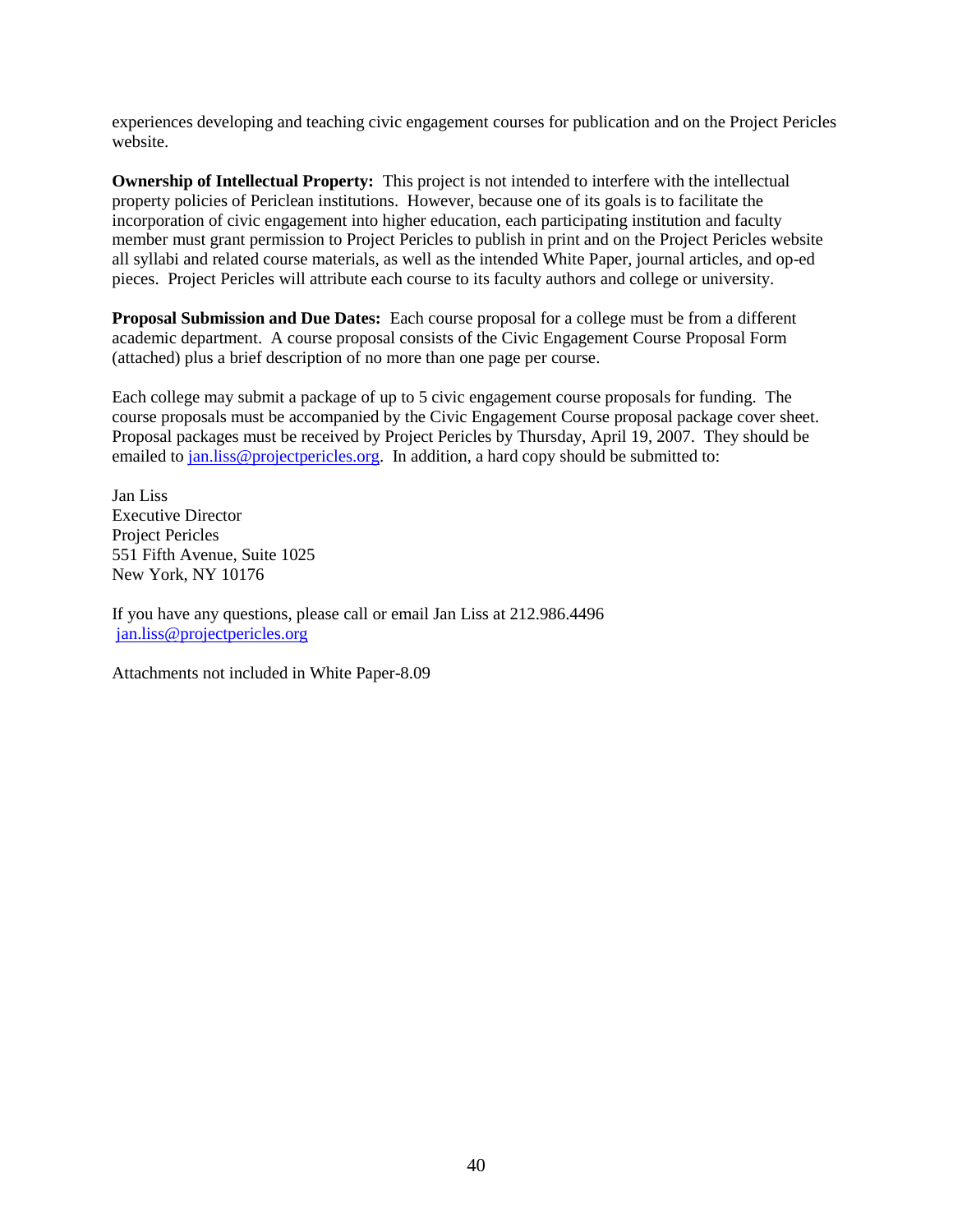

**Civic Engagement Courses (CEC) 2007-2009 by Discipline**

# **American Studies**

# **American Ways of Life**

*Hendrix College - Jay McDaniel, Professor of Religion* This course introduces traditions of civic engagement to international students, with special focus on students from the People's Republic of China, for whom the course was required.

# **Anthropology**

# **Applied Anthropology: Meeting Human Needs**

## *Elon University – Kimberly Jones, Assistant Professor of Anthropology*

This course applies anthropological theories and methods to local, national, and global human needs, such as adequate nutrition and health care, freedom and power, adequate educational supplies and well-trained teachers, and access to work that allows workers to provide adequately for themselves and their families.

# **Art and Art History**

# **Topics in Native American Art History: Native California**

## *Pitzer College – Bill Anthes, Assistant Professor of Art History*

Through the study of material in museums, Indian casinos, cultural centers, and other institutions, students will examine Native American art and cultural history, focusing on patterns of contact, conflict, accommodation, government relations, education, economic revitalization, and cultural and political activism.

## **Museums and Their Communities**

## *Ursinus College – Susan Shifrin, Assistant Professor of Art*

This course examines the concept of the museum as a site of civic engagement, i.e., the museum as a partnership between the institution and its communities, between museum professionals and museum audiences.

# **Biology**

## **The Ethical, Legal, and Social Implications of the Genome**

*Wagner College – Ammini Moorthy, Professor of Biology;* 

*John P. Esser, Associate Professor of Sociology*

This course examines scientific concepts and basic research that underlie the decoding of the Human Genome and explores the resulting biomedical revolution that has created a need for answers to questions such as what we can and should do with genomic research and calls into question the way people think about family structure, life expectancy, quality of life, expectations of health and medical care, privacy, the way food is grown, and attitudes toward religion.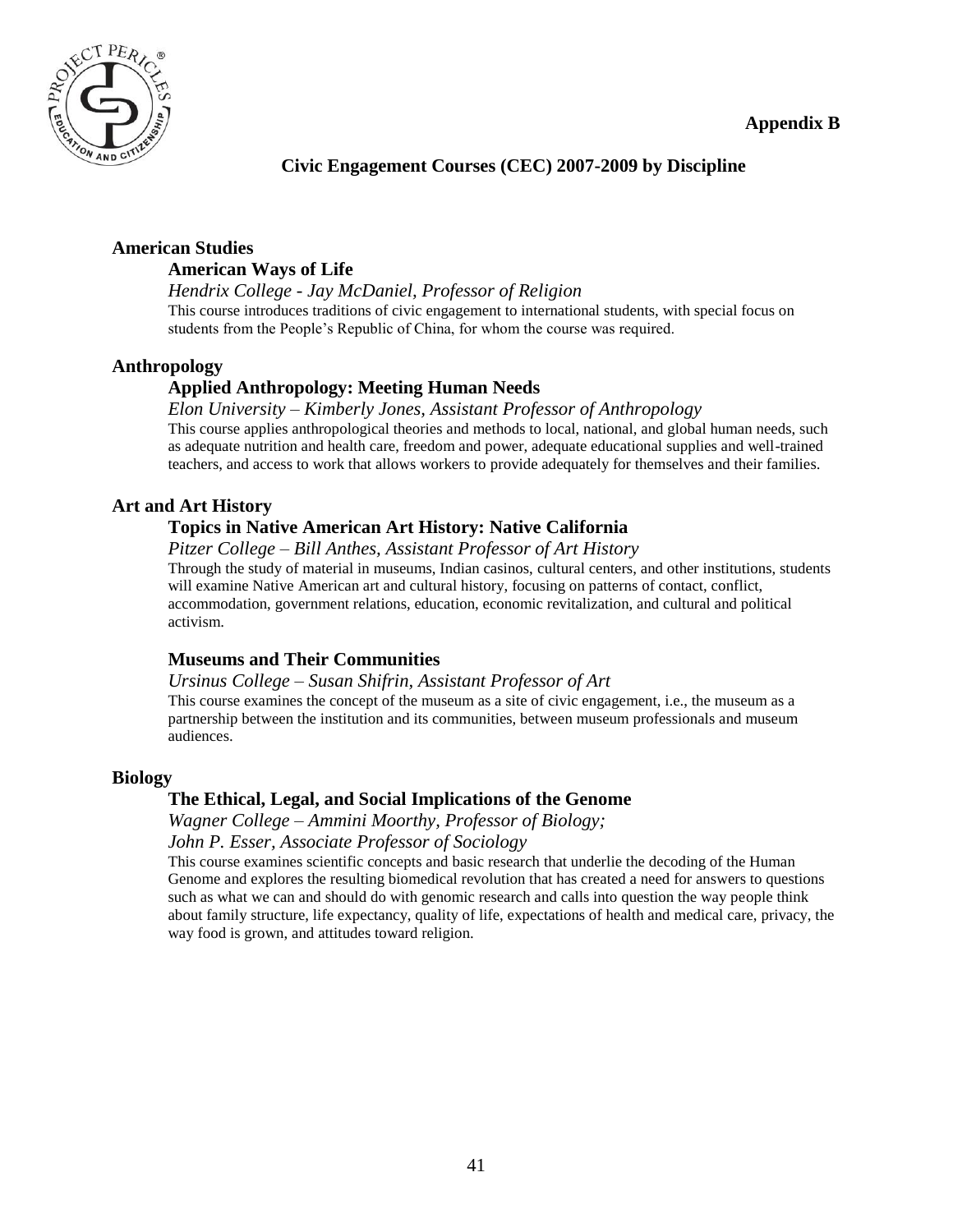#### **Business Law**

## **Business Law and Environmental Action**

*Widener University – Sandra K. Miller, Professor of Accounting and Taxation* In the course of examining contemporary law and ethics in relation to the formation and management of businesses and other organizations, students work with community and nonprofit groups to help alleviate environmental problems.

# **Communication Studies, Speech Communication, and Theatre**

## **Political Communication**

*Berea College – Billy Wooten, Assistant Professor of Speech Communication and Director of Forensics*

Students design and execute a media campaign based on their study of communication theories, media influence on policy development, core issues for the 2008 presidential election, and the importance of speech writing for candidates.

## **Introduction to Effective Oral Communication**

*Bethune-Cookman University – Paula McKenzie, Assistant Professor of Speech* 

## *Communication and Theatre*

This introductory course is designed to help students develop thinking, research, organization, and speaking skills through study and analysis of a social problem of their choice, resulting in an informative speech, a speech of controversy, a problem-solution speech, and a motivational speech.

## **Communication Analysis of Presidential Candidates' Nomination Acceptance Speeches**

#### *Hendrix College – Mary M. Richardson, Adjunct Instructor of Speech*

Students examine selected nomination acceptance speeches at the Republican and Democratic National Conventions from 1980 to 2008, exploring the historical context, the candidates themselves, the outcome of the election, and the impact of the speeches on the election. In a forum setting, students compare Obama's and McCain's speeches in 2008, and predict the winner of the election based on those speeches.

## **Youth, Media, Democracy**

*Pace University – Emilie Zaslow, Assistant Professor of Communication Studies* In the context of historical and current debates about media and youth, this course explores, through readings, discussions, screenings, and service, how contemporary youth use the media to document their lives, produce social change, and put democracy into action.

## **Criminal Justice**

## **Juvenile Delinquency and Juvenile Justice**

*Widener University – Nancy B. Blank, Associate Professor of Criminal Justice* Students in this course, which provides academic grounding in such topics as theories of delinquency, the evolving concept of juvenile justice, the roles and duties of courtroom players, and the effectiveness of community-based treatment, detention, and diversion programs, assist with a community-based youth court in which young people deliver justice to first-time youth offenders.

## **Critical Theory and Social Justice**

## **Community and Culture**

## *Occidental College – Gabrielle Foreman, Professor of English and Comparative Literature Studies*

Students learn about collaborations between institutions of higher learning and community organizations through work with local groups to help them make better use of the assets of nearby institutions of higher learning, such as cutting-edge technology, research databases, and grant-writing resources.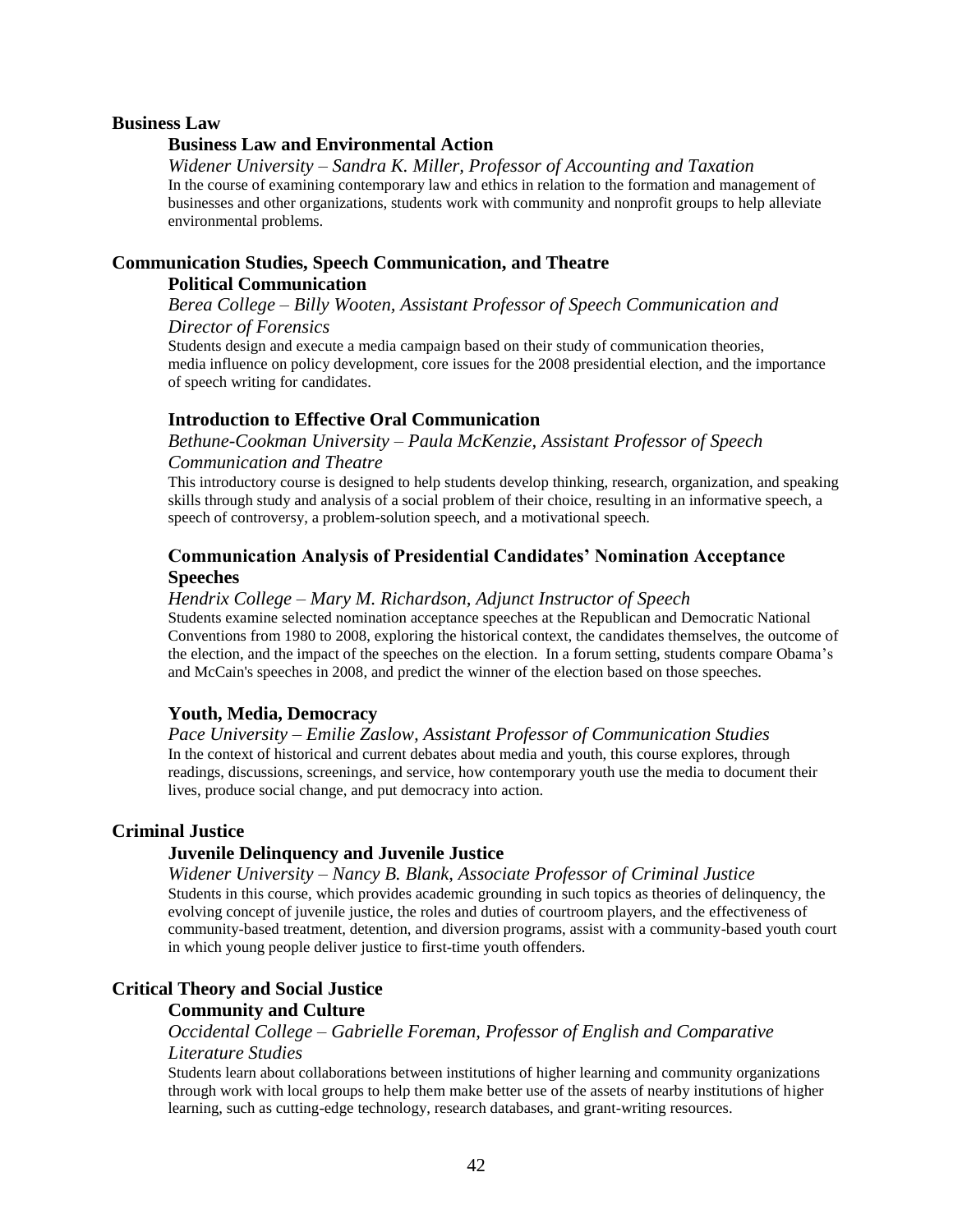#### **Ecology**

## **Agriculture, Ecology, and Society**

*Hampshire College – Brian Schultz, Associate Professor of Entomology and Ecology* This course uses readings, discussions, field work, assignments, and independent and group projects to examine ecological systems and issues of agriculture, covering such topics as crop pests, pesticides and alternative methods of pest control, soil erosion and conservation, agricultural inputs and water pollution, food production, problems of local farmers and of developing countries, social issues, and communitysupported agriculture.

#### **Economics**

#### **The Economics of Discrimination**

*Wagner College – Jayne Dean, Associate Professor of Economics and Department Chair* In the classroom and in an optional service component, this course explores the proposition that the market reproduces and can reinforce economic inequality based on gender, race, and ethnicity and will examine the effects of globalization on these inequalities in developing countries and the U.S.

#### **English and Literature**

#### **Literature and Writing**

*Bethune-Cookman University – Nancy Zrinyi Long, Associate Professor of English* This writing and composition course encourages social awareness and activism through a study of relevant literature and current events and through participation in community projects such as tutoring, voter registration, and letter and editorial writing on social and environmental problems.

#### **The Individual and Society: Folklore and Fairy Tales**

*Pace University – Patricia Hamill, Adjunct Professor of Writing and Literature* Through the study of literature and through reading to children who are clients of service organizations, students explore how individuals relate to literature according to age and culture and how literature may influence ideas of acceptable and deviant social interaction.

### **Non-Citizens in Wartime America: A Periclean Course in Civic Understanding**

*Pitzer College – Edith Vásquez, Assistant Professor of English and World Literature* This literary and cultural studies course examines how immigration status, race, and class bear the signs of a wartime society in the present-day US, in order to understand democratic values in the context of these particular junctures. Students undertake analytical discussions on contemporary civic institutions and discourses and pose ethical questions of democratic social processes and political governance in the post-9/11 world.

#### **General Studies**

### **Questioning Authority**

*Berea College – David Porter, Professor of Psychology and General Studies* This introduction to college reading, writing, and thinking is taught from a framework of free thought and skeptical inquiry to help students recognize and resist corporate, governmental, religious, and individual oppression, skills that the students will be expected to use in service projects, such as working with small business owners displaced by corporate mega-stores.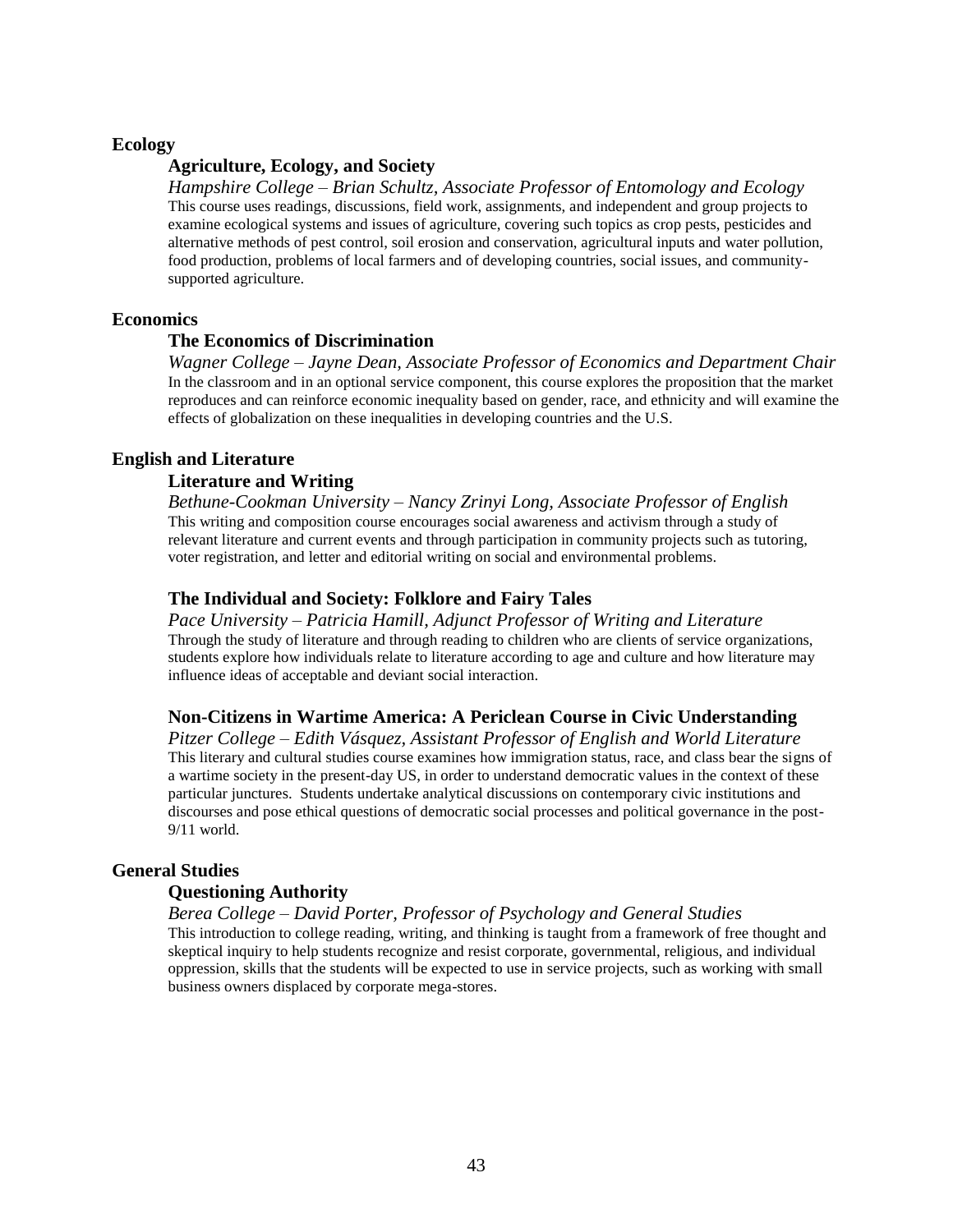## **Stirring the Pot: Food Politics, Gender, and Globalization**

*Berea College – Peggy Rivage-Seul, Associate Professor of Women's Studies; Chad Berry, Associate Professor of Appalachian Studies*

This course examines food from a variety of interdisciplinary and global perspectives, with special attention on the role that women play in global food economies. Students design their own research project exploring an aspect of food politics, often involving a presentation to community members or research about a local food issue, such as a nearby local-foods-only restaurant. *This course is cross-listed in Women's Studies.*

## **Citizenship & Civic Engagement: Issues and Activism**

*Chatham University – Mary Whitney, Program Specialist for the Rachel Carson Institute* This course treats citizenship and understanding of policy as vital components of environmental progress. Students, working in groups, choose a particular environmental issue, analyze information they gather from readings and discussions with community members, make recommendations, and publicly present their results to policymakers and stakeholders.

## **Development Issues in Ghana**

#### *Elon University – Heidi G. Frontani, Associate Professor of Geography*

This seminar, the foundation course for Elon's Periclean Scholars program and open only to Periclean scholars, focuses on socio-economic development in Africa, especially Ghana, using case studies that address uneven development and access to resources by vulnerable ethnic groups, women, peasant farmers, and fishers. Its primary objective is to improve the lives of Ghanaians.

## **Volunteerism, Social Justice, & Civic Engagement in the Wake of Hurricane Katrina**

#### *Elon University – Ocek Eke, Assistant Professor of Communications*

Through reading, research, reflecting, and engagement in service activities, students in this course examine responsibilities of and interrelationships among public, federal, state, and local governments and the media in times of natural disasters and engage in projects that relate their service activities to assigned reading.

## **Geography**

## **Urban Geography Field Seminar**

# *Macalester College – David Lanegran, Professor of Geography and Department Chair*

## **GIS: Concepts and Applications**

*Macalester College – Holly Barcus, Assistant Professor of Geography*

#### **Cities of the 21st Century**

#### *Macalester College – Daniel Trudeau, Assistant Professor of Geography*

Students in three courses share field trips, guest lectures, and faculty expertise as they collectively prepare a public document that addresses selected issues concerning local watersheds. The report includes quantitative and qualitative research by students in the Urban Geography Field Seminar; maps of social and economic variables by students in GIS Concepts and Applications; and analyses of policy issues and proposed solutions by students in Cities of the 21st Century.

*This course is cross-listed in Urban Studies.*

#### **History**

## **Citizenship, Democracy, and the French Revolution**

*Allegheny College – Barry Shapiro, Professor of History*

Students will study the French Revolution through role-playing, which will allow them to experiment with modes of civic engagement including elections, parliamentary maneuvering, lobbying, street demonstrations, and protests and help them understand historical contingency and cause and effect.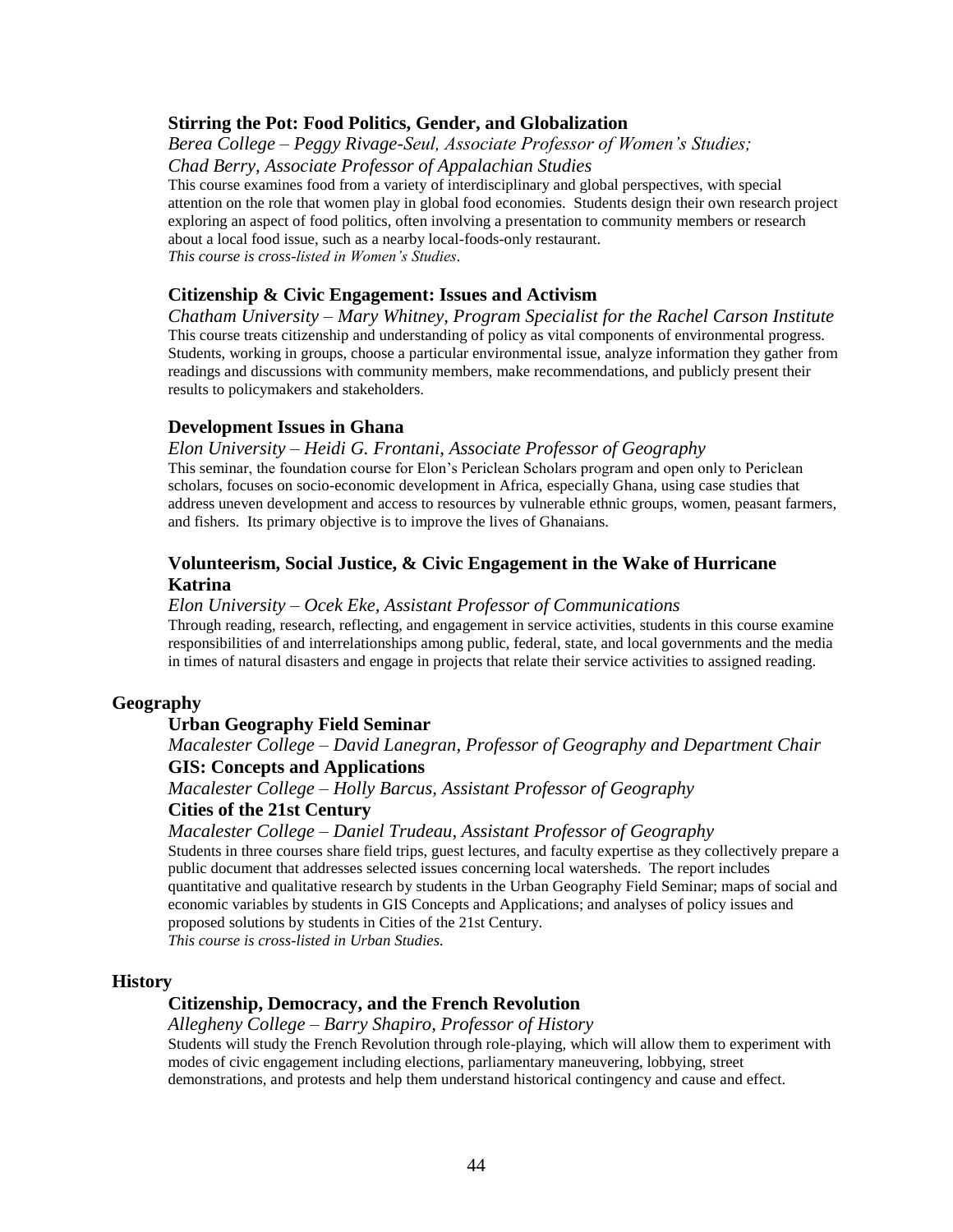#### **Seminar in Modern European History: Social Responses to Poverty**

*Berea College – Rebecca Bates, Assistant Professor of History*

This course introduces students to European responses to poverty from the 17th through 20th centuries, covering criminalization of poverty, definitions of family, socialist critiques of capitalism, the rise of voluntary associations, and the relationship between philanthropic organizations and the state. The course employs an individual-focused historical analysis, exploring the engagement of those who wrestled with the rise of industrial capitalism. Students use forms of public writing to address these issues.

#### **Leadership in the Face of Conflict: Twentieth Century Crises**

*Wagner College – Lori R. Weintrob, Associate Professor of History and Department Chair*

Students identify exemplary models of leadership by examining case studies of select political and civic issues in the 20th century that prompted the mobilization of communities in the U.S. and abroad. The course focuses on the possibilities and liabilities of feminist activism and involves a leadership project in partnership with local refugee groups.

*In collaboration with Patricia Moynagh's Political Science course, "Crossing Boundaries, Raising Voices: The History and Politics of Feminist Activism"*

#### **Interdisciplinary Studies**

#### **Envisioning Environmental Futures**

*Allegheny College – Amara Geffen, Professor of Art*

From an artistic, literary, ethical, political, economic, scientific, or spiritual point of view, students analyze contemporary environmental problems, create a project that provokes discussion of possible solutions, and collaborate with local residents to improve responsiveness of local planning to the environment and quality of life.

#### **Environmental Geology**

*Allegheny College – Ron Cole, Associate Professor of Geology and Department Chair* **Global Health Transitions**

*Allegheny College – Caryl Waggett, Assistant Professor of Environmental Science* **Health Policy**

## *Allegheny College – Melissa Kovacs Comber, Assistant Professor of Political Science* **Rhetoric and Civic Engagement**

#### *Allegheny College – Vesta Silva, Assistant Professor of Rhetoric*

These four courses form an interdisciplinary collaborative spanning the humanities, social sciences, and natural sciences to address Water and Health from multiple perspectives. The collaboration is part of a larger effort at Allegheny, where more than 20 faculty members incorporate some aspect of public health into their courses, using specially developed case studies that include such issues as health disparities, environmental exposures, effective prevention, and the impact of globalization.

#### **Middle Eastern Studies**

#### **Civil Society and the State**

## *Hampshire College – Berna Turam, Associate Professor of Sociology and Middle Eastern Studies*

This course, in which students critically rethink classical and contemporary theories of civil society, uses actual case studies from the West and Middle East to explore civil society's links to the state and other political institutions, examining alternative interactions between the state and a wide-ranging sphere of collective action and paying particular attention to the relation between civil society, religion, and nationalism.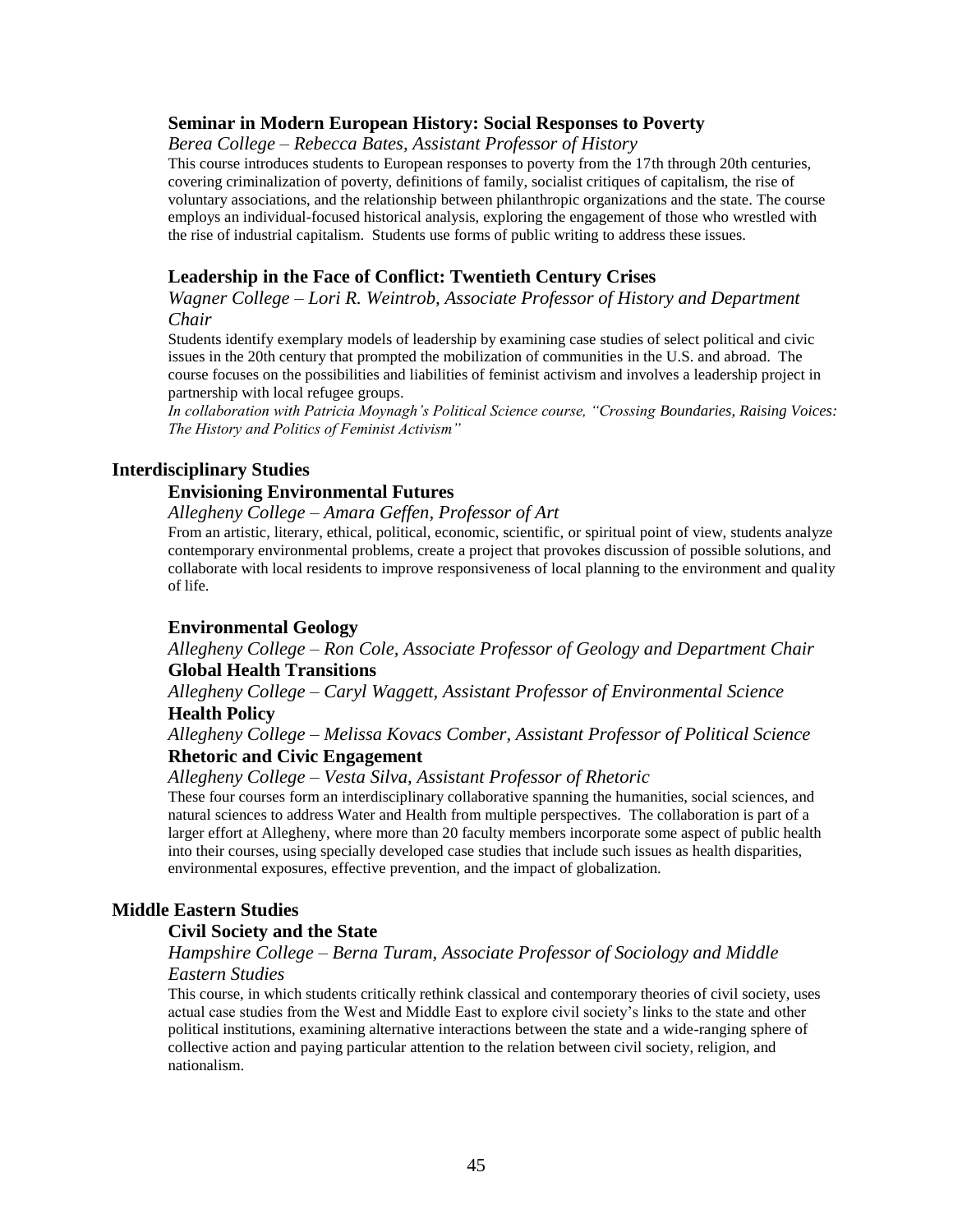#### **Philosophy**

## **Civic Engagement, Ethics, and Community**

#### *Macalester College – Amy Ihlan, Visiting Assistant Professor of Philosophy*

This philosophy course, in addition to using traditional tools of reading, writing, and discussion, involves students as community volunteers to help them explore issues such as what it means to "do good" or "make a difference," whether civic engagement is essential to a good life and a good society, whether citizens have a moral obligation to "give back" to their communities, and what opportunities exist for meaningful and effective social involvement.

#### **Physics**

## **Energy Conversions and Resources**

#### *Occidental College – Adrian Hightower, Assistant Professor of Physics*

This course, which introduces students to the physics of energy conversion and its application to global energy resources, includes field trips to energy-generating facilities, student assessments of the energy needs, costs, and policies of community partners or of partners' recycling programs and student recommendations for reducing partners' energy costs.

#### **Political Science**

## **Presidential Campaigns and Elections**

#### *Macalester College – Julie Dolan, Associate Professor of Political Science* This course uses a combination of academic theory and focused field experiences to expose students to the

complexities and inner workings of U.S. presidential elections. Students examine state primaries, caucuses, nominating conventions, and the Electoral College, especially focusing on the 2008 election, and conduct a community education project to share their knowledge with the larger community.

#### **Campaigns and Elections**

*New England College – Wayne Lesperance, Associate Professor of Political Science* This course combines traditional coursework, which will be focused on candidates, the media, campaign finance, party politics, the internet, and voter turnout, with the opportunity to work on a presidential campaign and also with role-playing, a mock election, and a mock debate.

#### **Disaster Politics: New Orleans in the Wake of Hurricane Katrina**

*Occidental College – Caroline Heldman, Assistant Professor of Politics* This course uses both academic study and on-site participation in the New Orleans recovery effort to introduce students to the politics of disasters, including disaster recovery, federalism, local politics, grassroots politics, activism, race, and public policy through the lens of response to Hurricane Katrina.

## **Crossing Boundaries, Raising Voices: The History and Politics of Feminist Activism**

*Wagner College – Patricia Moynagh, Assistant Professor of Government and Politics* This course introduces students to topics in feminist theory, especially contemporary debates. The course also examines feminism in relation to issues raised by African-American, Third World, postcolonial, and poststructuralist thought. In partnership with a history course, students make connections between the history and politics of feminism, leadership, and community, and work in a leadership role with local refugee groups.

*In collaboration with Lori Weintrob's History course, "Leadership in the Face of Conflict: Twentieth Century Crises"*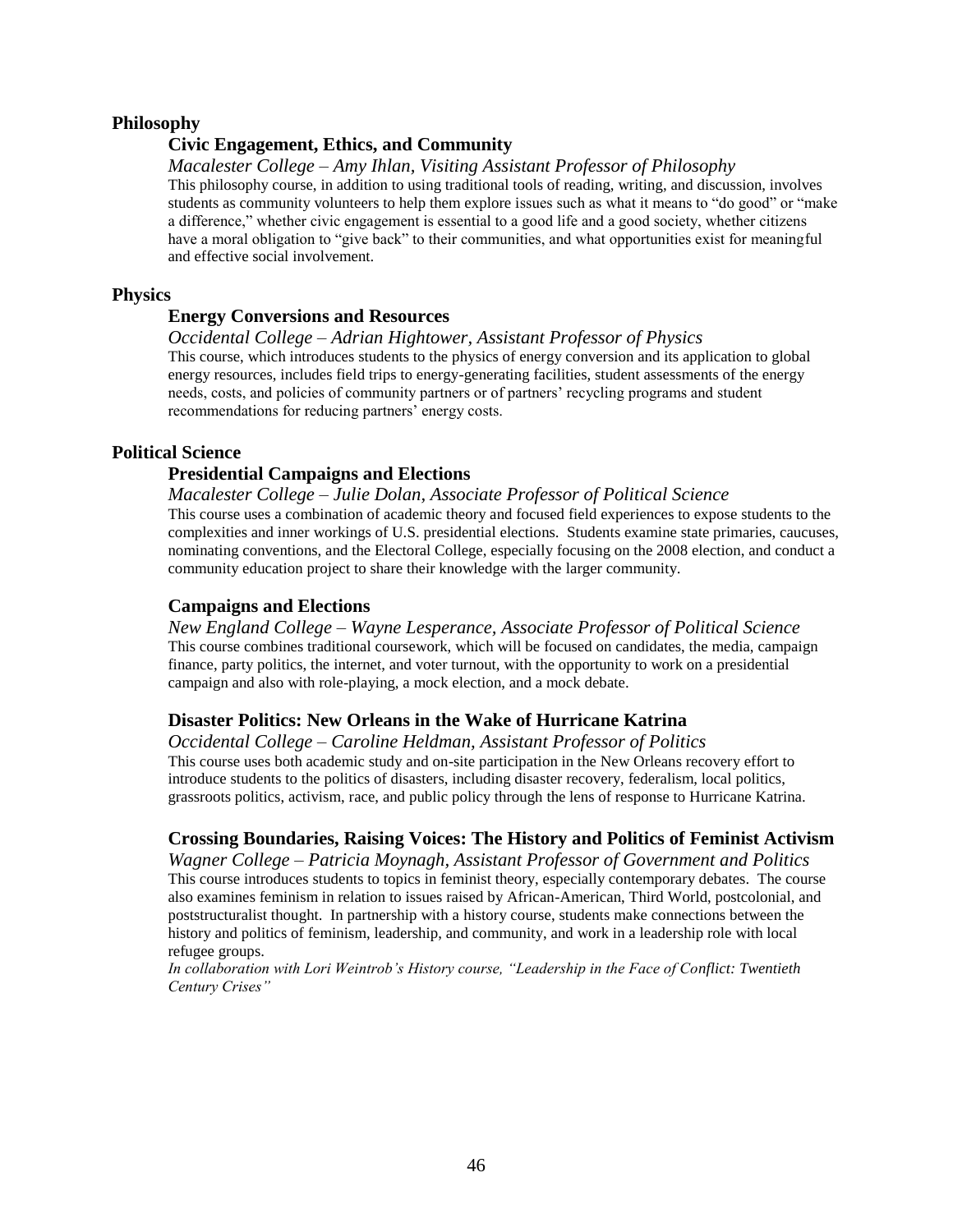## **Psychology**

## **Community Psychology**

*Allegheny College – Elizabeth Weiss Ozorak, Professor of Psychology* With attention to local and national issues, the course is an introduction to the dynamics of how communities function and how citizens can create change for the common good. Students' learning is enhanced by observation of, and participation in, community institutions.

## **Returning to Hampshire**

*Hampshire College – Kimberly Chang, Associate Professor of Cultural Psychology* Students returning from international programs or community internships in the U.S. or abroad examine their off-campus learning experiences and their multiple identities/positions within different community and institutional contexts and then develop and conduct an independent research project based on questions derived from that examination.

## **Multicultural Psychology**

## *Widener University – Lori Simons, Associate Professor of Psychology*

The course introduces students to the principles, theories, and applications of multiculturalism so that they can acquire the necessary competencies for working with children and adolescents from diverse backgrounds. To enhance these competencies, students work as mentors or tutors in public schools and community-based organizations.

## **Social Work**

## **Generalist Social Work Practice with Communities and Organizations**

*Widener University – Marina Barnett, Associate Professor of Social Work; Chad Freed, Assistant Professor of Environmental Science*

Students in this course develop macro practice skills in social work, including organizing, building relationships with communities, and planning for community and organizational change. To exercise macro practice skills, students work with an Environmental Studies class to conduct an assessment of civic engagement by adults aged 55 and older to create an asset map of civic engagement resources in Chester, PA.

## **Sociology**

## **Introduction to Sociology**

#### *Bethune-Cookman University – Linda Scola, Assistant Professor of Sociology* Students examine institutions that comprise society, explore how people perceive and relate to the world around them, and investigate ways to apply sociological principles to improve the quality of life in local and global communities. Students elect to take this course in either a standard classroom format or in a separate on-line course.

## **Social Issues and Problems in the Local Community**

*Elon University – Angela Lewellyn-Jones, Associate Professor of Social Justice and Department Chair of Sociology and Anthropology;* 

## *Pamela Kiser, Professor of Human Services*

Students learn to use an interdisciplinary framework, grounded in sociological theory, to discover the interconnections between local, national, and global problems. Students work with local organizations in order to understand specific issues and apply sociological theory and analysis to these problems.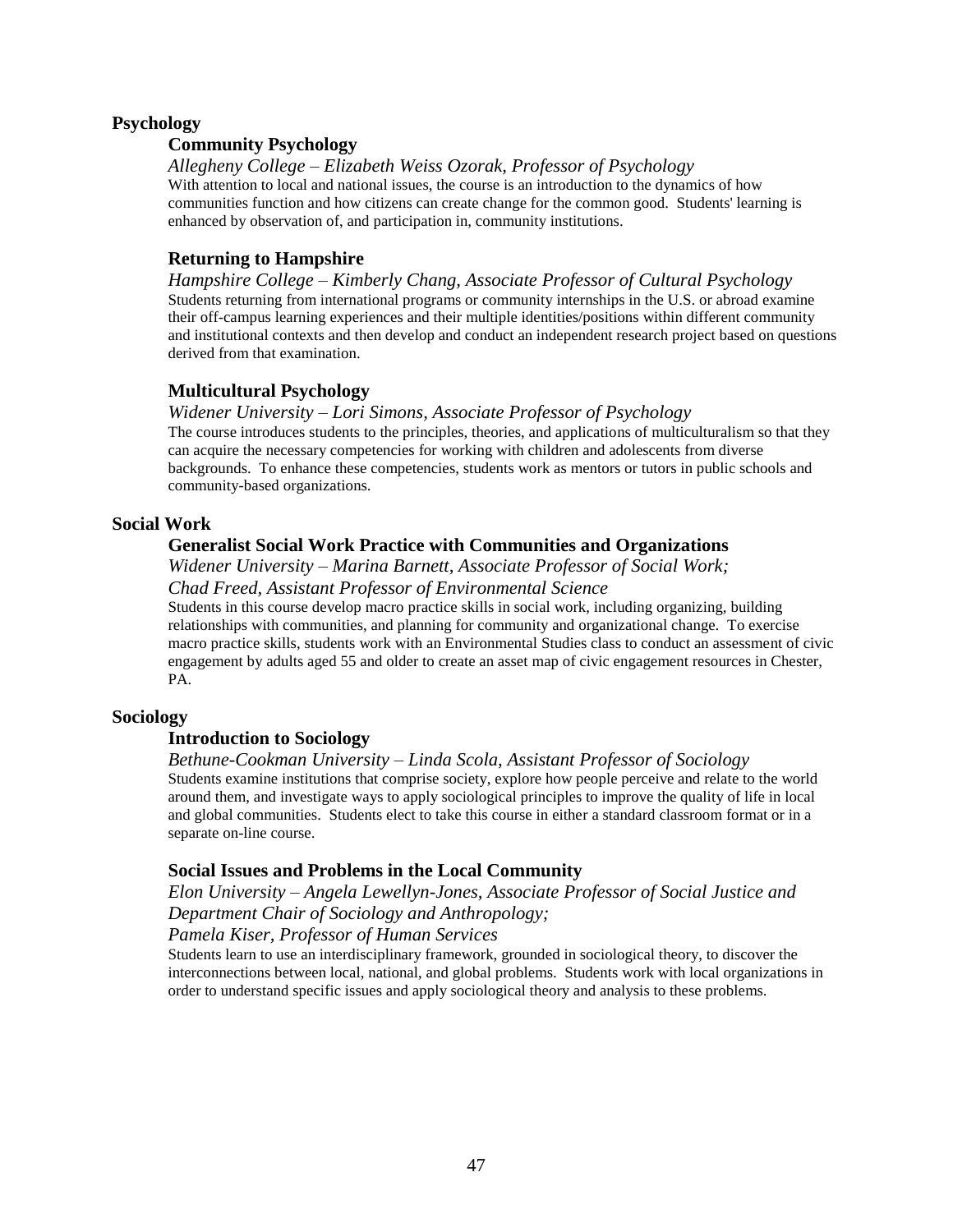## **Nonviolent Social Change**

*Pitzer College – Kathleen S. Yep, Assistant Professor of Sociology and Asian American Studies*

This class examines the history, philosophy, and practice of nonviolent social change, drawing on examples from both the U.S. and abroad. Students apply their knowledge by teaching about this form of democratic participation and social change at a juvenile detention center.

#### **The Ethical, Legal, and Social Implications of the Genome**

*Wagner College – Ammini Moorthy, Professor of Biology; John P. Esser, Associate Professor of Sociology*

This course examines scientific concepts and basic research that underlie the decoding of the Human Genome and explores the resulting biomedical revolution that has created a need for answers to questions such as what we can and should do with genomic research and calls into question the way people think about family structure, life expectancy, quality of life, expectations of health and medical care, privacy, the way food is grown, and attitudes toward religion.

#### **Urban Studies**

#### **The Crafted City: Art, Urban Regeneration, and the New Cultural Economy**

*Hampshire College – Myrna Breitbart, Professor of Geography and Urban Studies* This seminar explores the role of aesthetic practices in the politics and redesign of urban space, drawing on case studies of the use of art, culture, branding, and design to address urban economic problems and to contribute to area regeneration. Students work in groups to assist local arts and cultural organizations.

### **Engaging Urban Homelessness**

#### *The New School – Jürgen von Mahs, Assistant Professor of Urban Studies*

This course introduces students to the nature and extent of urban homelessness, the root causes of homelessness, and the principal societal and political responses to the problem. Upon placement in homeless service and advocacy organizations, students are encouraged to examine their field experiences critically and to think about creative, innovative, and unconventional ways to address the multifaceted problem of homelessness.

#### **Writing**

## **Art of the Essay: Making the Personal Public**

#### *New England College – Douglas Haynes, Assistant Professor of Writing*

This course explores the different ways that essayists have employed personal reportage and the personal essay to engage with prominent civic issues of their times, particularly related to cultural identity, the environment, social justice, and political action. Students practice immersion journalism, positioning themselves in an area of local civic life, studying techniques for interviews and information-gathering, and considering the ethical questions that arise.